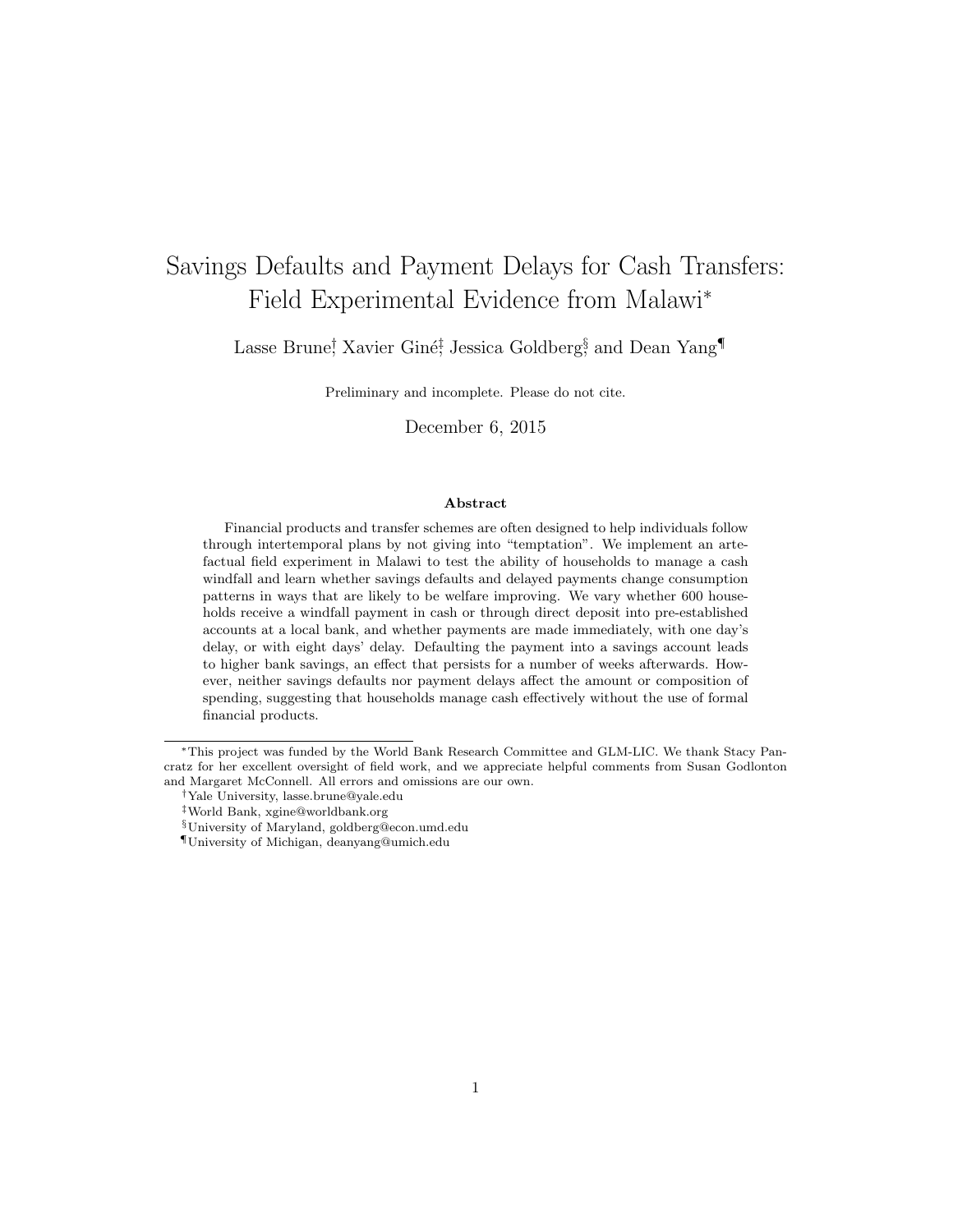# 1 Introduction

According to the standard neoclassical model agents should be indifferent to the timing and savings default of an expected windfall. In contrast, recent behavioral theories suggest that both the timing and defaults have welfare implications. Quasi-hyperbolic preferences (Liaison 1997) and dual-self models (Thaler & Shefrin 1981, Fudenberg & Levine 2006) predict that choices made in one period will be regretted in the next. There is not much direct empirical evidence about regret in the economics literature, but the data indicate that even extremely poor households spend substantially on non-food goods such as alcohol and tobacco. Banerjee & Duflo (2007) report that across 13 countries, food accounts for only 56 to 78 percent of total consumption for those living on less than \$1.08 USD per person per day (1993 PPP adjusted). Though these extremely poor households report poor health and nutrition, some devote considerable portions of their budget – five percent in India, six percent in Indonesia, and eight percent in Mexico – to tobacco and alcohol.

Empirical studies of access to finance often report spending on temptation goods as an outcome measure, with reduced spending considered a positive impact. For example, five of six randomized controlled trials evaluating microcredit products published in a recent special edition of the American Economics Journal: Applied Economics measure "discretionary spending," which is defined as spending on temptation goods, recreation, entertainment, and celebrations. A decline in this sort of discretionary spending is one of the few consistent findings across the microcredit studies (Banerjee, Karlan & Zinman 2015).

Additionally, there is empirical evidence that time inconsistent preferences can lead to suboptimal investments (Duflo, Kremer & Robinson 2011) or undermine the ability to follow through on planned use of future income (Gine et al. 2015). There is also a growing body of literature showing that financial products with features designed to address time inconsistency have been successful in increasing asset accumulation and improving welfare along a range of measures (Ashraf, Karlan & Yin 2006, Dupas & Robinson 2013a, Dupas & Robinson 2013b).

Thaler & Benartzi (2004) demonstrate the effect of default savings options. In developing countries, Aker et al. (2014) finds differences in the use of aid payments received via mobile money compared to those distributed in cash and Brune et al. (2016) shows that savings balances and subsequent investments increase sharply when agricultural proceeds are directly deposited into individual accounts.

In some contexts, then, individuals face important barriers to saving for investment or smoothing consumption, and appropriately designed financial products can help overcome these barriers. However, there is also reason to question whether these products are always necessary. For example, tobacco farmers in Malawi did not benefit from the opening of a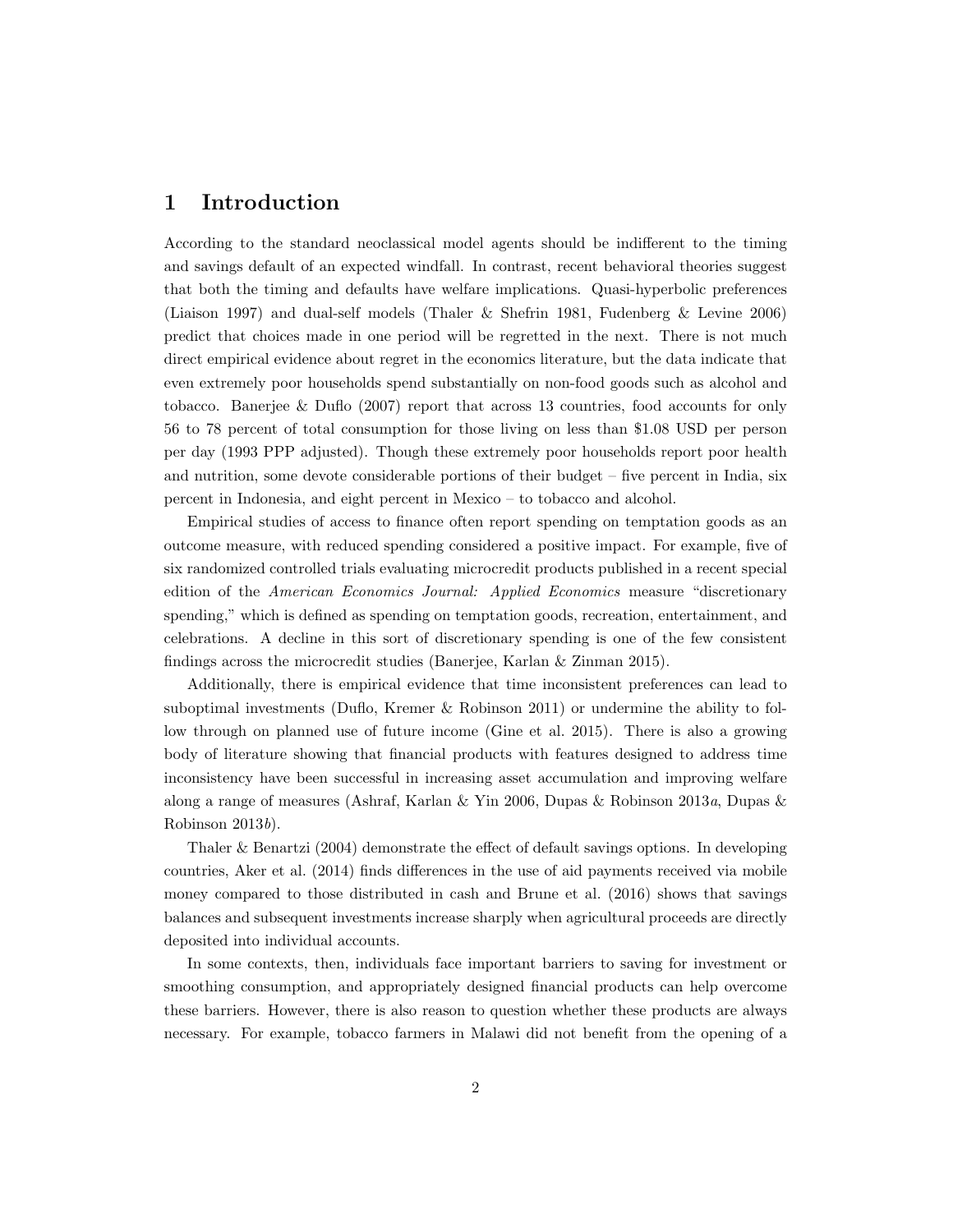commitment savings account once a regular checking account was opened (Brune et al. 2016). Relatedly, entrepreneurs in Kenya failed to open savings accounts at an accessible local bank despite their apparently high returns (Dupas & Robinson 2013a). More in general and despite the oft-expressed concern by policy makers, there is little evidence that money from transfer schemes paid in cash is actually used for the purchase of temptation goods (Evans & Popova 2014).

In order to learn whether savings defaults and the timing of transfers can be used to improve welfare for households in Malawi, we implement an experiment varying the conditions under which 600 households receive a one-time, sixty dollar windfall.<sup>1</sup> Participants in our study either receive large cash transfers or equivalent-value deposits into their savings accounts. We vary whether the transfer is paid immediately, with one day's delay, or with eight days' delay.

Directly depositing income instead of paying in cash can affect savings and consumption through either transaction costs or psychological channels. Our study minimizes transaction costs by calling all respondents to the bank in order to receive the transfer. Thus, individuals whose money was directly deposited could withdraw it immediately, and conversely, those who received cash could make a deposit. By equating the transactions costs across experimental arms, differences in savings and consumption can be attributed to one of two psychological channels: the default effect, a pervasive phenomenon that for example explains differences in saving behavior (Thaler & Benartzi 2004) or organ donation (Johnson & Goldstein 2003), and mental accounting (Thaler 1999). Directly depositing money by default into the savings account may have signaled to respondents that the money was intended for saving rather than spending, causing them treat money in the account as though it was to be used differently than cash on hand. We cannot distinguish between default effects and mental accounting, but we can separate these two behavioral explanations from transaction costs. Throughout the paper, we emphasize the psychological mechanism for the effect of direct deposit by referring to that treatment as creating a "savings default."

Payment delays are used to test time inconsistent preferences. Respondents with exponential discount rates should spend and save similarly whether they receive money immediately or with a short delay. However, those with quasi-hyperbolic preferences experience a discontinuous decrease in utility for all future periods, and are therefore expected to consume more when they receive transfers immediately than when their transfers are delayed. Savings defaults may mediate differences in consumption for immediate versus delayed payments through competing psychological channels.

Our paper thus contributes to the literature on the effect of savings defaults albeit in a

<sup>&</sup>lt;sup>1</sup>The transfer was MK 25,000, and was sufficient to purchase 50 kg of maize, 10 kg of beans, and two liters of cooking oil. The exchange rate at the time of the transfer was MK 420 to \$US 1.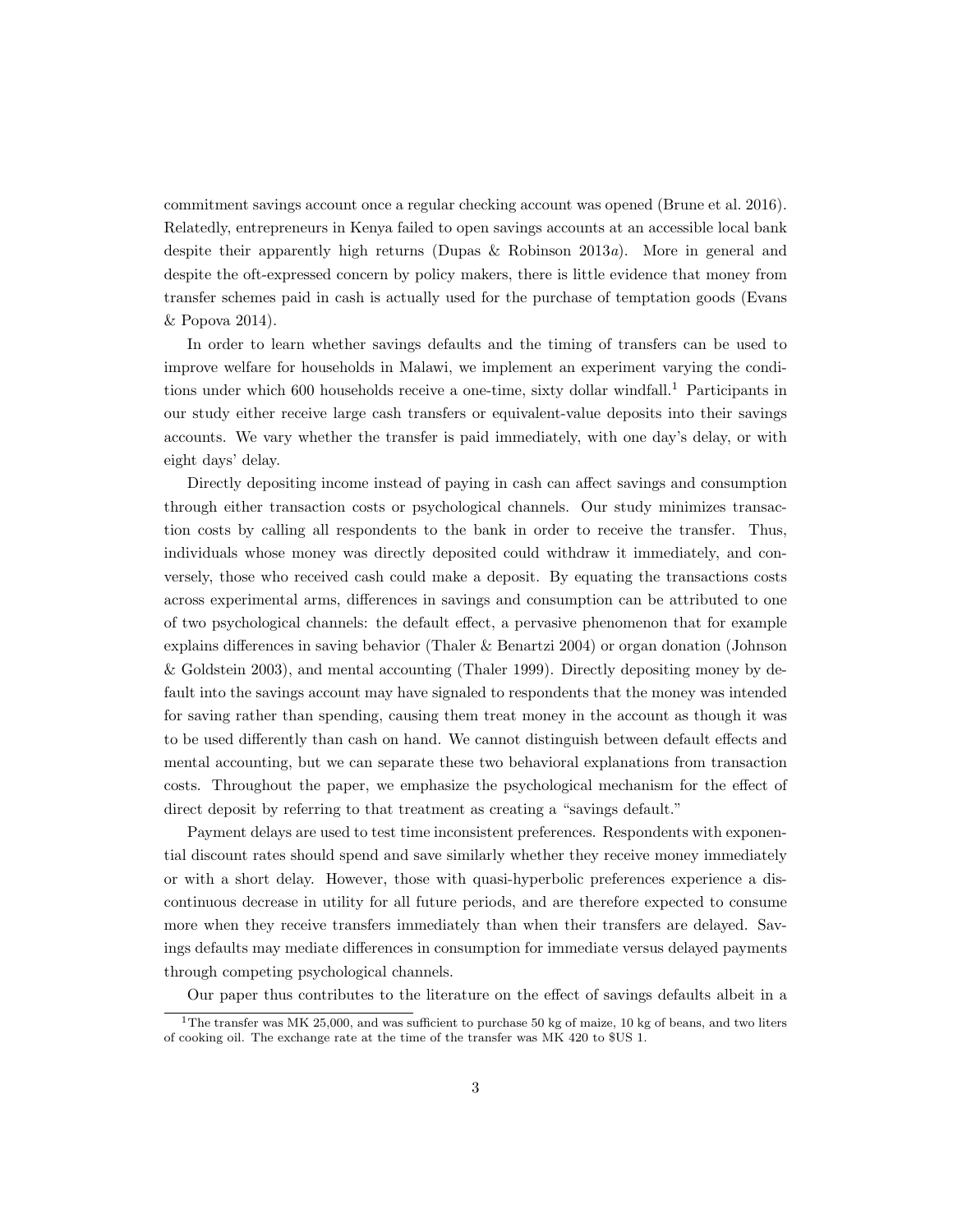specific context. We study a one-time transfer, precluding the opportunity for habit formation or learning which may be present in other savings schemes like Save More Tomorrow (Thaler & Benartzi 2004). A key and novel feature is that the transaction costs of accessing the funds are equalized. Our experiment is thus a strict test of the direct psychological effects of defaults, abstracting from the effects that arise from the asymmetric transaction costs typically present in real-world settings.

In addition, the intervention takes place during the lean season when households may be most subject to temptation, and thus when nudges in the form of savings defaults or the ability to plan expenditures may be most relevant. Mani et al. (2013) show that economic scarcity by itself impedes cognitive performance in the lab and in the field, where farmers perform worse on cognitive tasks during the lean season (pre-harvest) compared to the postharvest period. Banerjee & Mullainathan (2010) develop a framework in which the poor are more susceptible to temptation spending than the rich. In their model, savings defaults or payment delays have the potential to arrest the temptation spending that would result from windfall income received during the lean season.

We find that savings defaults do affect bank balances (and the converse, cash on hand). Those who initially receive cash deposit MK 1200 (five percent of the total transfer), while those whose transfer is directly deposited to a bank account – and thus are defaulted into saving – withdraw MK 18,000 (75% of the total). On average, net deposits are MK 2,500 higher in the savings default group (compared to the cash group) in the 30 days after the transfer. The impact of the savings default on savings is larger and more persistent for female respondents, compared to males.

Despite differences in cash-on-hand, transfer recipients with different savings defaults do not differ in their spending patterns in the weeks following the transfer. Both groups spend about 60% of the transfer in the first two weeks and only less than 15 percent is spent on food.

The overall spending patterns and the comparison between cash and savings default recipients refutes the notion that poor households cannot manage an unexpected cash windfall when income sources are limited. Unplanned expenditures account for only 5-10 percent of total spending, and are not different between the cash and direct deposit recipients. Recipients do not spend all cash on hand: after two weeks, 85% of the amount transferred is not in the bank, but only 60% has been spent. Similarly, and in contrast to the predictions of a model with strict quasi-hyperbolic preferences, delaying payment by either one or eight days does not meaningfully affect subsequent consumption patterns. Importantly and as we argue in the paper, these null results are not the result of limited statistical power.

Our finding that defaulting funds into savings account raises savings balances is consistent with existing behavioral economics research that savings defaults matter (Thaler & Benartzi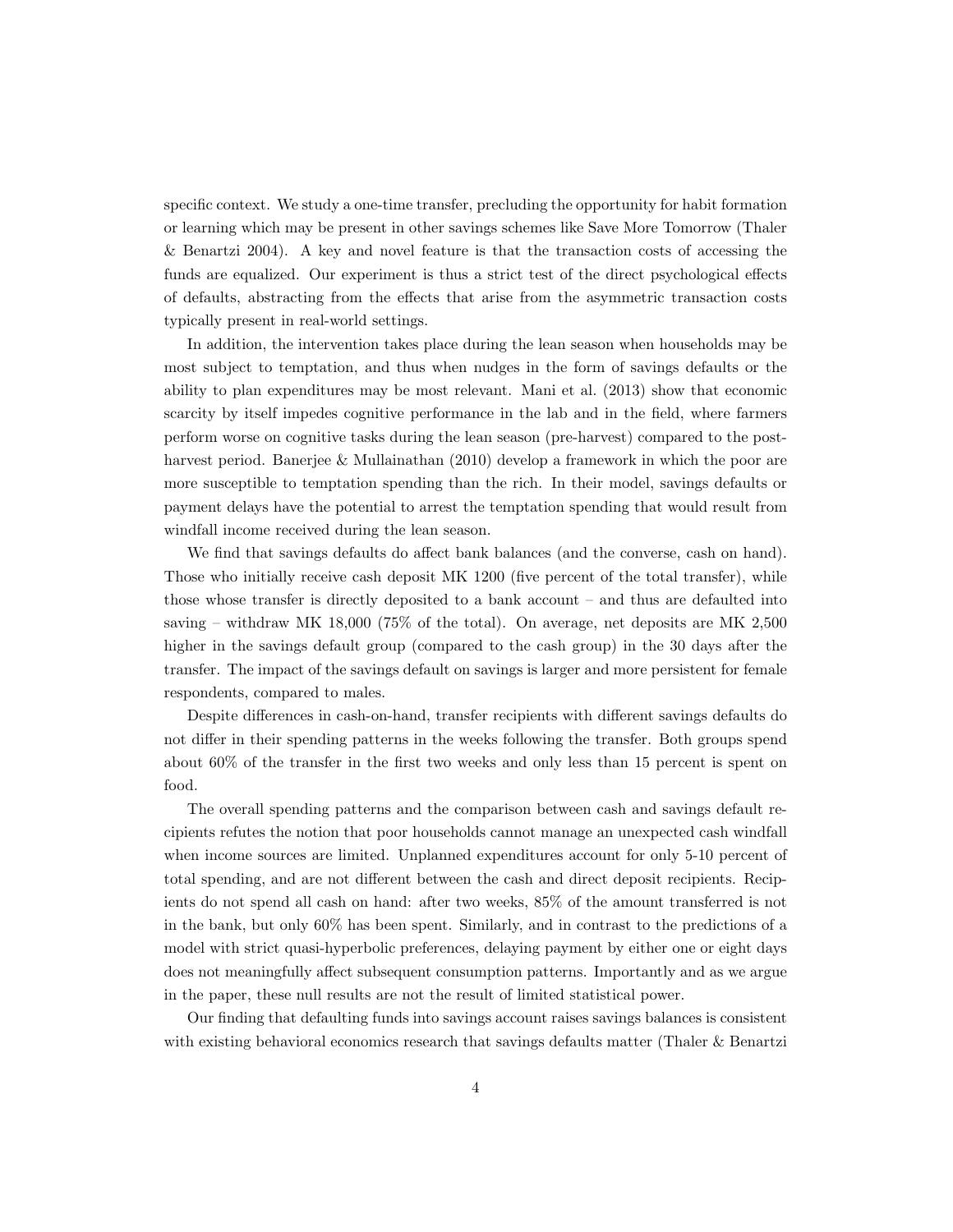2004). At the same time, we find little indication that respondents' well-being is affected by savings defaults or payment delays. Savings defaults may be a valuable tool for smoothing consumption and alleviating barriers to saving in some settings, such as bulky income from agriculture or other seasonal enterprises, or when habit formation is possible with repeat transfers like wages. However, our results indicate that even poor households facing high marginal utility of consumption during the lean season have some capacity to manage cash on hand.

We describe our experiment and results in more detail, as follows. Section 2 offers a detailed description of the intervention and timeline. Section 3 describes the data. Section 4 explains our analytical framework. We discuss the effect of savings defaults in Section 5, and the impact of delayed payment in Section 6. Section 8 concludes.

# 2 Experimental design

The windfall income experiment described in this paper is one of a set of interventions designed to encourage savings and understand the mechanisms through which formal bank accounts affect consumption and spending. Other components of the research agenda on promoting savings studied using labeled accounts and showing respondents a video designed to raise their aspirations about future welfare. Random assignment in the windfall experiment was orthogonal to these other treatment conditions, and controlling for treatment group in other arms of the design does not affect the results of the windfall income study.

Crucially, the umbrella project offered subsidized bank accounts with the commercial bank NBS to households in villages whose centers fell within six kilometers of the bank's Mulanje branch location.<sup>2</sup> The branch is located in the local trading center, an approximately one-kilometer stretch along the main road with shops, government offices, and branches for other local banks. The field teams completed village listings in ten villages and randomly selected 872 households for surveys and account offers in July 2012. Of those households, approximately five percent already had accounts with NBS and another 15 percent had accounts with one or more other banks. Ultimately, 742 individuals opened new accounts. The final sample included 704 new and existing NBS account holders who participated in the savings promotion studies. From that sample of account holders, a random subset of 600 were selected for the windfall cash experiment.

The windfall experiment varied whether respondents received a payment (MK 25,000, equivalent at the time to \$59.52 USD) in cash or directly deposited into their bank accounts. The savings default treatment was cross-randomized with the timing of payment: immedi-

<sup>&</sup>lt;sup>2</sup>Individual household locations were measured via GPS, and could exceed 6 KM.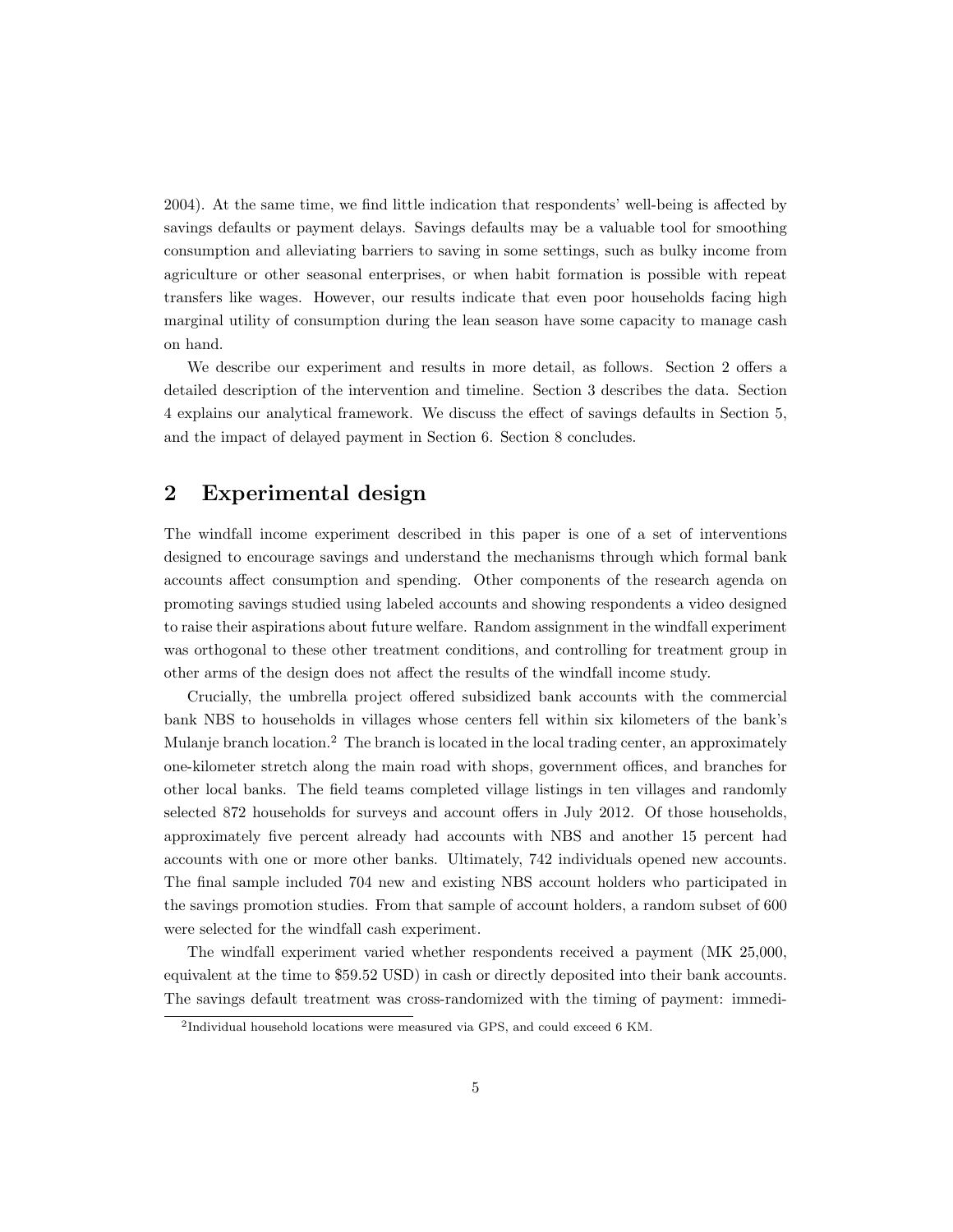ately, after one day, or after eight days. In order to equalize the transactions costs of accessing the payment, all participants had to return to the bank in order to receive their payment whether it was made in cash or directly deposited into a bank account. Twenty percent of respondents (120 individuals) received a small, immediate cash payment of MK 1,000 instead of the large transfer of MK 25,000 and serve as the control group. Participants in the control group received a small payment to offset their travel and time costs and to preserve good will for participation in future survey waves.The final design thus includes six large transfer treatment arms that vary in savings default and timing of payment, and one control arm. These groups are summarized in Figure 1.

The randomization into the different treatment (and control) arms took place at the bank itself to avoid differential take-up. First, each head of household was visited by a field team for a midline survey, after which they were told they were eligible for a cash prize of up to MK 25,000 if they visited the bank branch exactly two days after the survey (which becomes "day zero" in the intervention timeline). In advance of the midline visit, households were randomly assigned (by computer, and stratified by village) to either a morning or afternoon visit to the bank branch. The shift implicitly determined whether the household would receive the transfer in cash or directly deposited into the bank account. The correspondence between shift time and savings default alternated daily, so respondents who interacted with each other at the bank all received the transfer in the same way. The savings default determination was not known to respondents until they visited the bank.

Assignment to disbursement timing took place at the bank. Respondents drew (without replacement) a token from a bag assigned to their village and bank shift.<sup>3</sup> The tokens corresponded to one of four groups: a control condition that received a small, immediate cash transfer or one of three timing conditions for the large transfers. The three timing conditions for the large payments were immediate, in one day, or in eight days. The savings default was cross randomized and determined by pre-assignment to morning or afternoon shift as explained above, but was revealed to respondents following the token draw. From the respondents' perspective, the token draw determined whether the transfer was large or small; whether it was defaulted into savings; and when it was received.

While produce, meat, dry goods, farming equipment, clothing, and sundries are available in local shops throughout the week, better prices and more variety is available at a weekly market that takes place on Fridays. For this reason, initial household visits, and thus bank visits and transfers, were staggered to permit inclusion of day-of-week fixed effects. All analysis is conducted relative to the day a household was assigned to visit the bank. Follow up surveys were carefully timed to capture spending at key intervals. The recall period for

<sup>3</sup>Two villages were very small and thus morning and afternoon shifts drew from the same bag. One village was so small that it was combined with the immediately adjacent, larger village.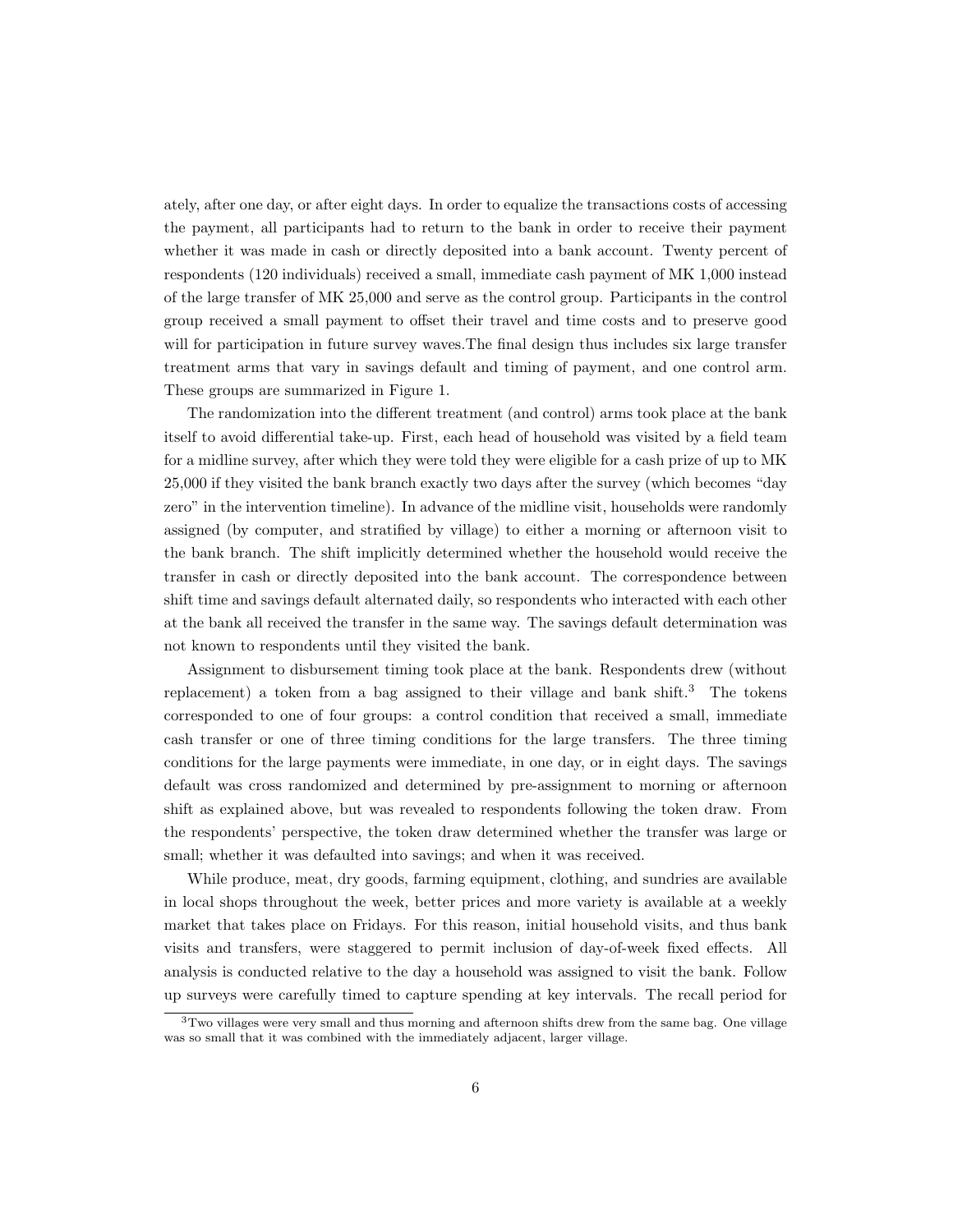each survey was one week. For those who received transfers immediately or one day after the initial bank visit (groups T1, T2, T4, and T5), pre-transfer expenditures come from the survey conducted at the initial visit, on day  $t = -2$  as indicated in Figure 2. Spending in the week after the transfer (including day of the transfer) is measured in Survey 1, conducted on day  $t = 7$  for the immediate-transfer group and day  $t = 8$  for the one day delay group. For the eight day delay group, Survey 1 measures spending in the week after the announcement, but before the transfer was made. As we will discuss, households may spend in anticipation of receiving a large transfer. Survey 2, conducted on day  $t = 15$ , measures post-transfer expenditures for this group. The only exception to a one-week recall period is this survey, which includes an eight-day recall period to capture spending on the day of the transfer.

Transfers were implemented in March and April 2014. They were timed to coincide with the end of the lean season, just before many households harvest and sell crops. The value of the transfer is equivalent to relief payments made by Oxfam to flood victims in the region in early 2015.

# 3 Data

The household surveys described above contained the detailed expenditure module taken from Malawi's Third Integrated Household Survey (IHS-3). In addition to asking about the quantity purchased and total paid for 218 consumption goods, durable goods and services, we also ask whether each purchase was planned before the respondent arrived at the store or market, or was made on the spot.

We also use survey data collected between June and Aug 2013, before bank accounts were opened. These data include information about household demographics, expenditures, asset ownership and time preferences.

Table 1, panels A and B provide summary statistics for variables collected during baseline in 2013 and during round 1 of the midline interviews just prior to the transfer experiment. The majority of respondents are male. Sixty-three percent are married. Households have 4.7 members on average. Households own 1.5 acres of land on average and non-fixed assets worth MK 177,697 (about \$US 555). During the 7 days leading up the round 1 interview, households spent a total of MK 11,500 (\$US 36) on average, with MK 4,593 (\$US14) spent on food.<sup>4</sup> For all but the most expensive items in the expenditure module, respondents were asked whether they had planned to buy the item in advance or whether they had made the decision only at the place of purchase. Respondents reported spending an average of MK 422 on unplanned food purchases, and MK114 on unplanned non-food items.

 $4$ Using the March 2013 exchange rate of MK 320 to \$US 1.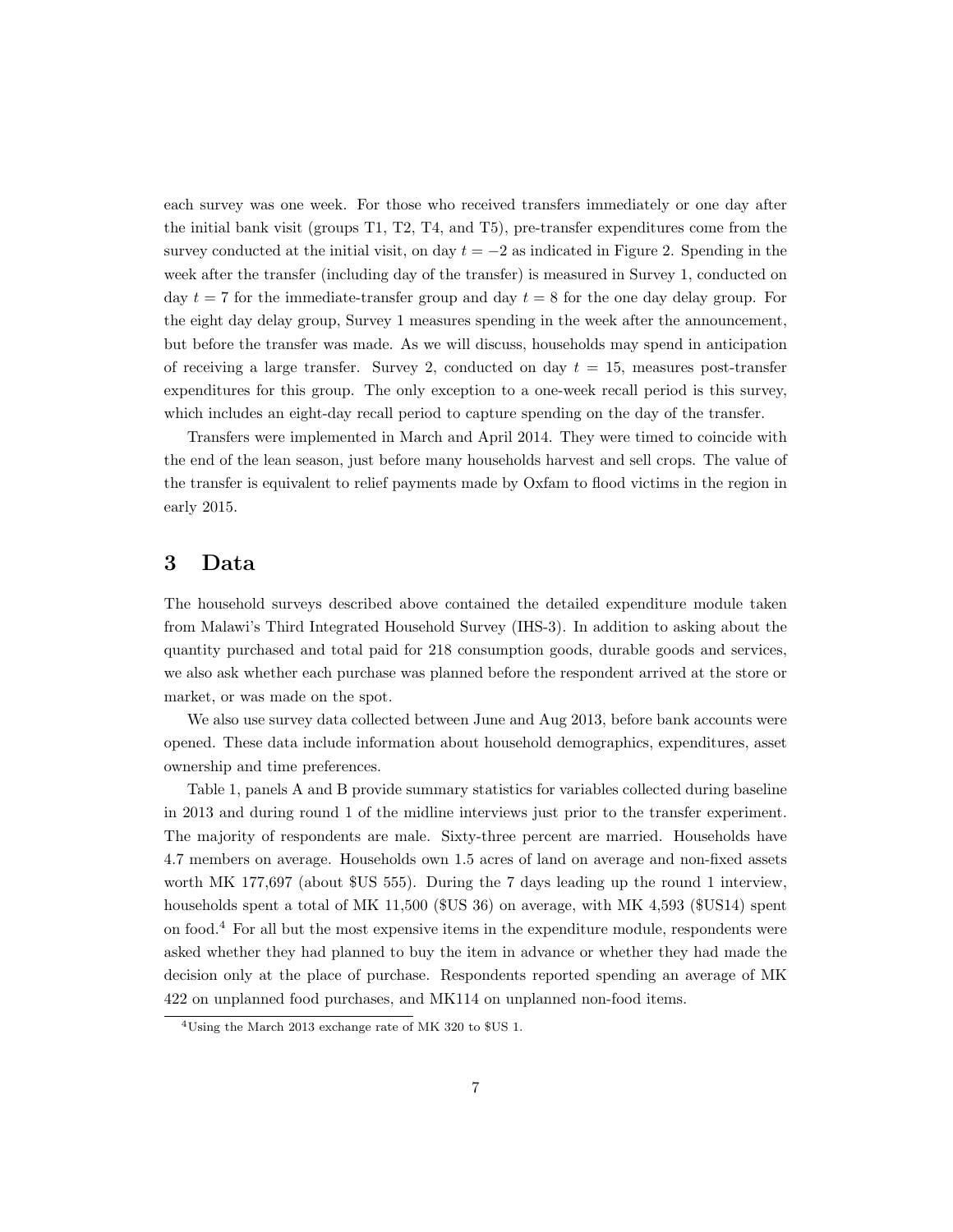Our outcomes of interest are computed using administrative data from NBS and expenditures measured in the household surveys. We use NBS data to measure the saving balances at different points in time. Conceptually, savings defaults could change spending patterns through a mental accounting framework even if all money was immediately withdrawn, if direct deposit recipients still treated the transfer as funds to be saved rather than spent. More likely, though, savings defaults may influence use of the transfer through a flypaper effect, with some of the money remaining in the account even though there were very low transaction costs to withdrawing it immediately.<sup>5</sup> Therefore, we examine banking activity on the day of the transfer; within three days of the transfer; within seven days of the transfer; and within 14 days of the transfer. We consider three outcomes: withdrawals, deposits, and net deposits (deposits minus withdrawals).

In the period immediately preceding the intervention, respondents seldom use their accounts. Panel C of Table 1 shows that only 7% of respondents had any bank account transaction in the 7 days prior to the round 1 survey collected just prior to respondent's first bank visit for this experiment. Thirty-three percent of respondents had at least one transaction in the 90 days prior to survey round 1. Deposits over the same period averaged MK 13,045 (about \$US 41) and net deposits were slightly negative on average. The standard deviation for deposit and withdrawals values reveals large sample variation, with a relatively small number of very large deposit and withdrawals.

To ease interpretation, we present two sets of balancing tests. In Table 2, we report the mean and standard deviation of each baseline variable in the control group, the mean of each baseline variable in each of the six separate treatment cells, and the p-value for the test that the means are jointly equal in the control group and all treatment groups. There are no statistically significant differences for any of the baseline characteristics. Inspection of the data shows that the economically meaningful differences in asset ownership and in net deposits in the 90 days before Survey round 1 are driven by a few outlier observations.

The second set of balancing tests reported in Table 3 foreshadows our analysis by pooling across treatment arms. The left hand side corresponds to our analysis of savings defaults. We report the mean and standard deviation of the baseline variables in the control group, and the means in the cash and direct deposit treatment groups. There are no statistically significant differences in baseline characteristics of groups assigned to different savings defaults. The right hand side of the table repeats the mean and standard deviation in the control group, and then reports the means for each of the three payment time frames: immediate, one day delay, and eight day delay. Only the indicator for any banking activity in the 90 days before the survey is significantly different across the four groups  $(p=0.098)$ . Overall, we conclude

<sup>5</sup>Withdrawal fees are flat and do not depend on the amount of the transaction.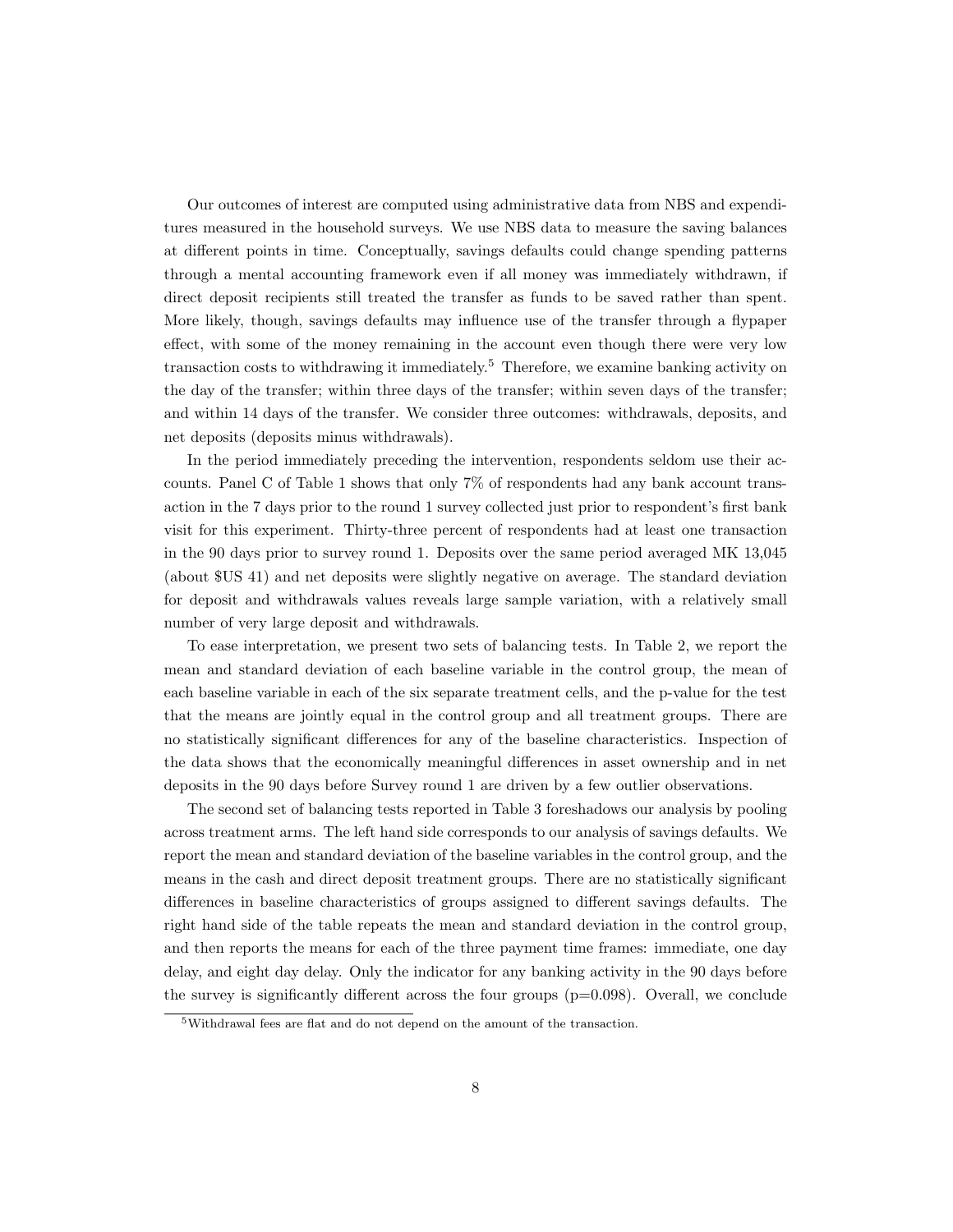that the randomization process produced balanced control and treatment groups.

# 4 Analysis

The experiment is designed to address the following interrelated questions. Does defaulting payment of a cash transfer into a savings account affect savings balances? Is income used differently when it is directly deposited to a bank account compared to when received in cash? And does delaying receipt change consumption and savings decisions?

We first examine the impact of the savings default on bank transactions, using the administrative data described in the previous section. We compare outcomes for respondents who received large cash payments and large direct deposits to those who received small cash payments, and to each other, by estimating the following equation:

$$
Y_i = \alpha + \beta_1 \text{Large transfer}_i + \beta_2 \text{Large transfer}_i \times SD_i + \text{OVillage}_v + \epsilon_i \tag{1}
$$

The coefficient  $\beta_1$  measures the effect of receiving MK 25,000 in cash compared to receiving MK 1,000 in cash.  $\beta_2$  captures the marginal effect of receiving the large transfer directly into the bank account, and the sum  $\beta_1 + \beta_2$  is the effect of an MK 25,000 transfer with a savings default relative to cash disbursement of MK 1,000. The specification includes village fixed effects. Standard errors are robust to heteroskedasticity, but not clustered because randomization is at the individual level, a decision that is conservative in light of our emphasis on null results. We report results for each of the three outcomes – deposits, withdrawals, and net deposits – in four time horizons to observe whether there is a persistent effect of the savings default. We present results for dependent variables in levels (Malawi kwacha) as well as in the quintic root, which helps reduce the influence of outliers.

Next, we look at spending in several categories, one and two weeks after the transfer. Recall that expenditure data were collected before prizes were announced (survey 0). We use pooled OLS specifications that incorporate these pre-treatment values of outcomes to measure the effect of savings defaults on spending one week post-transfer and, where available – that is, for the immediate payment and one day delay groups – two weeks post-transfer. We estimate

$$
Y_{it} = \alpha + \beta_1 \text{Post1}_{it} + \beta_2 \text{Post2}_{it} + \beta_3 \text{SD}_i \times \text{Post1}_{it} + \beta_4 \text{SD}_i \times \text{Post2}_{it} + \delta Y_{i0} + \text{TRound}_t + \Theta \text{Village}_v + \epsilon_i
$$
\n(2)

where, as in equation (1), all specifications include village fixed effects. We also include a survey round fixed effect. As before, the comparison group are those who received MK 1,000 in cash immediately.  $\beta_1$  ( $\beta_2$ ) is the increase in spending for those who received the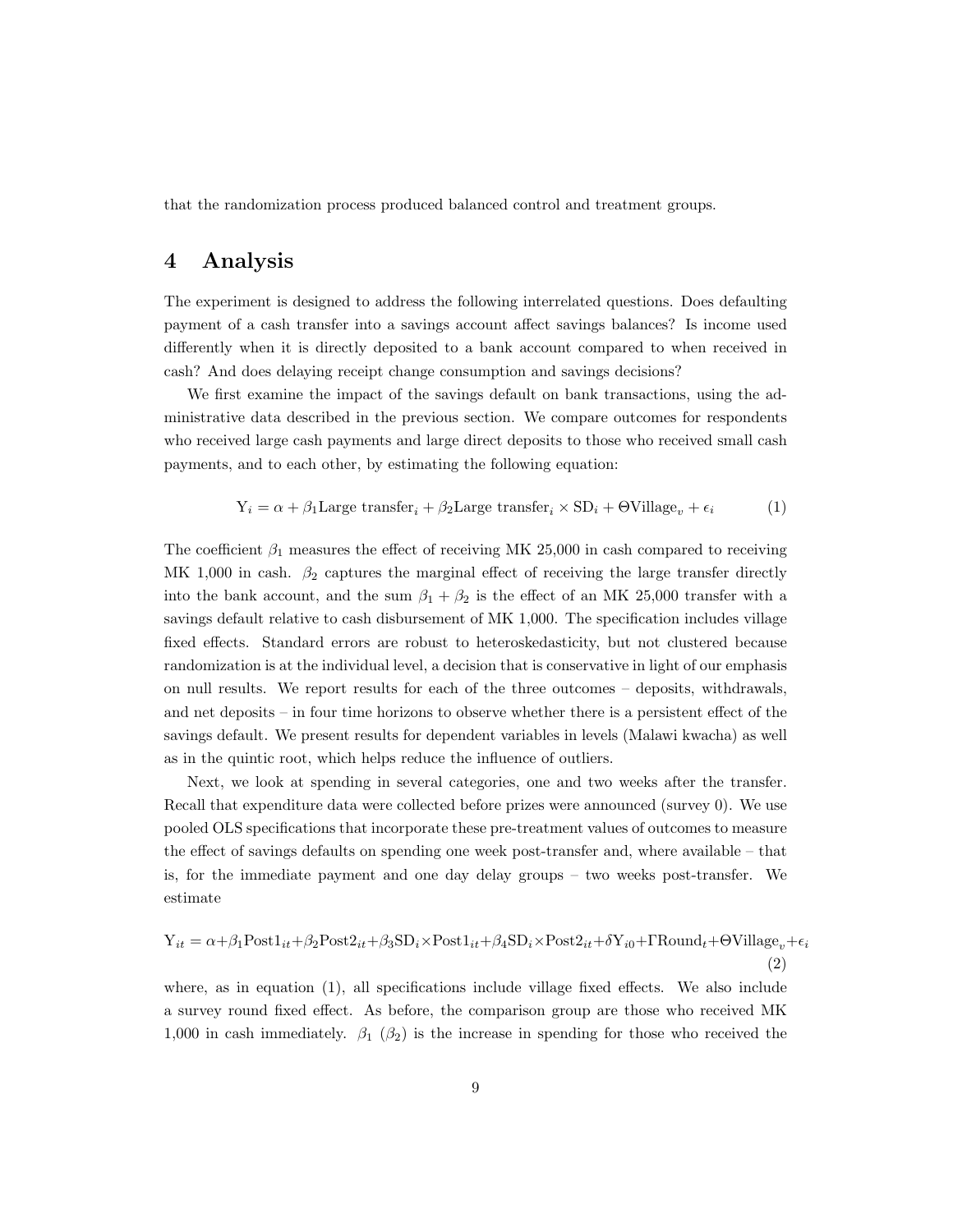large transfer instead of the small transfer after one (two) survey rounds.  $\beta_3$  and  $\beta_4$  are the marginal effects of the savings default. The marginal propensity to consume from the windfall income in the first week after it is received is  $\frac{\beta_1}{24,000}$  for the cash group and  $\frac{\beta_1+\beta_3}{24,000}$  for the savings default group, since both receive MK 24,000 more than the control group. Since we only have one round of post-transfer data for those assigned to the eight day delay,  $\beta_2$ and  $\beta_4$  are identified by the immediate and one-day delay groups only.

Finally, we study the effect of payment delay on expenditures. The outcome measure is spending one week post-transfer since using the two-week follow up data would eliminate the comparison to the eight-day lag treatment group. We estimate

 $Y_{it} = \alpha + \beta_1 \text{Post1}_{it} + \beta_2 \text{Post1}_{it} \times \text{Delay1}_{i} + \beta_3 \text{Post1}_{it} \times \text{Delay8}_{i} + \delta Y_{i0} + \text{TRound}_{t} + \text{OVillage}_{v} + \epsilon_i$ (3)

with fixed effects and standard errors as in equation (2). Here,  $\beta_1$  is the marginal effect of receiving MK 25,000 compared to the small transfer.  $\beta_2$  is the additional effect of receiving that transfer with one day's delay instead of immediately, and  $\beta_3$  is the effect of eight days' delay instead of immediate payment.

# 5 Savings default results

#### 5.1 Administrative outcomes

Estimates of equation (1) test whether the savings default had any impact on immediate cashon-hand. Since the experiment equated the transaction costs to accessing the transfer, the mode of payment should affect outcomes only through psychological channels. Differences in bank activity for cash compared to direct deposit recipients is sufficient (though not necessary) evidence that savings defaults matter.

Table 4, Panel A estimates the effect of windfall income and savings defaults on deposits. For recipients defaulted into saving, the total deposits of MK 24,683 (the sum  $\alpha + \beta_1 + \beta_2$ , from column 1) on the day of the transfer is mechanical, and confirms that direct deposits were made as intended. Cash recipients of large transfers deposited MK 1,219 more than those who received the small transfer. These immediate deposits account for five percent of the cash transfer, and represent a significant increase in deposits relative to the control group. Columns 2-4 indicate some additional deposits over time among the cash recipients of large transfers, but none by the direct deposit recipients.

Results in Panel B indicate that those defaulted into saving immediately withdrew most but not all of the transfer. On the day of the transfer, savings default recipients withdrew MK 17,957 more than cash recipients – in other words, they withdrew 75 percent of the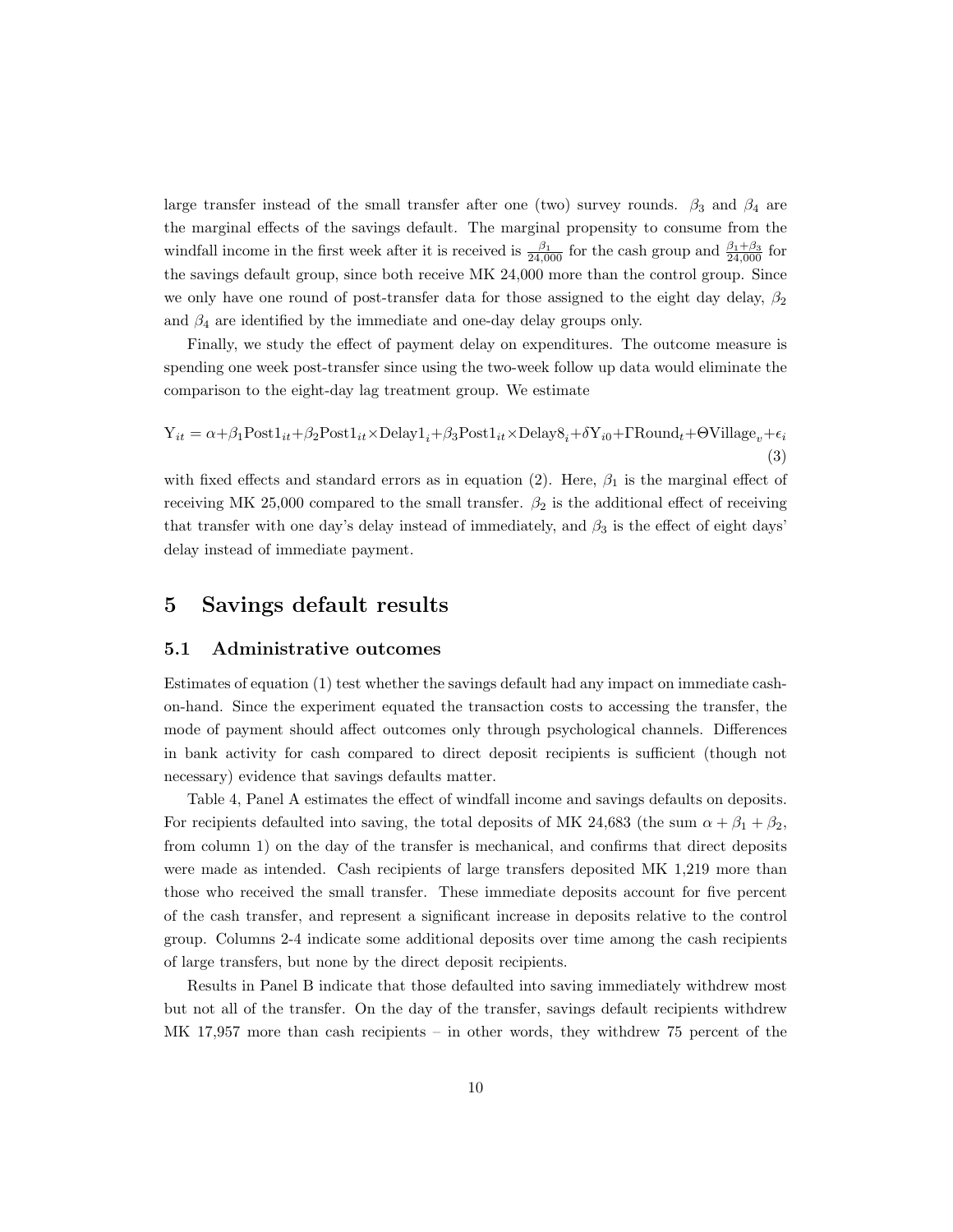transfer (relative to the MK 1000 received by the control group). As expected, large cash transfer recipients' withdrawals were not statistically different from small transfer recipients.

Panel C reports net deposits, which are a proxy for bank balances. On the day of the transfer, cash recipients have MK 1,232 higher net deposits that the control group while recipients whose transfer was directly deposited into their account have net deposits that are MK 6,752 higher than the control group and MK 5,520 higher than the cash transfer group. Initially, then, the savings default induced recipients to keep 23 percent of their transfer in the bank. The total amount saved by the savings default group is nearly constant over the two weeks following the transfers. Because deposits increase for the cash recipients, the initial effect of the savings default is significant after seven days (column 3) but not after 14 days (column 4).

The initial differences in savings between participants who received transfers in cash compared to those defaulted into savings are striking because the experiment design ensured similar conditions for the two groups. Yet, despite minimal transaction costs, directly depositing the transfer induced 4.4 times higher savings on the day of the transaction (Panel C, column 1) and 2.8 times more savings a week later (Panel C, column 3).<sup>6</sup>

Thus, relative to the control group the cash transfer increased cash-on-hand by MK 22,768 and direct deposit increased cash-on-hand by MK 17,248 on the day of the transfer.

In Table 5, we examine the impact of savings defaults on net deposits over longer time periods. Impacts on net deposits in Malawi kwacha are in Panel A, and in Panel B we present impacts on the quartic root of net deposits (a specification that reduces the influence of outliers). The first four columns present impacts on average net deposits in week-long periods immediately following the transfer: 0-6, 7-13, 14-20, and 21-27 days later. A positive and statistically significant effect of the savings default persists through the third week post-transfer in the levels specification, and through the fourth week in the quartic root specification.

The remaining six columns of the table present impacts on average net deposits in monthlong periods following the transfer: 0-29, 30-59, 60-89, 90-119, 120-149, and 150-179 days later. In the levels specification, the impact of the savings default is statistically significant in the first month (days 0-29), while in the quintic root regressions the savings default is statistically significantly different from zero in the first and second months (days 0-29 and 30-59) post-treatment.

This evidence of positive and persistent effect of the savings defaults on bank savings motivates the examination of the composition of expenditures in the next subsection.

 $6$ While the focus is on assessing the impact of default savings, we note that recipients of the large transfer compared to the control group saved a significant portion of the transfer in the bank for more than two weeks and that higher net deposits (relative to the control group) persist for 90 days after the initial transfer (result not shown).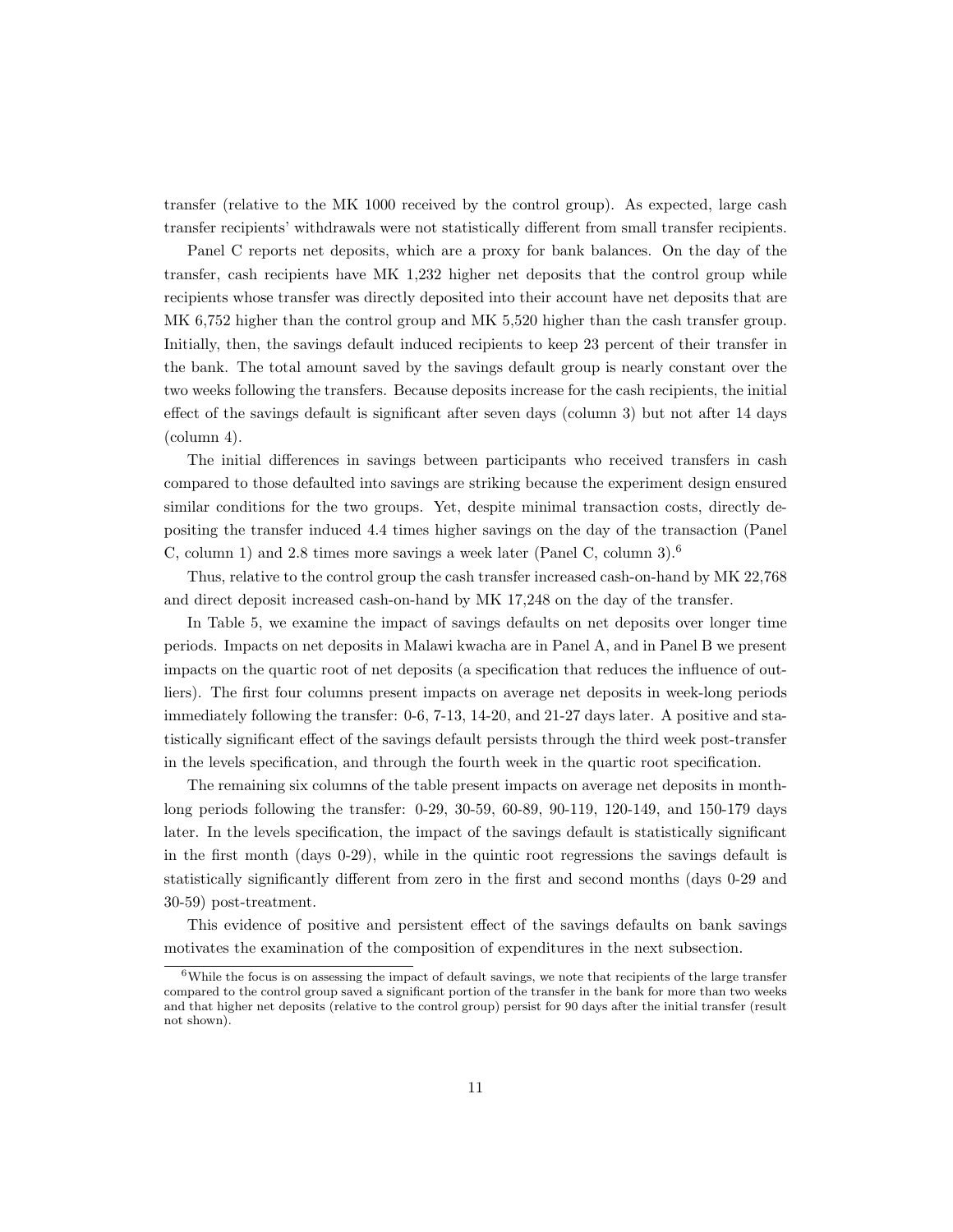#### 5.2 Household survey outcomes

We are interested in the composition and timing of expenditures by cash and savings default recipients. Table 6 reports total spending and spending on food and non-food items. Recipients of large cash transfers spend MK 9,632 more than the control group in the one week following treatment. That accounts for 40 percent of their transfer, and more than doubles total weekly spending relative to the control group mean of MK 8,296. More importantly, there is virtually no difference in the total spending between the cash and savings default groups.

In the second week following the transfer, cash recipients spend an additional MK 3,389 relative to the control group. Those in the savings default group spend an additional MK 1,262, but the difference relative to the cash group is again not statistically significant.

Despite making the transfers during the lean season, the bulk of the transfer is not spent on food. Cash transfer recipients spent MK 1,567 of their surplus on food in the first week. This is 6.5 percent of the transfer, and an increase of 47 percent relative to the control group. Those whose transfer was directly deposited into their accounts spend an additional MK 780, which is significantly higher than the cash recipients at the 90 percent confidence level. In the second week after the transfer, large transfer recipients do not spend significantly more on food than the control group.

Instead, both cash and savings default recipients spent most of the transfer on non-food items. Cash transfer recipients spent MK 8,043 and savings default recipients MK 7,181  $(= 8042.463 - 861.486)$  more than the control group on non-food items in the first week. These increases are about trice the control group's weekly spending of MK 4,744.

It is remarkable that though cash recipients had nearly MK 23,000 more cash on hand than the control group, they spent less than half of that within the first week and only 58 percent after two weeks. Savings default recipients had slightly less cash on hand initially and spent slightly more after two weeks, but both groups spent about half of a transfer scaled to cover one month's food costs in two weeks, and both groups had considerable amounts of unspent cash that was not in the bank. This is clear evidence of intertemporal smoothing, and evidence that households can overcome short-term constraints to saving without using bank accounts.

A second test of households' ability to manage cash is presented in Table 7, which considers planned and unplanned expenditures separately. If saving in the bank protects against temptation spending, one would expect to see more unplanned expenditures for the cash transfer group than the savings default group. Instead, we see extremely low levels of additional unplanned spending in either group, and no economically meaningful or statistically significant differences between the two.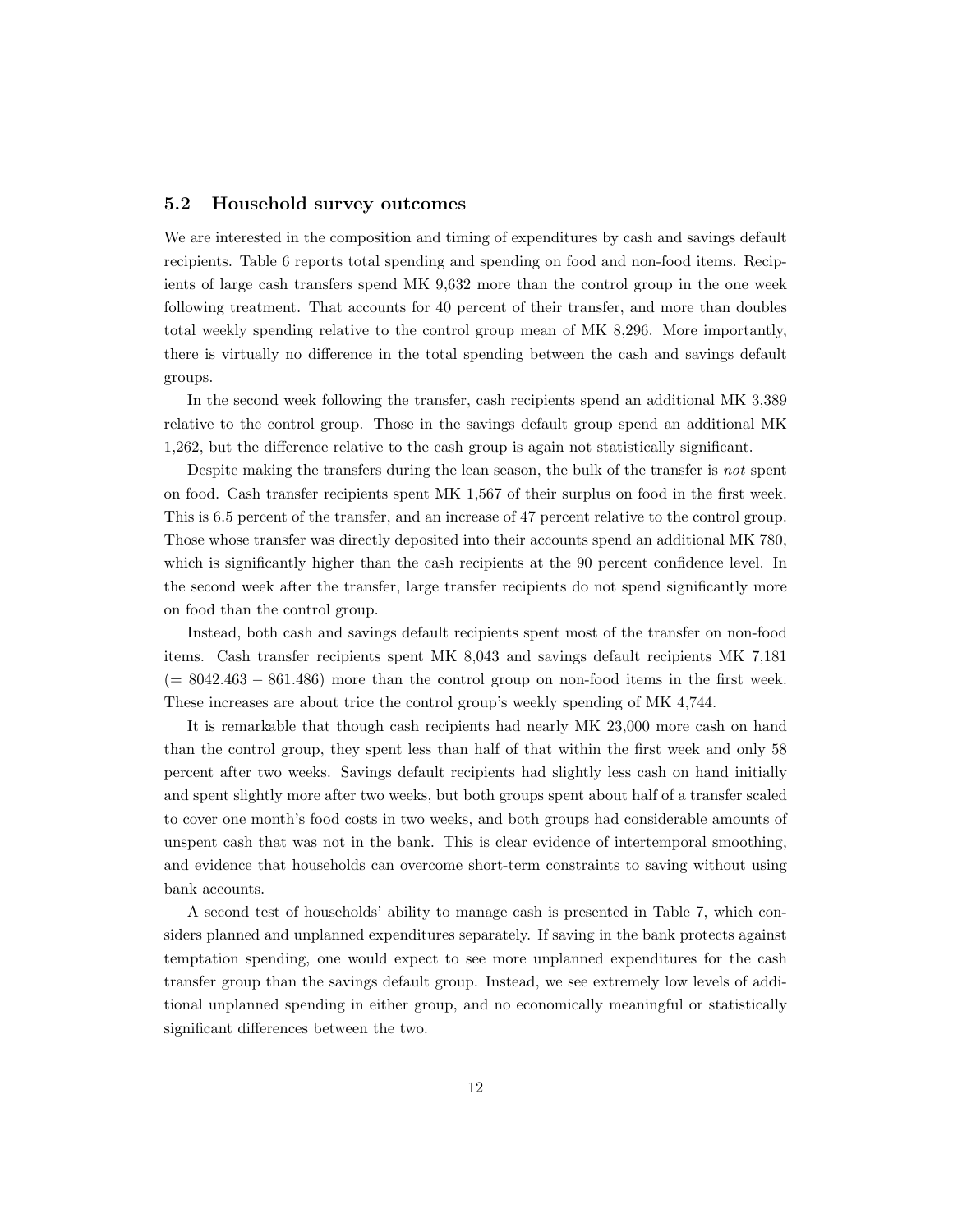Among the control group, 6.5 percent of all food expenditures – a total of MK 211 – were unplanned. The cash treatment group spent an additional MK 59 on unplanned food in the week after receiving the transfer, compared to an additional MK 1,507 on planned food expenditures. Not only is the extra unplanned food spending not statistically significant, but also, unplanned expenditures represent a smaller share of food purchases for the treatment groups than the control group. The savings default group spent an extra MK 52 on unplanned food, an amount not statistically different from the cash group.

Spending on non-food items exhibits similar patterns. The largest share of spending by the control group and both treatment groups is on planned purchases. Even after receiving a large windfall payment, households do not make spontaneous purchases, but rather seek out items they intended to buy all along. There are no significant differences in the spending of those who receive cash compared to those whose transfered was directly deposited into their bank account.

Together, Tables 6 and 7 present clear evidence of intertemporal smoothing and the ability to resist temptation or pressure to spend money immediately upon receiving a large sum of money. This findings are strengthened by the fact that the transfers are made during the lean season when the marginal utility of consumption is high.

# 6 Payment delay results

We cross-randomize the savings default treatments with zero, one, and eight day delays in transfers for an additional test of the effect of time-inconsistency and planning on savings and expenditures. Quasi-hyperbolic discounters would be more likely to spend, and to succumb to temptation spending, if they received money immediately. In a true test of quasi-hyperbolic discounting, a one-day delay would have a meaningful effect on expenditures. In contrast, those forced to wait eight days for their payments have greater opportunity to plan their purchases.

Table 8 reports estimates of equation (3) for total expenditures and food and non-food expenditures. Outcomes are spending in the week after receiving the transfer, counting from each individual's date of transfer. Those who received their transfers without delay spent MK 9,148 more than the control group in the first week. People who experienced a one-day delay spent MK 1,311 more, but the difference is not statistically significant. The eight-day delay group spent a statistically insignificant MK 281 less than those who received immediate payments. For all three groups, most of the spending is on non-food items, and there are no significant differences in the composition of spending by the duration of delay.

In Table 9, we break spending into planned and unplanned categories. As mentioned,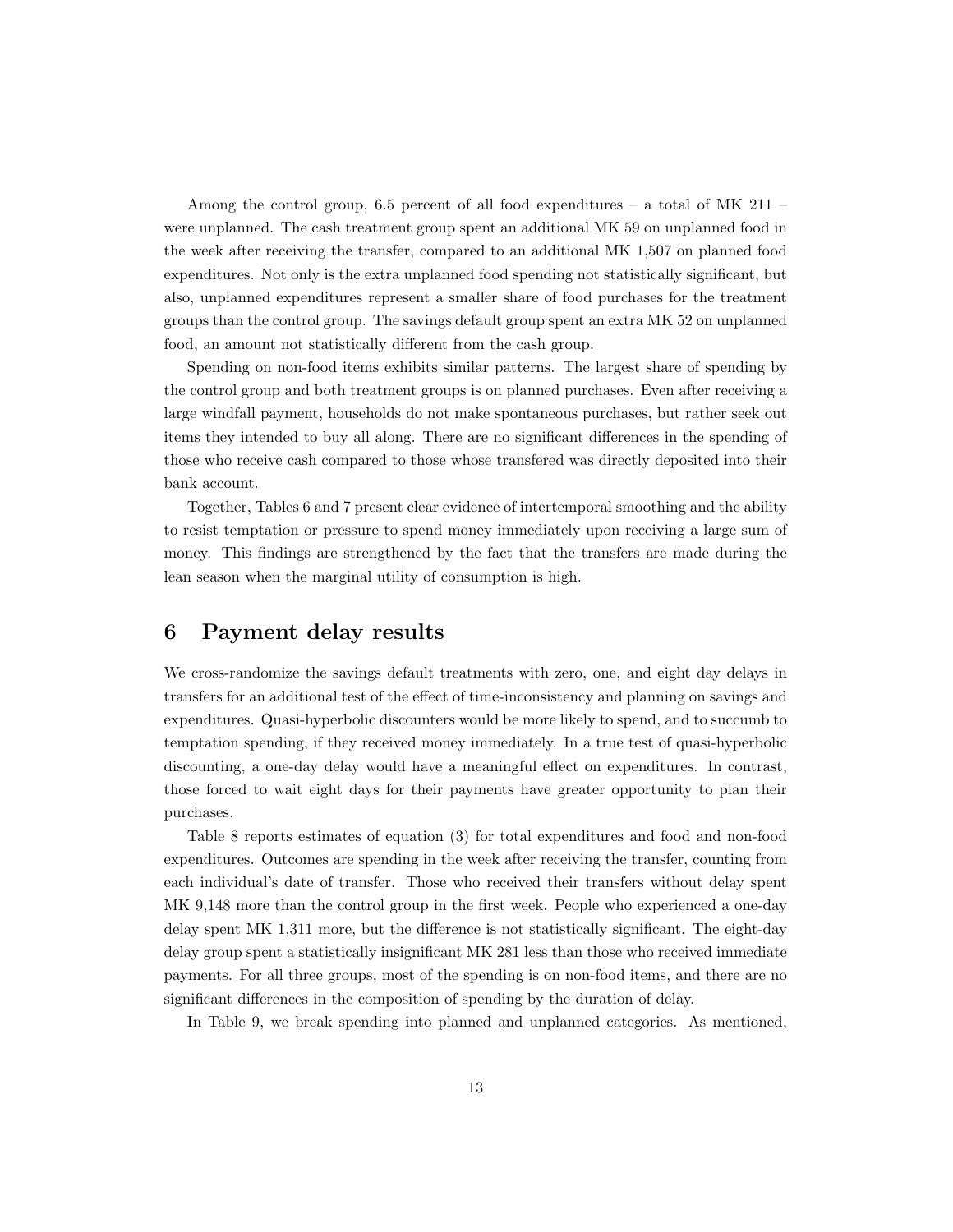planned spending accounts for the majority of both food and non-food purchases. Recipients of immediate transfers had an extra MK 1,871 of planned food expenditures. Those whose payments were delayed by one day spent slightly less and those whose payments were delayed by eight days, slightly more. While unplanned food expenditures were small for all three treatment groups, the eight-delay group spent MK 120 less than the no-delay group (significant at the 10% level) and MK 167 less than the one-day delay group (significant at the 5% level). For non-food expenditures, the immediate payment group increases spending by MK 816, or 81 percent of planned non-food spending among the control group. Those whose payments were delayed by one day spent MK 609 more than the immediate payment group, a difference that is significant at the five percent level. The eight-day delay group spent MK 372 more than the immediate payment group, an increase that is not significant at conventional levels. Unplanned spending on non-food items is very low for all three treatment and the control groups.

Those who receive the transfer unexpectedly and without warning are no more likely to spend it, and do not spend it meaningfully differently, than people who receive advance notice of the transfer. As with the previous comparisons between cash transfers and direct deposit, this is remarkable for holding during the lean season, when marginal utility of consumption is likely highest and when individuals may be more subject to temptation (Banerjee & Mullainathan 2010, Mani et al. 2013).

In addition, the results of Table 9 indicate that the null results founds are not the result of limited statistical power in the analysis. Indeed, the differences in unplanned expenditures across treatment and control arms are statistically significant but not economically meaningful, and thus we have power to detect small differences in the outcomes of interest.

# 7 Heterogeneous effects

Respondents differ along characteristics that may mediate the effect of direct deposit on their savings or consumption. Heterogeneous responses to treatment could explain or refute our finding that direct deposit and payment delay do not affect spending, if average effects mask positive effects for some respondents and negative effects for others. Therefore, our motivation in testing for heterogeneous effects is both to understand whether the effect of direct deposit and payment delays depends on respondents' characteristics, and to examine the robustness of our null findings.

We test for heterogeneous effects along five dimensions: gender of the household head, use of the bank in the 90 days preceding the experiment, distance from the bank branch, asset ownership, and impatience. We split the sample by gender of household head, any bank use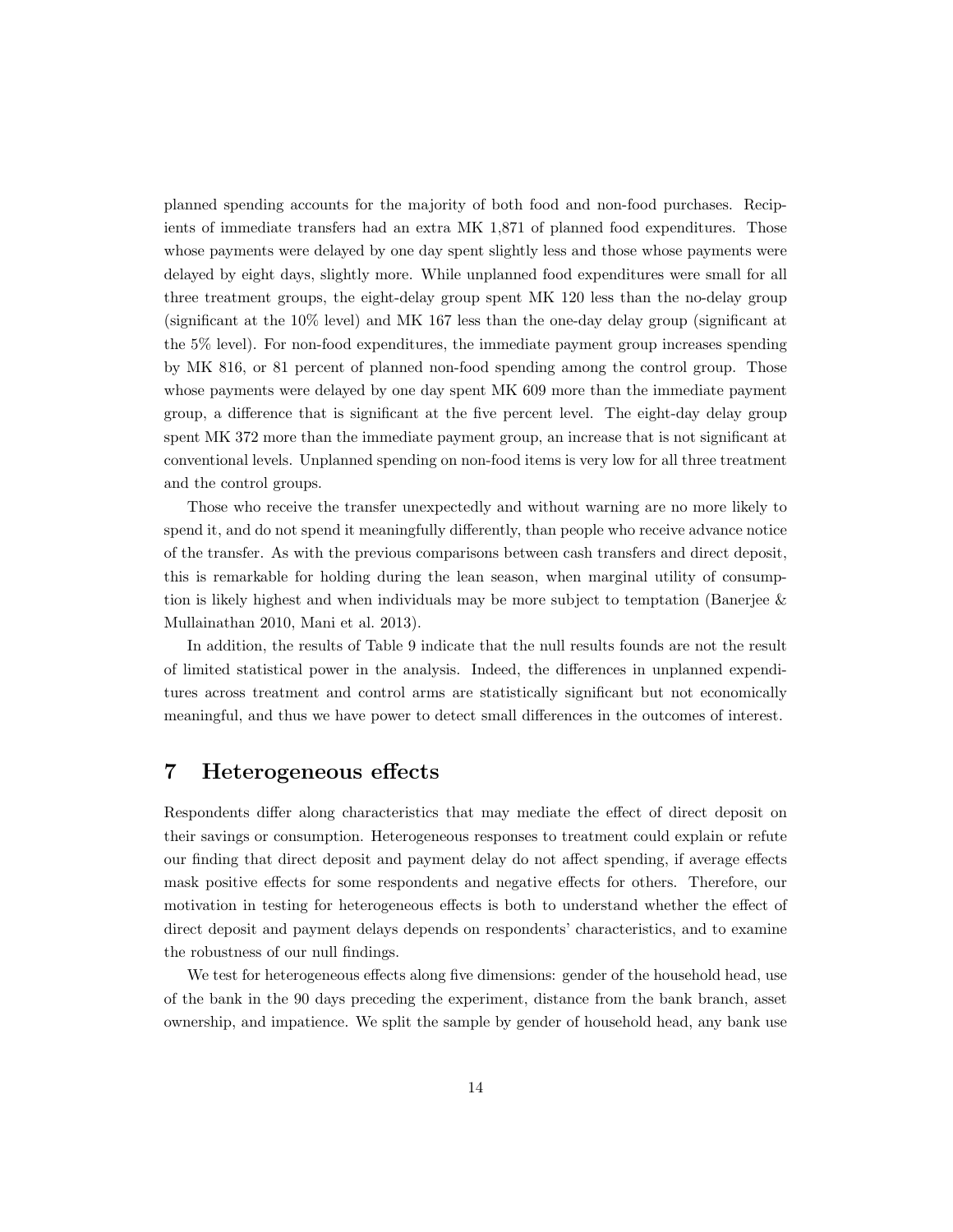in preceding 90 days, or, for the other three characteristics, an indicator for being above the sample median, and then separately estimate treatment effects within each subsample. For each dimension of heterogeneity, we report the p-values for the tests of equal coefficients in the two subsamples. The regression specifications correspond to those used in the previous sections: equation (1) for administrative outcomes and equations (2) and (3) for survey outcomes.

#### 7.1 Savings default

#### 7.1.1 Administrative outcomes

Of the three outcome variables from the administrative data, we focus on net deposits (Panel C of Table 4) because they represent changes in savings at the bank. Table 10 reports the effect of savings defaults on net deposits on the day of the transfer for subsamples along each of the five dimensions discussed above. For example, in Panel A column (1), we see that net deposits the day of the transfer for male-headed households who received the small amount (the control group) were MK 597. Male-headed households who received the large transfer in cash had MK 1,327 higher net deposits than the small-transfer group, and those who received the large transfer with a savings default had an additional MK 5,933 in net deposits. Panel B column (1) shows net deposits for female-headed households. The average net deposit in the small-transfer group was zero. Net deposits were MK 1,539 higher for female-headed households who received large transfers in cash, and increased by an additional MK 4,025 with a savings default. At the bottom of Panel B, we report two p-values. The first tests the null hypothesis that large transfers had equal effects on male- and female-headed households. We fail to reject this null with a p-value of 0.81. The second tests that the marginal effect of the savings default was equal for male- and female-headed households, and we fail to reject that null with a p-value of  $0.17<sup>7</sup>$ 

The remaining four columns split the sample by use of the bank in the 90 days before the experiment, distance from the bank branch (those closer to the bank in the top panel), asset ownership, and patience (requiring a below-median amount of money in one month in

<sup>&</sup>lt;sup>7</sup>In Appendix Table A1, we examine the effect of the savings default for male- and female-headed households separately, over longer time periods post-transfer, in levels as well as quintic root specifications of the dependent variable. There are considerable differences across gender of the household head in subsequent time periods. For male-headed households, the effect of the savings default is never statistically significant in the levels regressions, and only for the first month (days 0-29) in the quintic root specification. By contrast, for female-headed households, the savings default has a positive and statistically significant effect through the third month (days 60-89) in the levels regression and through the 4th month (days 90-119) in the quintic root regression. At the bottom of the table we report tests of the difference in coefficients across the maleand female-headed household subsamples. The coefficient on the savings default is different (and larger for females) across the gender subsamples in the first two months in the levels specification, and in the second through 4th months in the quintic specification.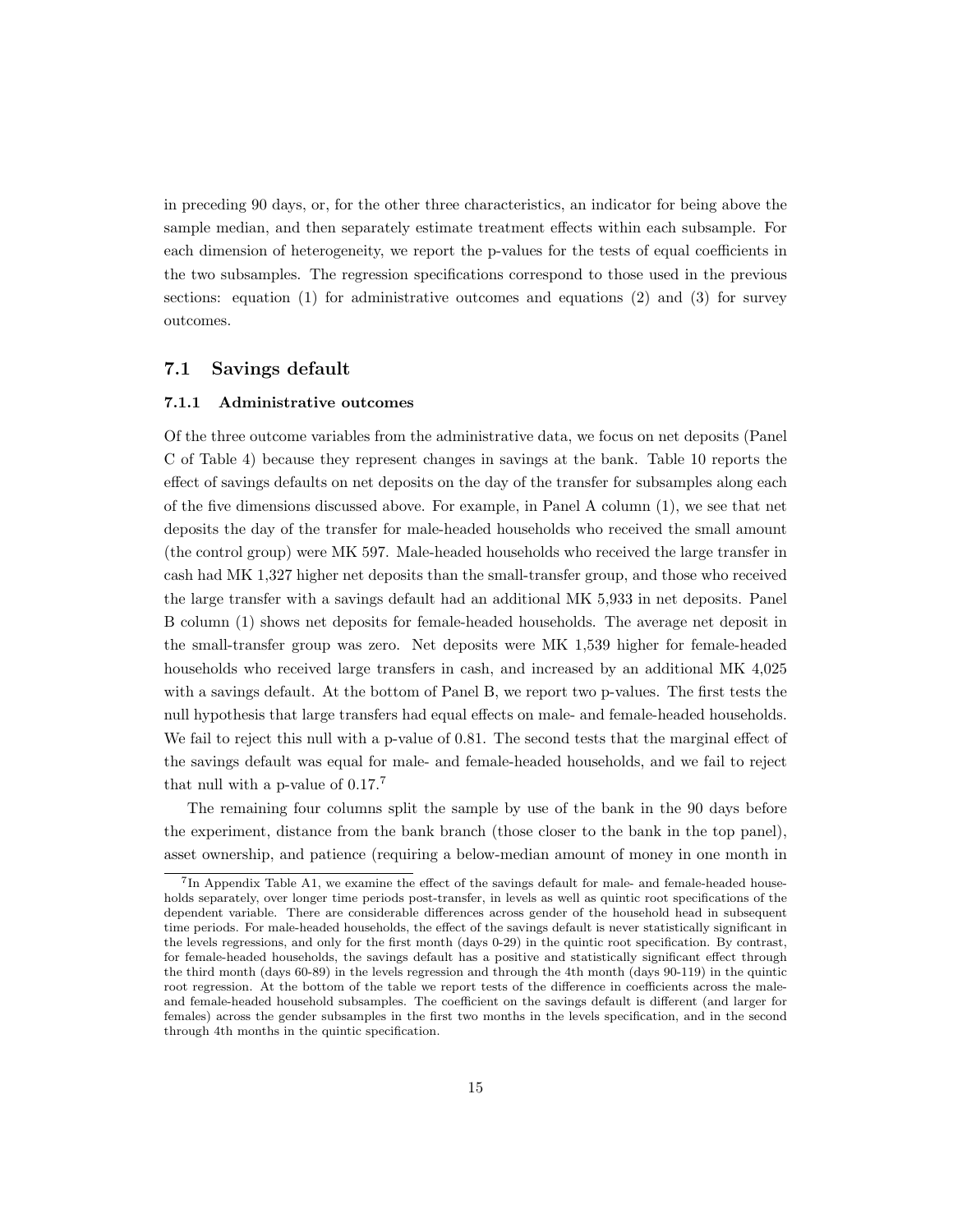exchange for money today), all as measured at baseline.<sup>8</sup> Comparing coefficients in Panel A and Panel B, we we see no significant differences in the impacts of either the windfall income or savings default. Direct deposit increases net deposits on the day of the transfer for all subgroups we examine.

We turn to net deposits 14 days after the transfer in Table 11. Some differences emerge, though the totality of the evidence again suggests that savings defaults affect groups with different characteristics in similar ways. Men in the control group who received the small transfer have negative net deposits. Net deposits increase by MK 4,326 for men who get large transfers in cash, and decrease by MK 439 less for men who get large transfers that are defaulted into savings (not significant). For women, net deposits are higher in the control group (MK 1,330), compared to men, and the effect of the large transfer is relatively smaller for cash (MK 467) and relatively larger for the marginal effect of savings defaults (MK 4,703). The differences between men and women for both the main effect of the large transfer and the marginal effect of savings defaults are statistically significant, though the total difference in savings between men and women who receive direct deposit (main effect of large transfer + marginal effect of the savings default) are smaller than the same differences in either main effect or marginal effect of savings defaults. The only additional evidence of heterogeneity in this table is for the effect of savings defaults on respondents who live closer to the bank compared to those who live further away (column 3). Direct deposit increases net deposits by MK 502 for households living further from the branch and by MK 2,994 for households living closer to the branch. The p-value for the test of no differences in the savings default coefficient between Panels A and B for all five columns jointly is 0.11, and there is no consistent pattern of direct deposit having larger effects on advantaged groups. While the effect of savings defaults dissipates over time, it increases net deposits two weeks after transfers for most subgroups.

#### 7.1.2 Household survey outcomes

Panel A of Table 12 reports estimates of equation (2) for male-headed households, for households with any bank activity before the experiment, and for those above the median for the other three characteristics; Panel B reports the corresponding estimates for female-headed households, for those without bank activity before the experiment, and those below the median for the other characteristics. We estimate a total of 40 coefficients and report 20 p-values testing whether coefficients in Panel A are equal to corresponding coefficients in Panel B. We cannot reject equality in any of these tests. The p-value for the joint test that the effect of

<sup>8</sup>Gender of the household head, any previous transactions prior to the experiment, and MK required to prefer waiting one month are discrete variables, and splitting at the median does not result in equal sized samples above- and below-median.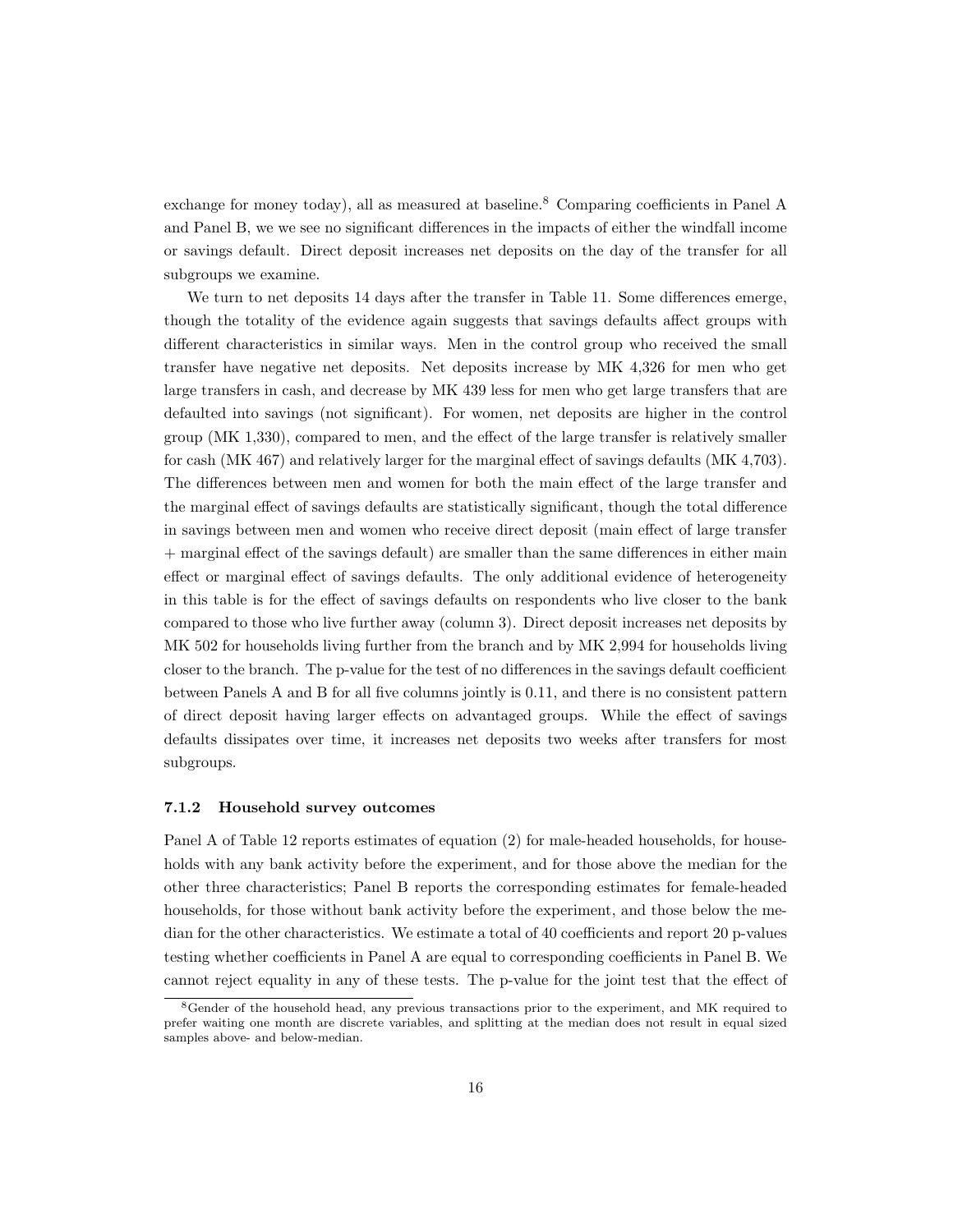savings defaults is equal after one week for the Panel A and Panel B subsamples in each of columns  $(1)$  to  $(5)$  is 0.49.

Tables 13 and 14 examine heterogeneous effects on food and non-food spending, respectively. The effect of the savings default for the subgroup in Panel A is never significantly different from the effect for the subgroup in Panel B. The p-value for the test that transfers and savings defaults had the same effect on all subgroups after one week is 0.82 for spending on food and 0.70 for spending on non-food items (p-values of joint tests are reported in the text but not included in the tables).

These estimates indicate that savings defaults did not have large differential effects on spending of respondents with different characteristics. Moreover, they confirm that the null effect of savings defaults reported in Table 8 does not mask heterogeneous effects on different subgroups. In each of ten subgroups examined in Table 12, direct deposit recipients do not differ from cash recipients in spending one week or two weeks after the transfer. These estimates of heterogeneous effects confirm that in this context, consumption is not significantly affected by mental accounting or defaults.

## 7.2 Payment timing

We conduct analogous tests for heterogeneous effects of delayed payments. Table 15 examines effects on total spending, using the subgroups defined in the previous section. For example, male-headed households who receive large transfers with no delay spend MK 9,274 more than male-headed households in the control group. A one-day delay increases spending by MK 435 and an eight-day delay decreases spending by MK 27 (neither statistically significantly so). Female-headed households start with lower household spending than those headed by men (MK 5,832 for female-headed households in the control group, compared to MK 9,658 for male-headed households), but the effect of the immediate transfer is very similar: MK 9,632. A one-day delay adds MK 3,161 and an eight-day delay adds MK 317. We cannot reject that the main effect of the large transfer is the same for male-headed households as for those headed by women  $(p=0.90)$ , that the differential effect of the one-day delay is the same  $(p=0.39)$  or that the differential effect of the eight-day delay is the same  $(p=0.92)$ .

Only two dimensions exhibit heterogeneity that is statistically significant, and only in the main effects of the large transfer but not in the effects of payment delay. The main effect of the transfer increases total spending by MK 5,657 for households that had at least one bank transaction in the 90 days before the transfers, compared to an increase of MK 10,707 for households that had not used the bank. The difference in point estimates of MK 5,050 is statistically significant with p-value 0.076. While payment delays increased spending more among bank-using households than other households, differences in the effect of the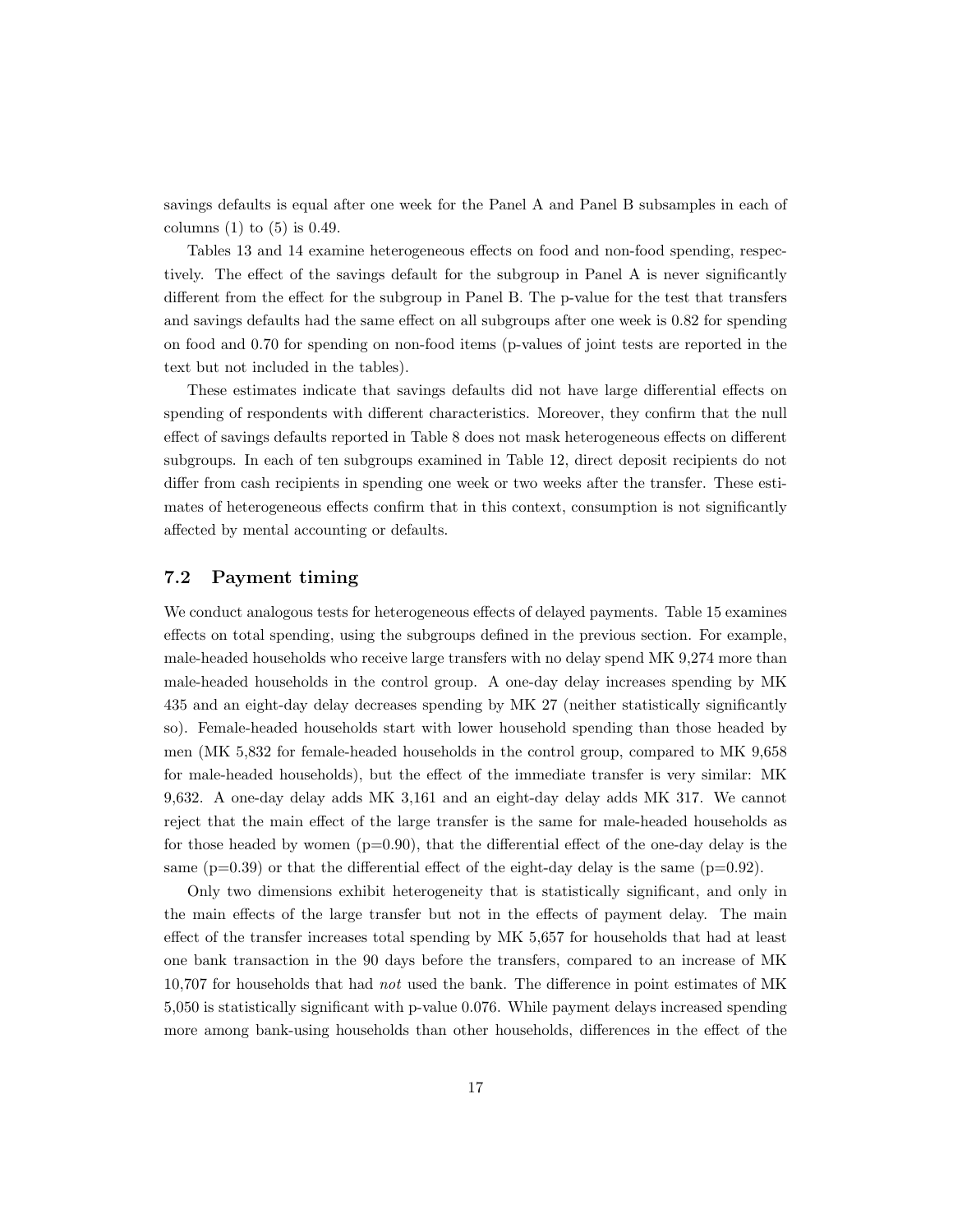payment delays are not significant at conventional levels. Similarly, the transfer increased spending by MK  $5,115$  (= 11180.633 – 6066.088) more for households that live closer to the bank than those living further away. The increase in spending in the large transfer group is partially offset by an eight-day delay for households that live near the bank, but exacerbated for households that live further away.

Tables 16 and 17 report results separately for spending on food and non-food items. There are no statistically significances in the effects of payment delays on food spending along any of the categories we examine. Any heterogeneity in total spending reported in Table 15 appears driven by spending on non-food items, and is mirrored by the results in Table 17, columns (2) and (3). The increase in spending on non-food items is higher for households that live close to the bank than for those that live further away and lower for those with prior bank use compared to no prior bank use; but the differences are not statistically significant.

As with savings defaults, estimates of heterogeneous effects of payment timing support the interpretation that payment timing is not a major determinant of spending. For total spending, delays of one or eight days significantly modify the impact of transfers for only one of the ten subgroups we study (households with previous bank use spend somewhat more following a one day delay than an immediate payment, and the interaction term is significant at the 10% level). We fail to reject that a one day delay has differential effects across all five characteristics with a p-value of 0.72, and that an eight day delay is jointly different with a p-value of 0.31 (not shown in tables). When we break spending out into food and non-food items, only one of twenty coefficients for payment delays is even marginally statistically significantly different from zero. This strengthens our conclusion that in this context, high discount rates or hyperbolic preferences are not important determinants of consumption patterns.

# 8 Conclusion

Defaulting a one-time cash transfer into a savings account (a savings default) leads to higher savings for transfer recipients in subsequent weeks. However, we find no evidence that either savings defaults or delayed payments affected respondents' consumption patterns. Households that received lump sum transfers during the lean season are able to smooth intertemporally without use of formal financial products, and report very low levels of unplanned spending. Formal financial products may be more important in other contexts: at different points in the year, for recurring payments, for earned income, or for different payment amounts.

The savings default we study differs in one crucial dimension from those in previous work: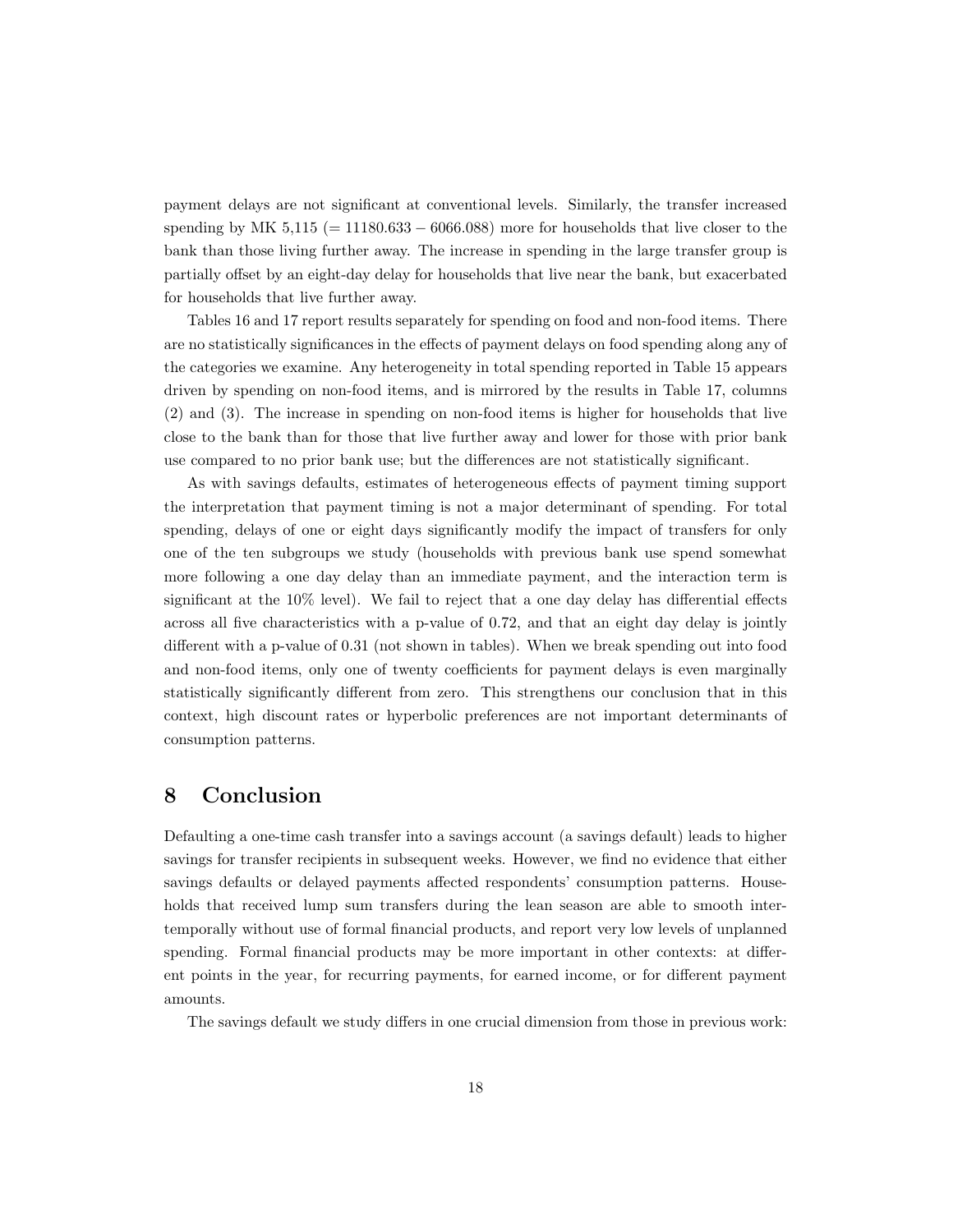it virtually eliminates the transaction cost to undo the default. All participants come to the bank in order to receive their transfers; those who receive direct deposit need only walk through the bank door to withdraw funds, and those who receive cash can do the same to make a deposit. In contrast, changing automatic contributions to a retirement plan requires requesting and completing new benefit deduction forms, and increasing savings by making deposits from wages requires either a trip to the bank or logging on to the bank's website to make a transfer (and forgoing the tax advantages of pre-tax contributions). If defaults affect behavior because psychological costs are amplified by small time or monetary costs of accessing directly deposited funds, then they will be ineffective in a setting when the transaction costs are equalized.

There are other potential explanations for our findings. Nutritional deprivation leading to very high marginal utility of consumption of food could explain the low levels of temptation spending observed, but in our study very little of the transfer is used for food. This is consistent with the behavior of very poor households studied by Banerjee & Duflo (2007), who have considerable non-food expenditures despite very low incomes, and with recent findings that income earned through Malawi's public works program (PWP) does not improve nutrition (Beegle, Galasso & Goldberg 2015).

We study a one-time transfer, which limits the opportunity for habit formation. Somville & Vandewalle (2015) study recurring transfers by paying Indian survey participants the equivalent of one day's wage for seven to 13 weeks. They vary whether payments are in cash or through individual accounts with local banks, and find lower consumption and nearlyequivalent higher savings for those paid through bank accounts. However, the effect dissipates as soon as payments are switched to cash. This works against the hypothesis that habit formation or learning is an important mechanism or a reason that our results would underestimate the impact of recurring direct deposits.

The transfers in our study are unearned and unanticipated. Previous work in Malawi shows that direct deposit of earned agricultural income does affect savings, investment, and consumption in the following year (Brune et al. 2016). In other studies of access to bank accounts, deposits come from the subjects' own assets or income (Dupas & Robinson 2013a). Mental accounting could lead to different use of earned and unearned income, and to different effects of payment structure on earned income than what we measure, for unearned income.

Similarly, payment delay does not affect expenditures in our study, but it may in other contexts. While there is evidence that direct deposit does affect spending and investment for earned income, the evidence on payment frequency or delay is less conclusive. In Malawi, paying public works beneficiaries every three days compared to every week does not affect consumption (Beegle, Galasso & Goldberg 2015), but paying participants in an NGO's livelihood program monthly instead of weekly reduces total short-run spending and increases take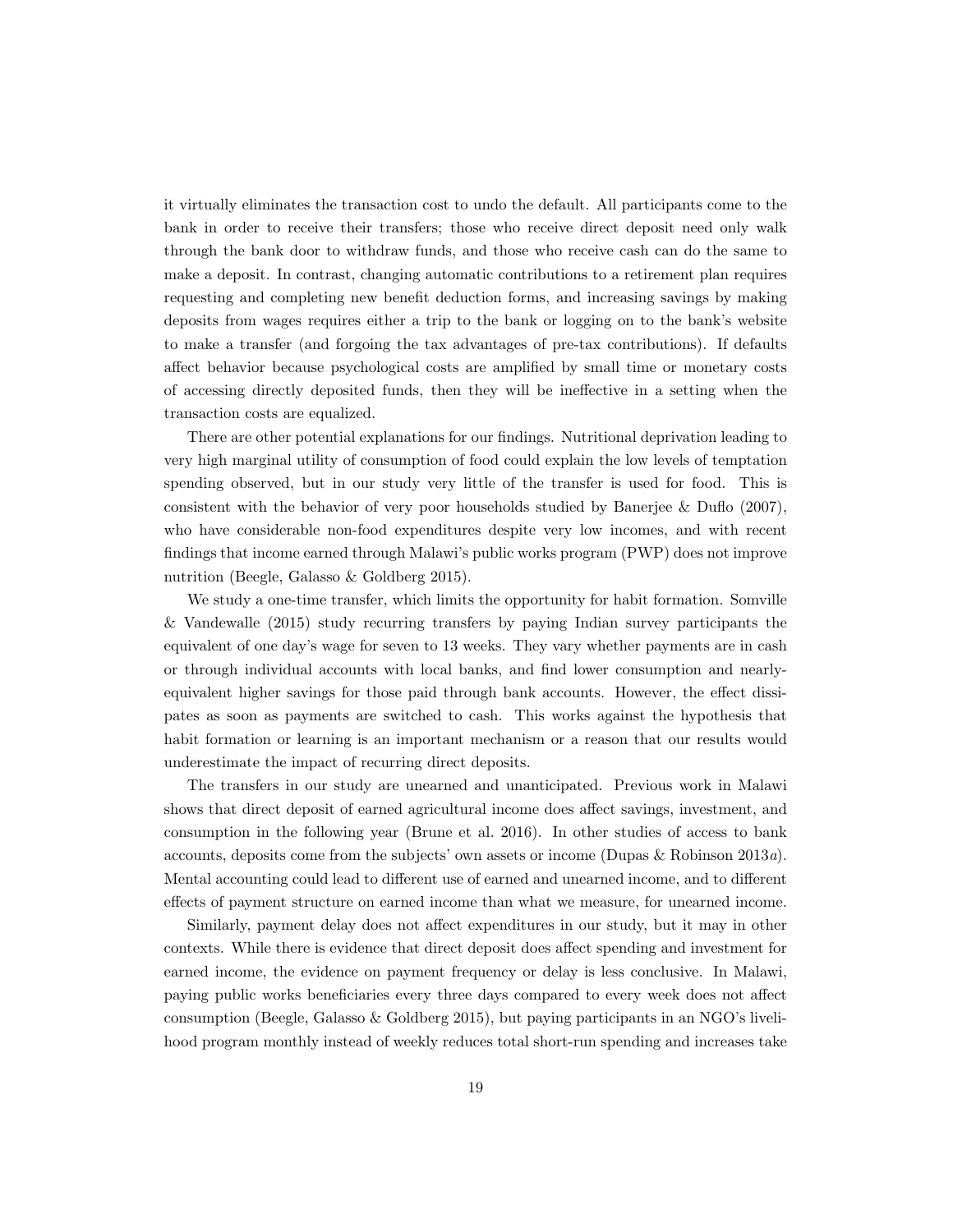up of a high yield short term investment opportunity (Brune & Kerwin 2014). In Indonesia, unanticipated delays to planned disbursements of a government-sponsored unconditional cash transfer reduced consumption growth of beneficiaries relative to non-beneficiaries as well as to those who received payments on schedule (Bazzi, Sumatro & Suryahadi Forthcoming).

Previous studies have established that financial access and savings defaults can change savings and investments, and our results do not contradict those findings. Rather, they suggest limits to the impact of or need for formal financial products to manage cash. Future research should identify situations in which savings defaults and other financial products are most likely to be effective in combating behavioral biases that lead to spending that is later regretted, and that an appreciation of the ability to manage cash will prevent unnecessary rigidities or complexities in the design of wage payments or cash transfers.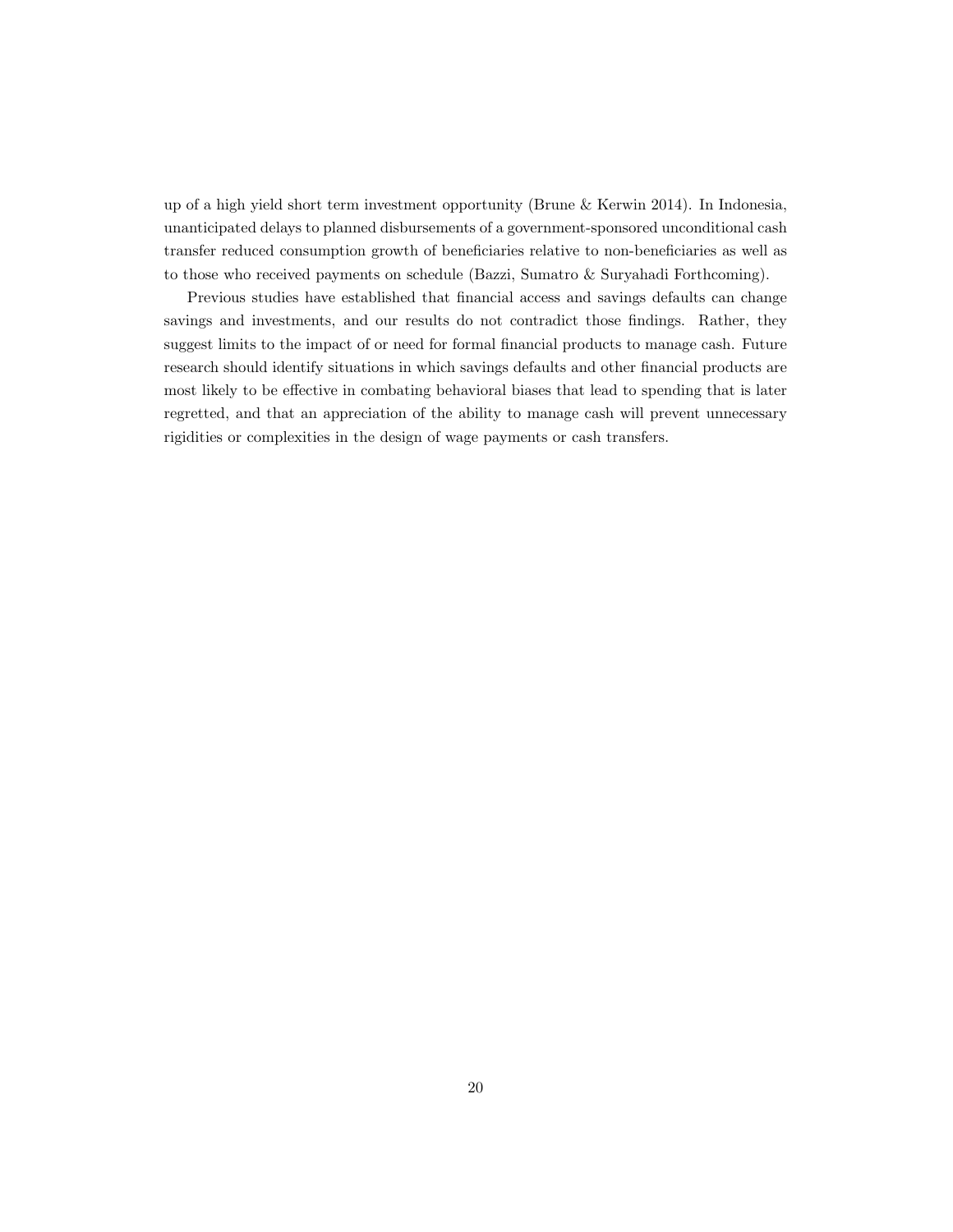# References

- Aker, Jenny, Rachid Boumnijel, Amanda McClelland, and Niall Tierney. 2014. "Payment Mechanisms and Anti-Poverty Programs: Evidence from a Mobile Money Cash Transfer Experiment in Niger." Center for Global Development Working Paper 268.
- Ashraf, Nava, Dean Karlan, and Wesley Yin. 2006. "Tying Odysseus to the Mast: Evidence from a Commitment Savings Product in the Philippines." Quarterly Journal of Economics, 121(2): 635–672.
- Banerjee, Abhijit, and Esther Duflo. 2007. "The Economic Lives of the Poor." Journal of Economic Perspectives, 21(1): 141–168.
- Banerjee, Abhijit, and Sendhil Mullainathan. 2010. "The Shape of Temptation: Implications for the Economic Lives of the Poor." NBER Working Paper No. 15973.
- Banerjee, Abhijit, Dean Karlan, and Jonathan Zinman. 2015. "Six Randomized Evaluations of Microcredit: Introduction and Further Steps." American Economic Journal: Applied Economics, 7(1): 1–21.
- Bazzi, Samuel, Sudarno Sumatro, and Asep Suryahadi. Forthcoming. "It's All in the Timing: Cash Transfers and Consumption Smoothing in a Developing Country." Journal of Economic Behavior and Organization.
- Beegle, Kathleen, Emanuela Galasso, and Jessica Goldberg. 2015. "Direct and Indirect Effects of Malawi's Public Works Program on Food Security." Working paper.
- Brune, Lasse, and Jason Kerwin. 2014. "Income Timing, Temptation and Expenditure: A Field Experiment in Malawi." Working Paper.
- Brune, Lasse, Xavier Gine, Jessica Goldberg, and Dean Yang. 2016. "Facilitating Savings for Agriculture: Field Experimental Evidence from Malawi." Economic Development and Cultural Change.
- Duflo, Esther, Michael Kremer, and Jonathan Robinson. 2011. "Nudging Farmers to Use Fertilizer: Theory and Experimental Evidence from Kenya." American Economic Review, 101(6): 2350–90.
- Dupas, Pascaline, and Jonathan Robinson. 2013a. "Savings Constraints and Microenterprise Development: Evidence from a Field Experiment in Kenya." American Economic Journal: Applied Economics, 99(2): 163–192.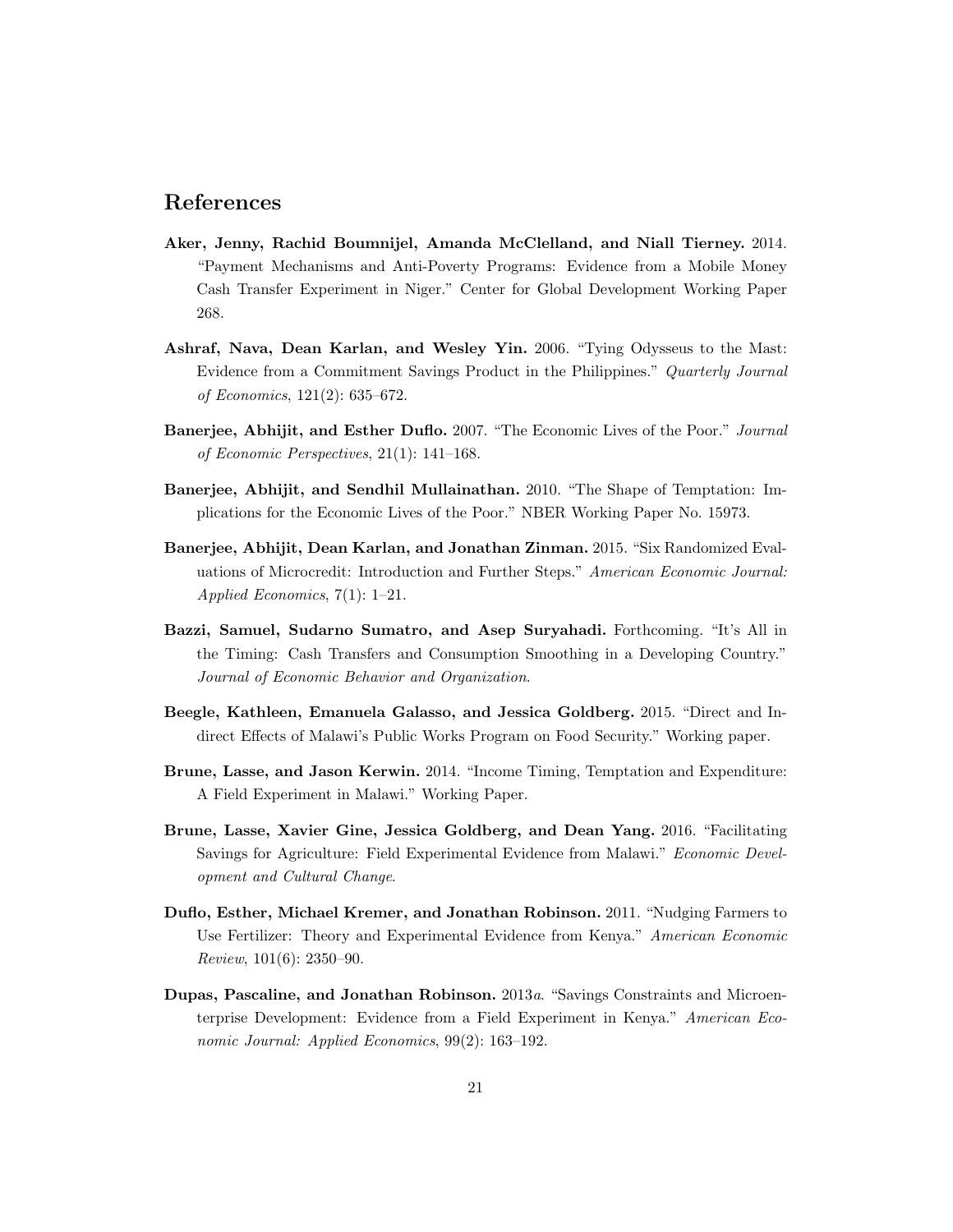- Dupas, Pascaline, and Jonathan Robinson. 2013b. "Why Don't the Poor Save More? Evidence from Health Savings Experiments." American Economic Review, 103(4): 1138– 1171.
- Evans, David, and Anna Popova. 2014. "Cash Transfers and Temptation Goods: A Review of Global Evidence." World Bank Policy Research Working Paper WPS6886.
- Fudenberg, Drew, and David Levine. 2006. "A Dual-Self Model of Impulse Control." American Economic Review, 96(5): 1449–1476.
- Gine, Xavier, Jessica Goldberg, Dan Silverman, and Dean Yang. 2015. "Revising Commitments: Field Experimental Evidence on Adjustment of Prior Choices." Working Paper.
- Johnson, E.J., and D.G. Goldstein. 2003. "Do Defaults Save Lives?" Science, 1338– 1339.
- Liaison, David. 1997. "Golden Eggs and Hyperbolic Discounting." Quarterly Journal of Economics, 112: 443–447.
- Mani, Anand, Sendhil Mullainathan, Eldar Shafir, and Jiaying Zhao. 2013. "Poverty Impedes Cognitive Function." Science, 341(6149): 976–980.
- Somville, Vincent, and Lore Vandewalle. 2015. "Savings by Default: Evidence from a Field Experiment in Rural India." Working Paper.
- Thaler, Richard. 1999. "Mental Accounting Matters." Journal of Behavioral Decision Making, 12: 183–206.
- Thaler, Richard, and H.M. Shefrin. 1981. "An Economic Theory of Self-Control." Journal of Political Economy, 89(2): 392–406.
- Thaler, Richard, and Shlomo Benartzi. 2004. "Save More Tomorrow: Using Behavioral Economics to Increase Employee Saving." Journal of Political Economy, 112(2): S164– S187.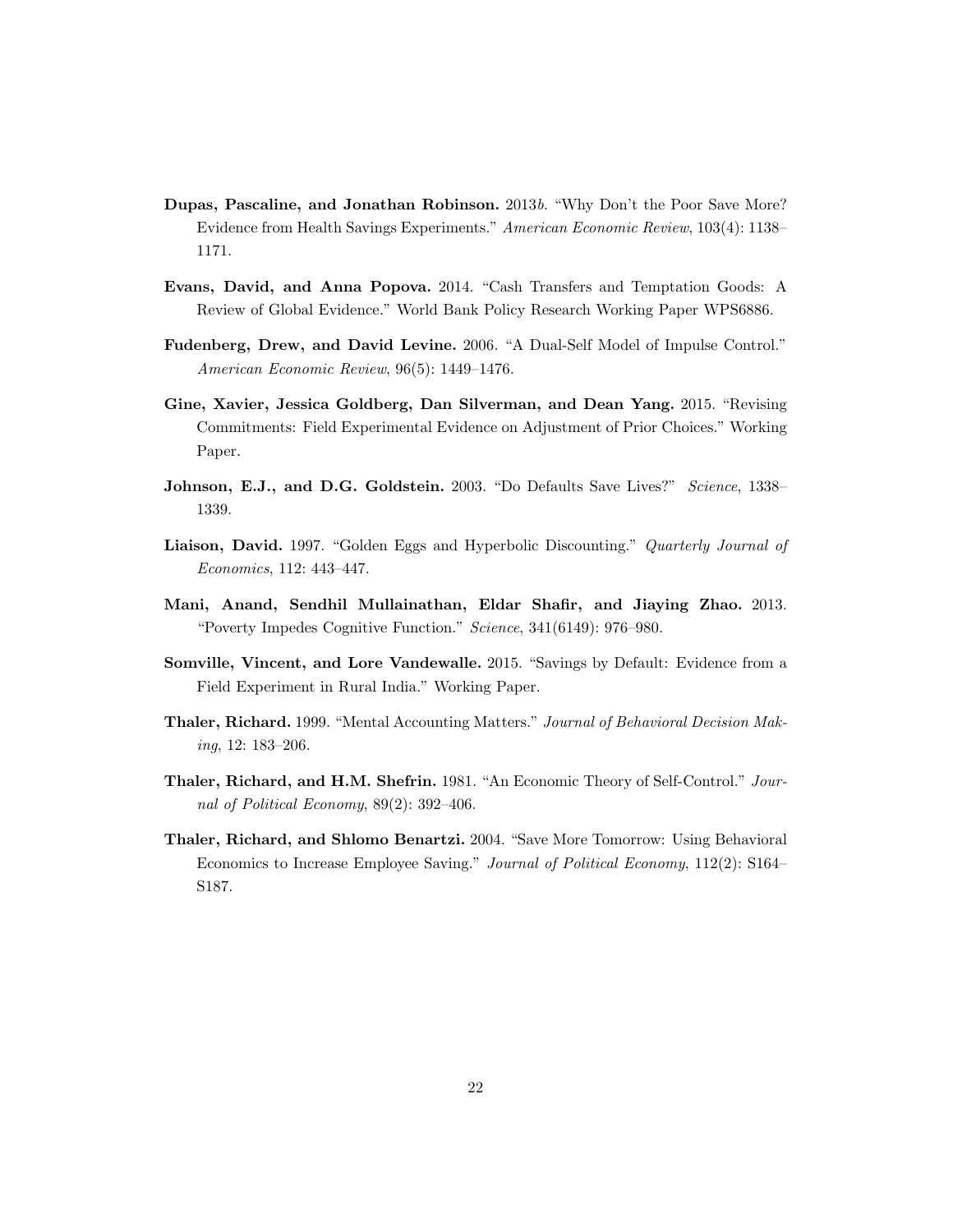# Figures

|           | Small Transfer (MK 1000) |                       | Large Transfer $(MK 25,000)$ |
|-----------|--------------------------|-----------------------|------------------------------|
|           | $\operatorname{Cash}$    | $\operatorname{Cash}$ | Direct Deposit               |
| Immediate | Control group $(120)$    | T1(80)                | T4(80)                       |
| $+1$ day  |                          | T2(80)                | T5(80)                       |
| $+8$ days |                          | T3(80)                | T6(80)                       |

Figure 1: Experimental design

Savings default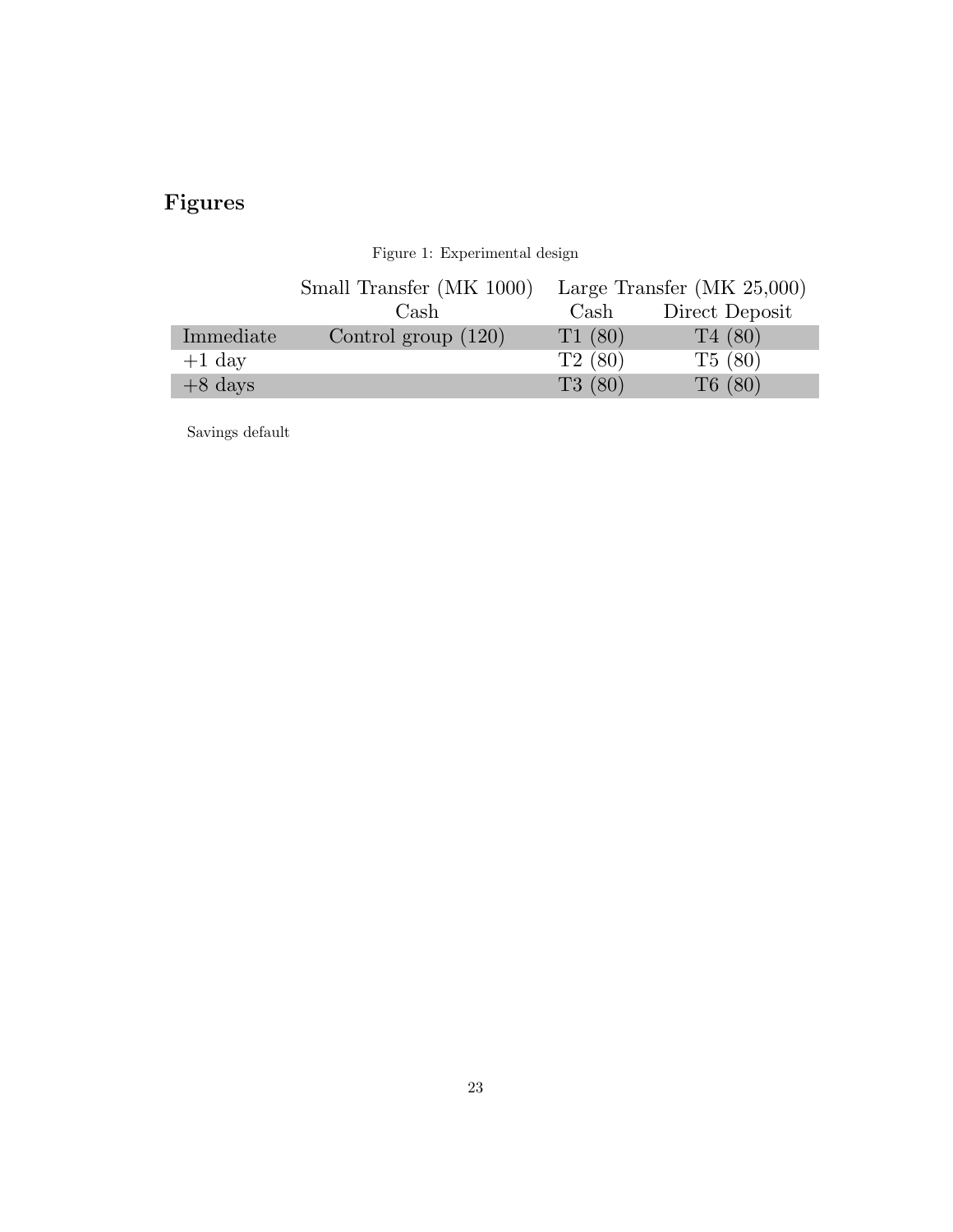| Day            | $+0$ days |           |                                                  |           | $+1$ day  | +8 days   |           |
|----------------|-----------|-----------|--------------------------------------------------|-----------|-----------|-----------|-----------|
| $-2$           |           |           | HH Visit and Survey; Announcement of Money Prize |           |           |           |           |
| $-1$           |           |           |                                                  |           |           |           |           |
| 0              | MK 1,000  | MK 25,000 | MK 25,000                                        |           |           |           |           |
| 1              |           |           |                                                  | MK 25,000 | MK 25,000 |           |           |
| $\overline{2}$ |           |           |                                                  |           |           |           |           |
| 3              |           |           |                                                  |           |           |           |           |
| 4              |           |           |                                                  |           |           |           |           |
| 5              |           |           |                                                  |           |           |           |           |
| 6              |           |           |                                                  |           |           |           |           |
| 7              | Survey 1  | Survey 1  | <b>Survey 1</b>                                  |           |           | Survey 1  | Survey 1  |
| 8              |           |           |                                                  | Survey 1  | Survey 1  | MK 25,000 | MK 25,000 |
| 9              |           |           |                                                  |           |           |           |           |
| 10             |           |           |                                                  |           |           |           |           |
| 11             |           |           |                                                  |           |           |           |           |
| 12             |           |           |                                                  |           |           |           |           |
| 13             |           |           |                                                  |           |           |           |           |
| 14             | Survey 2  | Survey 2  | <b>Survey 2</b>                                  |           |           |           |           |
| 15             |           |           |                                                  | Survey 2  | Survey 2  | Survey 2  | Survey 2  |

Figure 2: Intervention and survey timing

Activity at home Cash Activity at<br>bank Direct deposit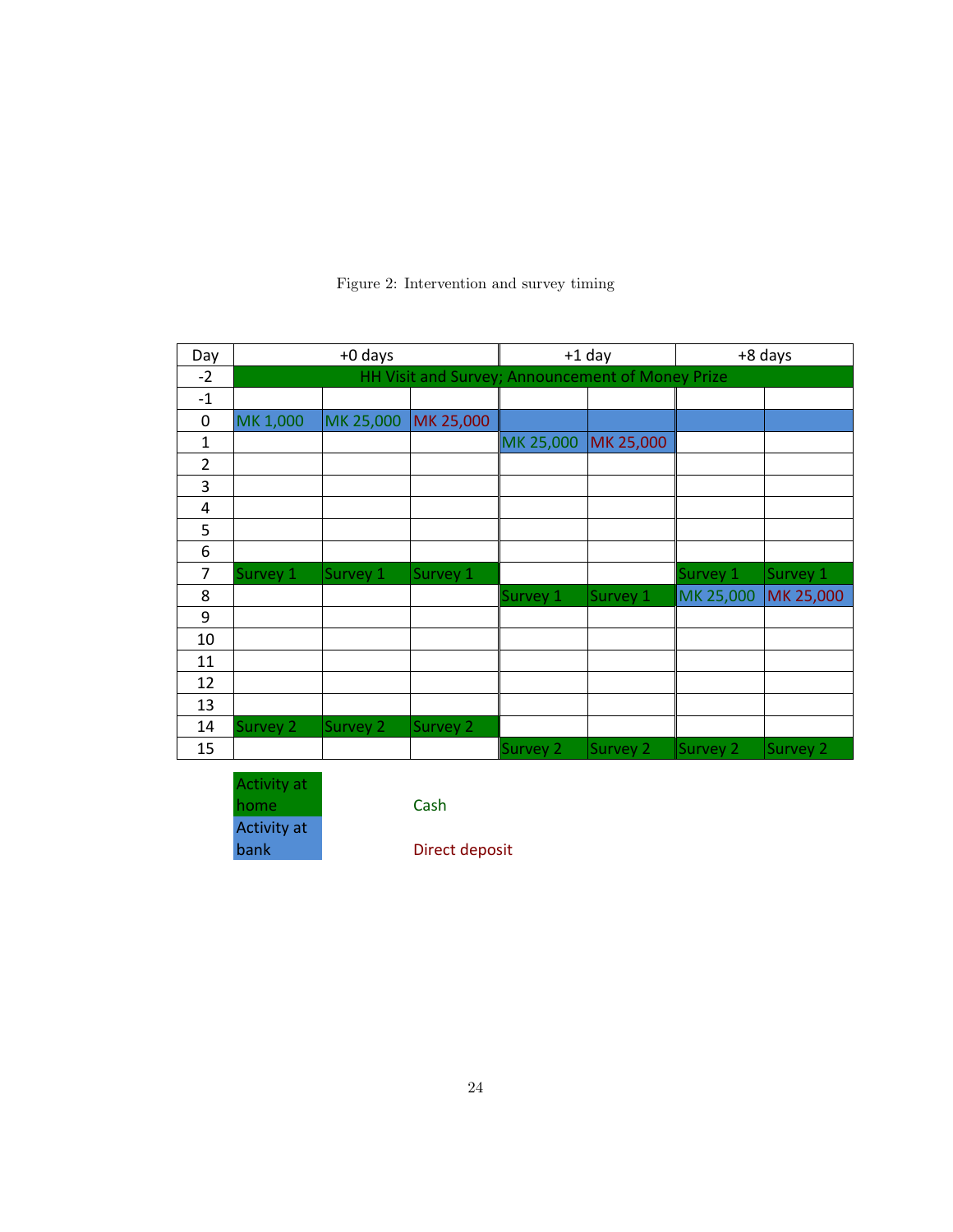# Tables

|                                           | (1)<br>Mean | (2)<br><b>SD</b> | (3)<br>N | (4)<br>5th<br>percentile                                    | (5)<br>10 <sub>th</sub><br>percentile | (6)<br>Median  | (7)<br>90 <sub>th</sub><br>percentile | (8)<br>95th<br>percentile |
|-------------------------------------------|-------------|------------------|----------|-------------------------------------------------------------|---------------------------------------|----------------|---------------------------------------|---------------------------|
|                                           |             |                  |          | Panel A: Baseline survey (June to August 2013)              |                                       |                |                                       |                           |
| Male                                      | 0.66        | 0.48             | 593      | $\Omega$                                                    | $\theta$                              | $\mathbf{1}$   | $\mathbf{1}$                          | $\mathbf{1}$              |
| Married                                   | 0.63        | 0.48             | 593      | $\theta$                                                    | $\theta$                              | $\mathbf{1}$   | $\mathbf{1}$                          | $\mathbf 1$               |
| Number of hh members                      | 4.7         | 2.1              | 593      | 2.0                                                         | 2.0                                   | 4.0            | 7.0                                   | 8.0                       |
| Acres of land                             | 1.5         | 1.2              | 593      | 0.3                                                         | 0.5                                   | 1.2            | 2.8                                   | 3.5                       |
| Value of non-fixed assets [MK]            | 177,697     | 595,306          | 593      | 4,590                                                       | 7,100                                 | 40,500         | 264,000                               | 517,300                   |
| Asset index                               | $-0.05$     | 3.23             | 593      | $-3.10$                                                     | $-2.85$                               | $-1.00$        | 3.74                                  | 6.28                      |
| Distance to branch [km]                   | 3.70        | 1.71             | 593      | 1.27                                                        | 1.63                                  | 3.60           | 6.34                                  | 7.10                      |
| Hyperbolic                                | 0.23        | 0.42             | 593      | $\theta$                                                    | $\overline{0}$                        | $\theta$       | $\mathbf{1}$                          | $\mathbf{1}$              |
| Patient now, impatient later              | 0.27        | 0.45             | 593      | $\Omega$                                                    | $\boldsymbol{0}$                      | $\theta$       | 1                                     | 1                         |
| Impatience (switching point, out of $6$ ) | 2.90        | 2.03             | 593      | $\mathbf{1}$                                                | 1                                     | $\overline{2}$ | 6                                     | 6                         |
|                                           |             |                  |          |                                                             |                                       |                |                                       |                           |
|                                           |             |                  |          | Panel B: Total of itemized expenditures from round 1 survey |                                       |                |                                       |                           |
|                                           |             |                  |          |                                                             |                                       |                |                                       |                           |
| Total                                     | 11,500      | 15,860           | 593      | 520                                                         | 960                                   | 5.625          | 28,950                                | 43,760                    |
| Food                                      | 4,593       | 5,377            | 593      | 220                                                         | 480                                   | 2,780          | 10,710                                | 16,386                    |
| Non-food                                  | 6,942       | 12,456           | 593      | 100                                                         | 280                                   | 2,440          | 17,000                                | 32,180                    |
| Unplanned food                            | 422         | 815              | 593      | $\theta$                                                    | $\boldsymbol{0}$                      | 60             | 1,300                                 | 2,130                     |
| Unplanned non-food                        | 114         | 428              | 593      | $\Omega$                                                    | $\overline{0}$                        | $\theta$       | 200                                   | 700                       |
|                                           |             |                  |          | Panel C: Bank transaction before round 1 survey             |                                       |                |                                       |                           |
|                                           |             |                  |          |                                                             |                                       |                |                                       |                           |
| Any activity 7 days prior                 | 0.07        | 0.26             | 593      | $\theta$                                                    | $\theta$                              | $\theta$       | $\overline{0}$                        | $\mathbf 1$               |
| Any activity 90 days prior                | 0.33        | 0.47             | 593      | $\theta$                                                    | $\theta$                              | $\theta$       | $\mathbf{1}$                          | 1                         |
| Value of deposits 90 days prior           | 13,045      | 107,024          | 593      | $\Omega$                                                    | $\Omega$                              | $\Omega$       | 11,500                                | 45,000                    |
| Value of withdrawals 90 days prior        | 15,230      | 171,546          | 593      | 40,500                                                      | 11,440                                | $\theta$       | $\theta$                              | $\theta$                  |
| Value of net deposits 90 days prior       | $-2,184$    | 69,350           | 593      | $-2,000$                                                    | $-600$                                | $\overline{0}$ | 774                                   | 3,500                     |

## Table 1: Summary statistics

The impatience measure comes from a series of question asking whether the respondent would prefer MK 400 tomorrow or a different amount in one month. The choices increased as follows: MK 450, 500, 600, 800, 1000 or more. We report the ordinal number of the question for which the respondent preferred to wait; larger numbers indicate greater impatience.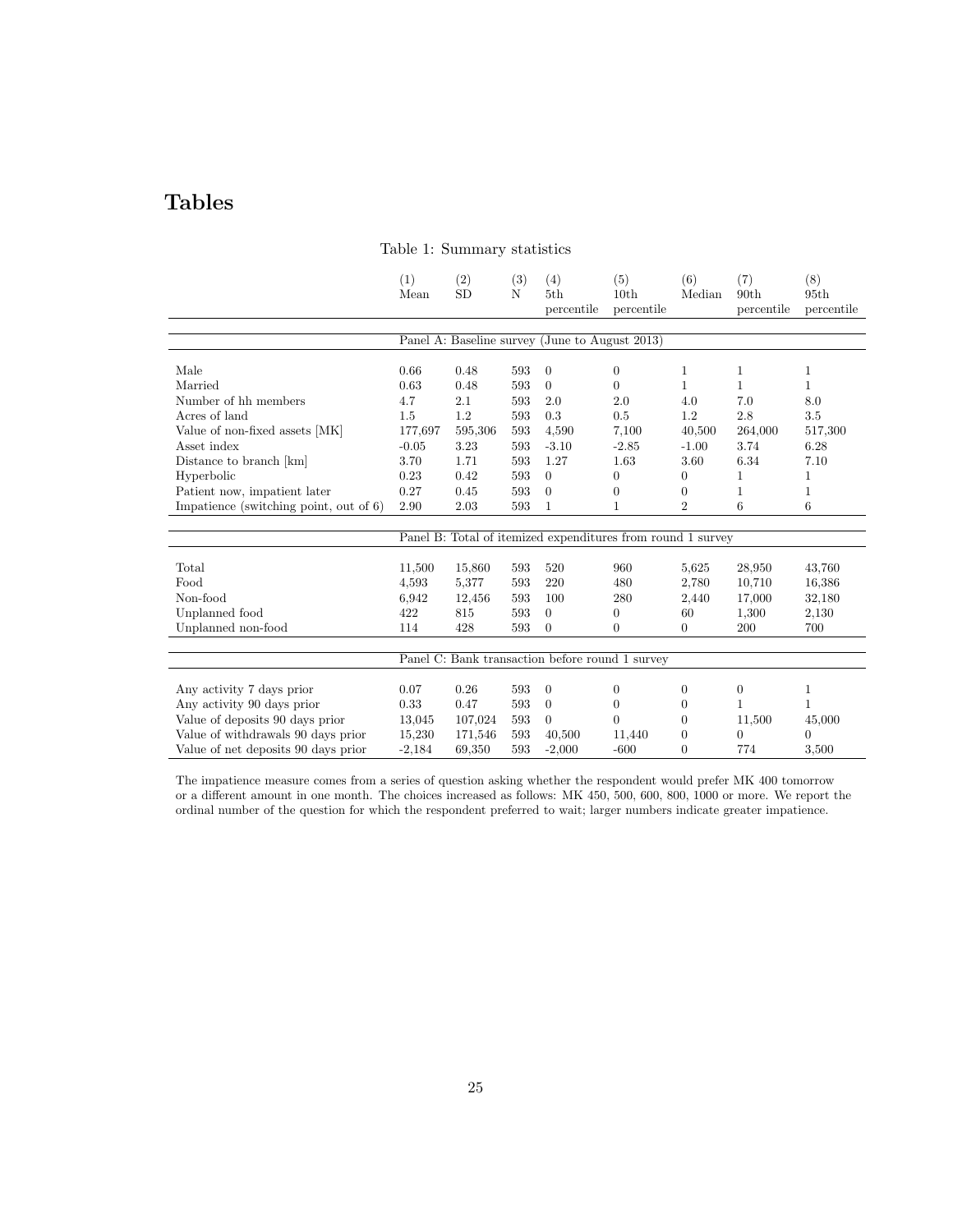|                                           |           | Control   | Cash<br>no delay | Savings default<br>no delay                                 | Cash<br>1 day delay | Savings default<br>1 day delay | Cash<br>8 day delay | Savings default<br>8 day delay | P-value:<br>equal mean<br>in all groups |
|-------------------------------------------|-----------|-----------|------------------|-------------------------------------------------------------|---------------------|--------------------------------|---------------------|--------------------------------|-----------------------------------------|
|                                           | Mean      | <b>SD</b> | Mean             | Mean                                                        | Mean                | Mean                           | Mean                | Mean                           |                                         |
|                                           |           |           |                  | Panel A: Baseline survey (June to August 2013)              |                     |                                |                     |                                |                                         |
|                                           |           |           |                  |                                                             |                     |                                |                     |                                |                                         |
| Male                                      | 0.65      | 0.48      | 0.61             | 0.74                                                        | 0.65                | 0.67                           | 0.64                | 0.63                           | 0.626                                   |
| Married                                   | 0.65      | 0.48      | 0.61             | 0.67                                                        | 0.61                | 0.61                           | 0.65                | 0.61                           | 0.952                                   |
| Number of hh members                      | 4.5       | 1.7       | 4.5              | 4.9                                                         | 4.7                 | 4.7                            | 4.9                 | 4.5                            | 0.714                                   |
| Acres of land                             | 1.5       | 1.1       | 1.4              | 1.7                                                         | 1.4                 | 1.3                            | 1.4                 | 1.6                            | 0.602                                   |
| Value of non-fixed assets [MK]            | 235,940   | 775,245   | 171,487          | 147,338                                                     | 285,700             | 115,339                        | 126,699             | 133,939                        | 0.558                                   |
| Asset index                               | 0.35      | 3.62      | $-0.31$          | $-0.03$                                                     | $-0.07$             | $-0.12$                        | 0.02                | $-0.44$                        | 0.696                                   |
| Distance to branch [km]                   | 3.69      | 1.66      | 3.75             | 3.66                                                        | 3.55                | 3.69                           | 3.90                | 3.64                           | 0.925                                   |
| Hyperbolic                                | 0.22      | 0.41      | 0.28             | 0.18                                                        | 0.27                | 0.28                           | 0.22                | 0.18                           | 0.515                                   |
| Patient now, impatient later              | 0.30      | 0.46      | 0.19             | 0.23                                                        | 0.28                | 0.28                           | 0.33                | 0.27                           | 0.442                                   |
| Impatience (switching point, out of $6$ ) | 2.85      | 1.99      | 3.04             | 2.67                                                        | 2.91                | 3.20                           | 2.89                | 2.80                           | 0.771                                   |
|                                           |           |           |                  |                                                             |                     |                                |                     |                                |                                         |
|                                           |           |           |                  | Panel B: Total of itemized expenditures from round 1 survey |                     |                                |                     |                                |                                         |
| Total                                     | 12.850    | 18.327    | 12.131           | 10.862                                                      | 10,559              | 10.105                         | 12.182              | 11.175                         | 0.914                                   |
| Food                                      | 4,812     | 5,268     | 5,361            | 3.768                                                       | 4,174               | 4,185                          | 5,121               | 4,689                          | 0.388                                   |
| Non-food                                  | 8,277     | 15,400    | 7,058            | 6.998                                                       | 6,244               | 5,929                          | 6,927               | 6,487                          | 0.935                                   |
| Unplanned food                            | 491       | 843       | 397              | 386                                                         | 441                 | 320                            | 415                 | 469                            | 0.873                                   |
| Unplanned non-food                        | 82        | 400       | 145              | 149                                                         | 122                 | 92                             | 117                 | 107                            | 0.945                                   |
|                                           |           |           |                  |                                                             |                     |                                |                     |                                |                                         |
|                                           |           |           |                  | Panel C: Bank transaction before round 1 survey             |                     |                                |                     |                                |                                         |
|                                           |           |           |                  |                                                             |                     |                                |                     |                                |                                         |
| Any activity 7 days prior                 | 0.05      | 0.22      | 0.07             | 0.06                                                        | 0.06                | 0.11                           | 0.09                | 0.06                           | 0.827                                   |
| Any activity 90 days prior                | 0.34      | 0.47      | 0.31             | 0.32                                                        | 0.39                | 0.39                           | 0.28                | 0.24                           | 0.340                                   |
| Value of deposits 90 days prior           | 10,167    | 34,071    | 5,971            | 32,120                                                      | 12,954              | 14,267                         | 7,340               | 8,929                          | 0.690                                   |
| Value of withdrawals 90 days prior        | $-10,186$ | 32,543    | $-5,486$         | $-52,232$                                                   | $-12,940$           | $-13,013$                      | $-5,531$            | $-7,996$                       | 0.561                                   |
| Value of net deposits 90 days prior       | $-19$     | 7,279     | 484              | $-20,112$                                                   | 14                  | 1,254                          | 1,809               | 933                            | 0.577                                   |
|                                           |           |           |                  |                                                             |                     |                                |                     |                                |                                         |
| Number of observations                    | 119       |           | 74               | 82                                                          | 79                  | 79                             | 81                  | 79                             |                                         |

## Table 2: Balancing tests, full randomization

The impatience measure comes from a series of question asking whether the respondent would prefer MK 400 tomorrow or a different amount in one month.<br>The choices increased as follows: MK 450, 500, 600, 800, 1000 or more. W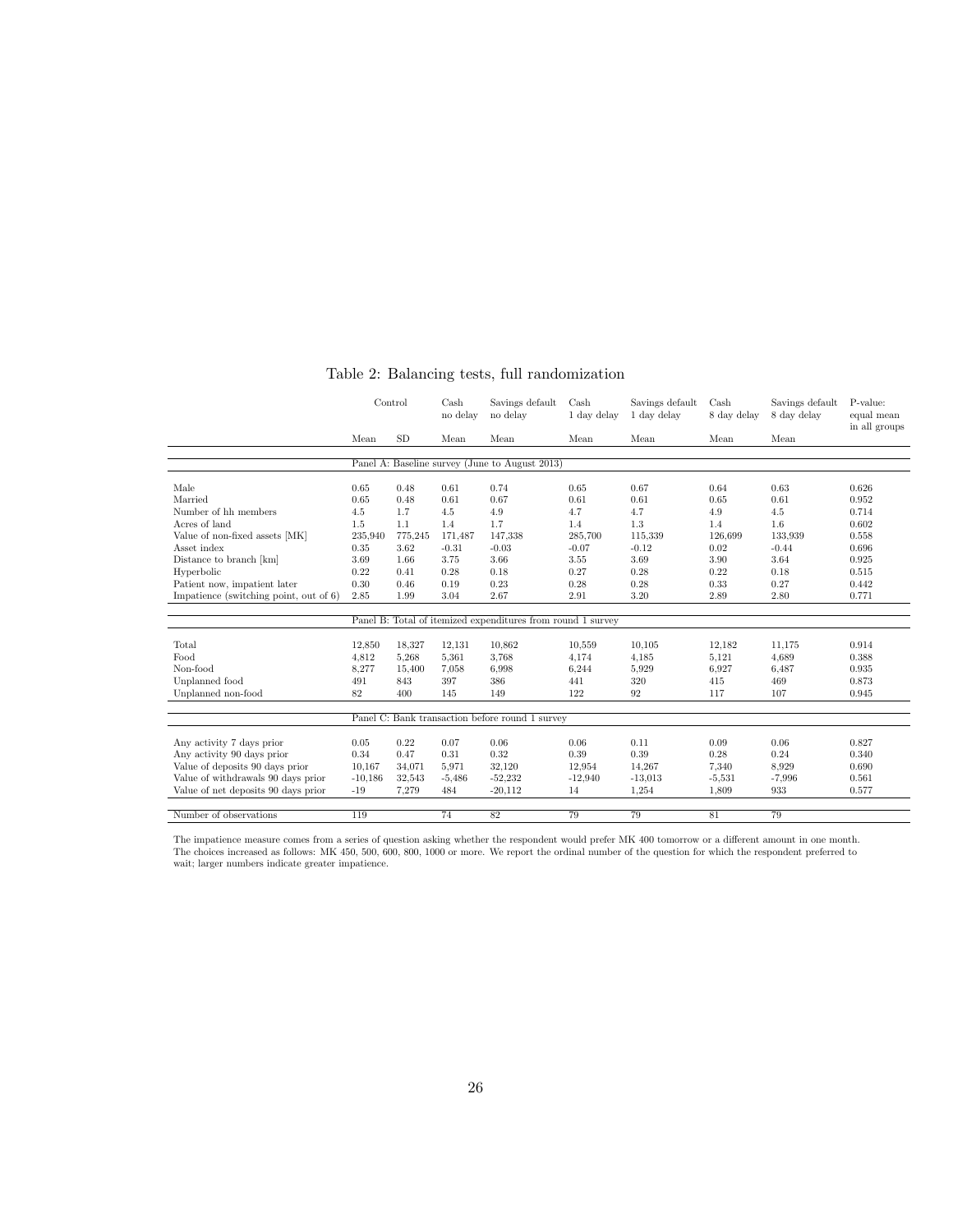|                                           |               |            | Savings default comparisons                                 |                         |               |             | Payment delay comparisons |             |                         |
|-------------------------------------------|---------------|------------|-------------------------------------------------------------|-------------------------|---------------|-------------|---------------------------|-------------|-------------------------|
|                                           | Control group | Cash       | Savings default                                             | P-value:<br>equal means | Control group | No delay    | 1 day delay               | 8 day delay | P-value:<br>equal means |
|                                           |               |            | Panel A: Baseline survey (June to August 2013)              |                         |               |             |                           |             |                         |
| Male                                      |               |            |                                                             |                         |               |             |                           |             |                         |
|                                           | 0.65          | 0.63       | 0.68                                                        | 0.492                   | 0.65          | 0.68        | 0.66                      | 0.64        | 0.880                   |
| Married                                   | 0.65          | 0.62       | 0.63                                                        | 0.911                   | 0.65          | 0.64        | 0.61                      | 0.63        | 0.905                   |
| Number of hh members                      | 4.5           | 4.7        | 4.7                                                         | 0.471                   | 4.5           | 4.7         | 4.7                       | 4.7         | 0.675                   |
| Acres of land                             | 1.5           | 1.4        | 1.5                                                         | 0.437                   | 1.5           | 1.5         | 1.4                       | 1.5         | 0.538                   |
| Value of non-fixed assets [MK]            | 235,940       | 194.543    | 132,395                                                     | 0.229                   | 235.940       | 158,794     | 200,520                   | 130.273     | 0.446                   |
| Asset index                               | 0.35          | $-0.12$    | $-0.19$                                                     | 0.354                   | 0.35          | $-0.16$     | $-0.10$                   | $-0.21$     | 0.542                   |
| Distance to branch [km]                   | 3.69          | 3.73       | 3.66                                                        | 0.900                   | 3.69          | 3.70        | 3.62                      | 3.77        | 0.885                   |
| Hyperbolic                                | 0.22          | 0.26       | 0.21                                                        | 0.502                   | 0.22          | 0.23        | 0.27                      | 0.20        | 0.496                   |
| Patient now, impatient later              | 0.30          | 0.27       | 0.26                                                        | 0.684                   | 0.30          | 0.21        | 0.28                      | 0.30        | 0.214                   |
| Impatience (switching point, out of $6$ ) | 2.85          | 2.94       | 2.89                                                        | 0.906                   | 2.85          | 2.85        | 3.06                      | 2.84        | 0.742                   |
|                                           |               |            |                                                             |                         |               |             |                           |             |                         |
|                                           |               |            | Panel B: Total of itemized expenditures from round 1 survey |                         |               |             |                           |             |                         |
|                                           |               |            |                                                             |                         |               |             |                           |             |                         |
| Total                                     | 12850.34      | 11617.70   | 10715.78                                                    | 0.513                   | 12850.34      | 11463.73    | 10331.93                  | 11684.64    | 0.675                   |
| Food                                      | 4812.40       | 4877.12    | 4208.28                                                     | 0.321                   | 4812.40       | 4523.54     | 4179.59                   | 4907.43     | 0.639                   |
| Non-food                                  | 8,277         | 6,738      | 6,478                                                       | 0.524                   | 8,277         | 7,026       | 6,087                     | 6,710       | 0.636                   |
| Unplanned food                            | 491           | 418        | 392                                                         | 0.574                   | 491           | 391         | 381                       | 441         | 0.675                   |
| Unplanned non-food                        | 82            | 128        | 116                                                         | 0.602                   | 82            | 147         | 107                       | 112         | 0.681                   |
|                                           |               |            |                                                             |                         |               |             |                           |             |                         |
|                                           |               |            | Panel C: Bank transaction before round 1 survey             |                         |               |             |                           |             |                         |
|                                           |               |            |                                                             |                         |               |             |                           |             |                         |
| Any activity 7 days prior                 | 0.05          |            | 0.08                                                        | 0.539                   | 0.05          | 0.06        | 0.09                      | 0.08        | 0.629                   |
| Any activity 90 days prior                |               | 0.07       |                                                             |                         |               |             |                           |             |                         |
|                                           | 0.34          | 0.33       | 0.32                                                        | 0.923                   | 0.34          | 0.31        | 0.39                      | 0.26        | 0.098                   |
| Value of deposits 90 days prior           | 10166.54      | 8802.45    | 18609.84                                                    | 0.650                   | 10166.54      | 19716.02    | 13610.77                  | 8124.57     | 0.707                   |
| Value of withdrawals 90 days prior        | $-10185.76$   | $-8018.19$ | $-24761.42$                                                 | 0.548                   | $-10185.76$   | $-30057.94$ | $-12976.72$               | $-6747.74$  | 0.455                   |
| Value of net deposits 90 days prior       | $-19.22$      | 784.25     | $-6151.59$                                                  | 0.511                   | $-19.22$      | $-10341.92$ | 634.05                    | 1376.83     | 0.543                   |
| Number of observations                    | 119           | 234        | 240                                                         |                         | 119           | 156         | 158                       | 160         |                         |

## Table 3: Balancing tests, savings default and payment delay comparisons

The impatience measure comes from a series of question asking whether the respondent would prefer MK 400 tomorrow or a different amount in one month.<br>The choices increased as follows: MK 450, 500, 600, 800, 1000 or more. W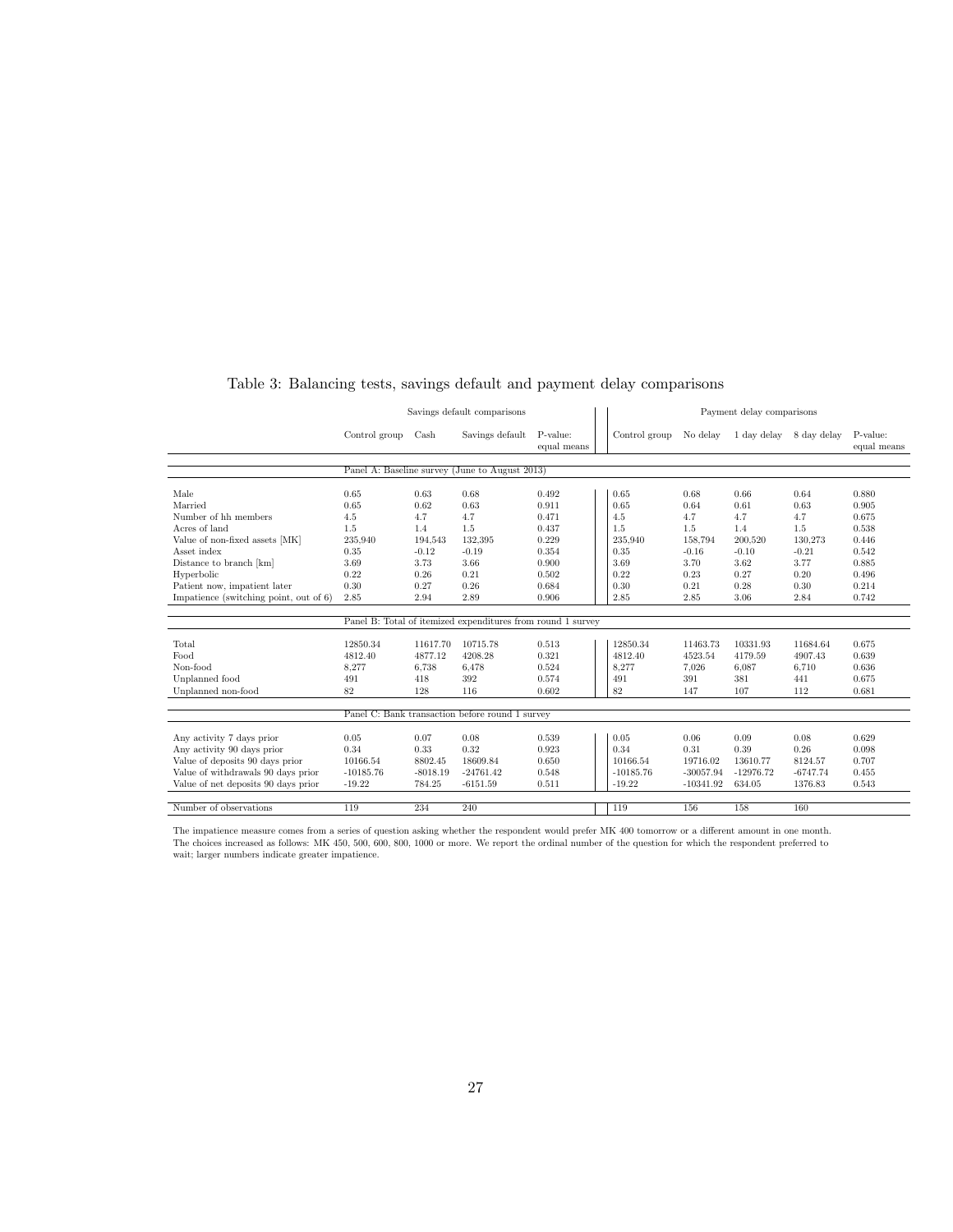|                                             | (1)                      | (2)                      | (3)                      | (4)                           |
|---------------------------------------------|--------------------------|--------------------------|--------------------------|-------------------------------|
|                                             | Day of                   |                          |                          |                               |
|                                             | transfer                 | $+3$ days                | $+7$ days                | $+14$ days                    |
|                                             | Panel A: Deposits        |                          |                          |                               |
|                                             |                          |                          |                          |                               |
| Large transfer                              | 1218.689**               | 1815.862***              | 2241.135***              | 3774.977**                    |
|                                             | (465.743)                | (512.870)                | (555.502)                | (1316.478)                    |
| Large transfer * savings default            | 23464.068***             | 23680.970 ***            | 23925.490***             | 22589.247***                  |
|                                             | (379.432)                | (625.373)                | (707.302)                | (1298.605)                    |
| Observations                                | 593                      | 593                      | 593                      | 593                           |
| Mean of dependent variable in control group | 429.20                   | 455.34                   | 599.11                   | 1691.55                       |
| R-squared                                   | 0.90                     | 0.80                     | 0.82                     | 0.80                          |
|                                             |                          |                          |                          |                               |
|                                             | Panel B: Withdrawals     |                          |                          |                               |
|                                             | 9.195                    | 215.854                  | $-248.259$               | $-960.366$                    |
| Large transfer                              | (179.995)                | (334.472)                | (427.075)                |                               |
| Large transfer * savings default            | $-17956.980***$          | $-19977.028***$          | $-20465.209***$          | (1142.183)<br>$-21119.597***$ |
|                                             | (646.896)                |                          | (705.043)                | (1299.871)                    |
| <b>Observations</b>                         | 593                      | (558.653)<br>593         | 593                      | 593                           |
|                                             | $-43.24$                 |                          |                          |                               |
| Mean of dependent variable in control group |                          | $-573.91$                | $-726.72$                | $-1510.42$                    |
| R-squared                                   | 0.71                     | 0.81                     | 0.76                     | 0.52                          |
|                                             | Panel C: Net Deposits    |                          |                          |                               |
|                                             | 1232.484**               | 2033.602***              | 1984.204***              | 2768.588**                    |
| Large transfer                              |                          |                          |                          |                               |
|                                             | (488.661)<br>5519.736*** | (430.551)<br>3727.008*** | (361.523)<br>3420.995*** | (1094.064)                    |
| Large transfer * savings default            |                          |                          |                          | 1466.356                      |
|                                             | (721.770)                | (833.221)                | (708.321)                | (957.258)                     |
| Observations                                | 593                      | 593                      | 593                      | 593                           |
| Mean of dependent variable in control group | 385.97                   | $-118.57$                | $-127.61$                | 181.13                        |
| R-squared                                   | 0.29                     | 0.25                     | 0.16                     | 0.62                          |

# Table 4: Effect of savings default on bank transactions

and the baseline value of the outcome. \*  $p<0.10$ , \*\*  $p<0.05$ , \*\*\*  $p<0.001$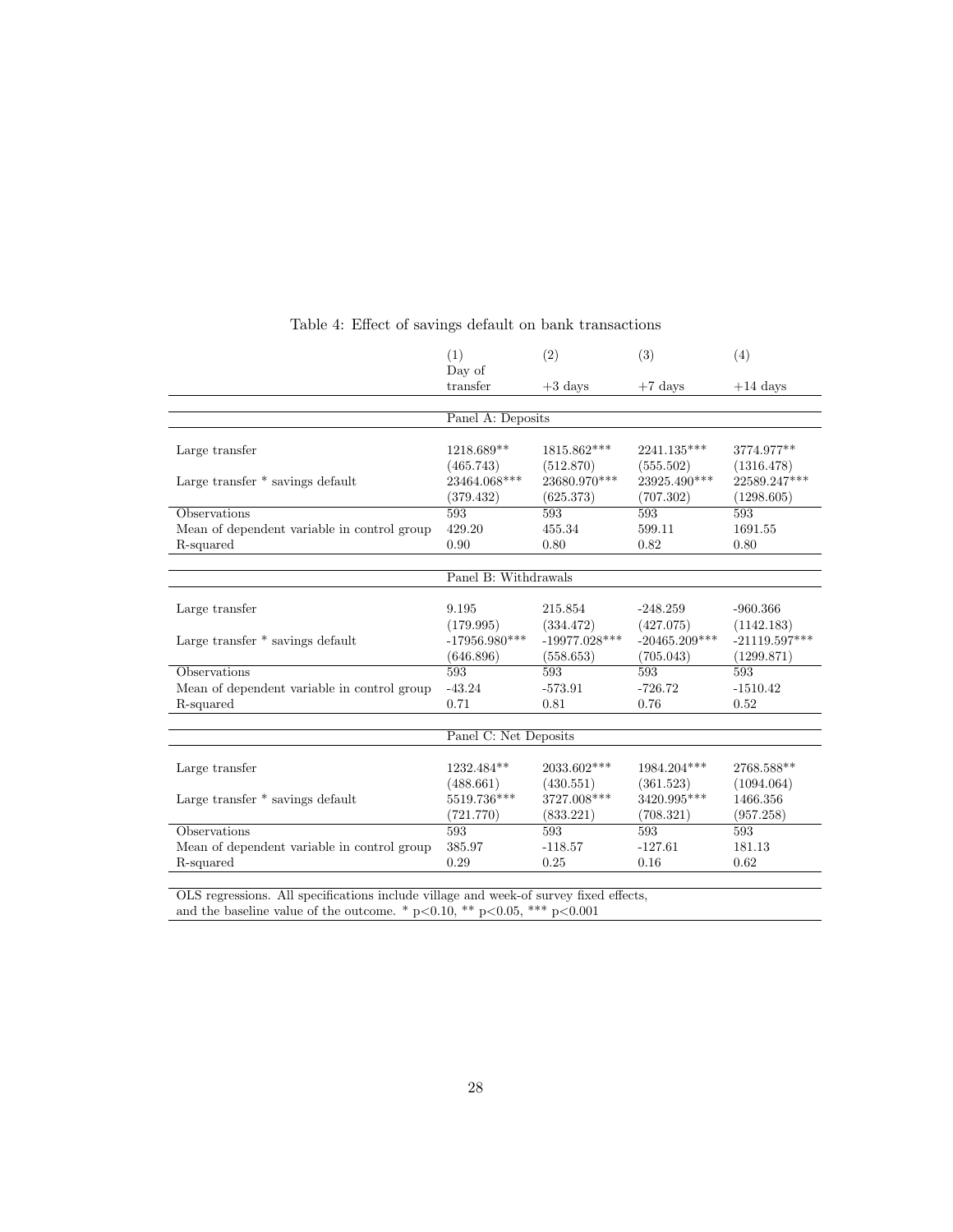| Days post transfer:                                                                                                           | $6-$<br>Э                   | $7 - 13$<br>$\odot$              | $14 - 20$<br>$\odot$          | $(4)$<br>21-27                   | $\begin{array}{c} (5) \\ 0 - 29 \end{array}$ | $30 - 59$<br>$\odot$                                          | 60-89<br>$\widetilde{C}$       | 90-119<br>$\circledast$                       | 120-149<br>$\circledcirc$                                      | $(10)$<br>150-179                          |
|-------------------------------------------------------------------------------------------------------------------------------|-----------------------------|----------------------------------|-------------------------------|----------------------------------|----------------------------------------------|---------------------------------------------------------------|--------------------------------|-----------------------------------------------|----------------------------------------------------------------|--------------------------------------------|
|                                                                                                                               | Panel A: Level              |                                  |                               |                                  |                                              |                                                               |                                |                                               |                                                                |                                            |
| Large transfer                                                                                                                | $1,852.634***$<br>(391.027) | $2,134.818***$<br>(585.941)      | $2,388.110***$<br>(1,088.618) | $2,657.179**$<br>(1,041.785)     | 2,290.917***<br>(670.696)                    | $2,254.365***$<br>(908.867)                                   | (1,171.696)<br>1,799.658       | 1,714.211                                     | $2,341.955*$                                                   | $3,353.782***$                             |
| Large transfer * savings default                                                                                              | 3,641.717***<br>(678.174)   | 3,148.964***<br>(946.301)        | $2,514.690*$<br>(1,476.275)   | $1,405.062$<br>(930.315)         | $2,526.719***$<br>(763.874)                  | (937.426)<br>560.610                                          | (1,158.043)<br>,474.429        | $(1{,}258{,}418)$ $224{,}417$<br>(1, 110.963) | (1, 199.825)<br>$(1,\!312.227)$ $216.353$                      | $(1,566.541)$<br>-1,069.567<br>(1,593.932) |
| Mean of dependent variable<br>Observations                                                                                    | 86.692<br>593               | 238.198<br>593                   | 470.839<br>593                | 593<br>-63.279                   | 593<br>143.504                               | $-895.688$<br>593                                             | $-1086.360$<br>$\frac{1}{593}$ | $-1086.160$<br>$\frac{593}{55}$               | $-1681.678$<br>$\frac{1}{593}$                                 | $-1918.221$<br>593                         |
| in control group<br>R-squared                                                                                                 | 0.12                        | 0.07                             | 0.04                          | $0.05$                           | 0.08                                         | 0.04                                                          | 0.06                           | 0.05                                          | 0.04                                                           | 0.04                                       |
| of large transfer + savings default $= 0$<br>P-value: Total effect                                                            | 0.000                       | 0.000                            | 0.002                         | 0.000                            | 0.000                                        | 0.014                                                         | 0.012                          | 0.136                                         | 0.067                                                          | 0.211                                      |
|                                                                                                                               | Panel B: Quinti             | c root                           |                               |                                  |                                              |                                                               |                                |                                               |                                                                |                                            |
| Large transfer                                                                                                                | $1.238***$<br>(0.214)       | $1.448***$                       | $1.467***$<br>(0.263)         | $1.242***$                       | $1.497***$                                   | $1.317***$                                                    | $1.232***$<br>(0.274)<br>0.448 | $1.383***$<br>(0.297)<br>0.296                | $\begin{array}{c} 1.567^{***} \\ (0.304) \\ 0.070 \end{array}$ | $1.560***$                                 |
| Large transfer * savings default                                                                                              | $2.020***$<br>(0.270)       | $(0.245)$<br>1.480***<br>(0.276) | $0.934***$<br>(0.284)         | $(0.267)$<br>0.962***<br>(0.282) | $(0.257)$<br>1.501***<br>(0.270)             | $\begin{array}{c} (0.270) \\ 0.712*** \end{array}$<br>(0.293) | (0.297)                        | (0.306)                                       | (0.314)                                                        | $\left( 0.321\right)$ $0.203$<br>(0.316)   |
| Mean of dependent variable<br>Observations                                                                                    | $-0.027$<br>593             | $0.004$<br>593                   | 0.188<br>593                  | 0.293<br>593                     | 0.285<br>593                                 | 0.053<br>593                                                  | 0.088<br>593                   | $-0.240$<br>593                               | $-0.578$<br>593                                                | $-0.566$<br>593                            |
| in control group<br>R-squared                                                                                                 | 0.20                        | 0.16                             | 0.12                          | 0.11                             | 0.17                                         | 0.10                                                          | 0.07                           | 0.07                                          | 0.07                                                           | 0.08                                       |
| of large transfer $+$ savings default $= 0$<br>P-value: total effect                                                          | 0.000                       | 0.000                            | 0.000                         | 0.000                            | 0.000                                        | 0.000                                                         | 0.000                          | 0.000                                         | 0.000                                                          | 0.000                                      |
| OLS regressions. All specifications include village and survey round fixed effects.<br>*** $p<0.01$ , ** $p<0.05$ , * $p<0.1$ |                             |                                  |                               |                                  |                                              |                                                               |                                |                                               |                                                                |                                            |

Table 5: Effect of savings default on long-term net deposits Table 5: Effect of savings default on long-term net deposits

\*\*\*  $p<0.01$ , \*\*  $p<0.05$ , \*  $p<0.1$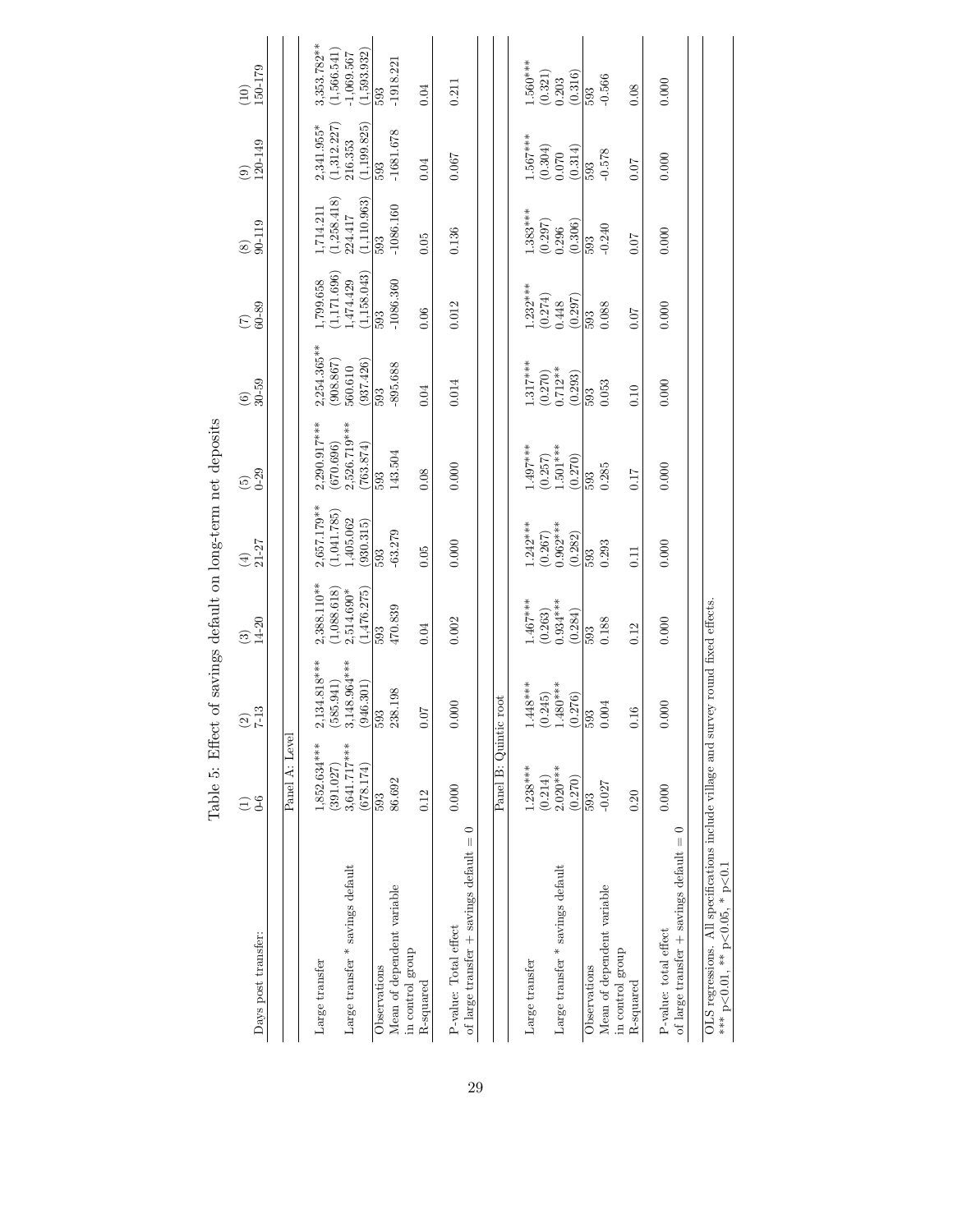|                                             | (1)         | $\left( 2\right)$ | $\left( 3\right)$ |
|---------------------------------------------|-------------|-------------------|-------------------|
|                                             | Total       | Food              | Non-food          |
|                                             |             |                   |                   |
| One week post treatment                     | 9631.848*** | $1567.184***$     | 8042.463***       |
|                                             | (944.282)   | (327.853)         | (785.150)         |
| Savings default * one week post             | $-23.295$   | 779.821*          | $-861.486$        |
|                                             | (1201.000)  | (437.534)         | (1000.502)        |
| Two weeks post treatment                    | 3389.269**  | 623.178           | 2804.772**        |
|                                             | (1089.284)  | (417.542)         | (908.599)         |
| Savings default * two weeks post            | 1262.014    | 311.460           | 821.487           |
|                                             | (1204.966)  | (429.257)         | (1012.672)        |
| Observations                                | 1180        | 1180              | 1180              |
| Mean of dependent variable in control group | 8295.83     | 3328.18           | 4743.60           |
| R-squared                                   | 0.36        | 0.34              | 0.27              |

Table 6: Effect of windfall cash and savings default on expenditures

OLS regressions. All specifications include village and survey round fixed effects. \* p<0.10, \*\* p<0.05, \*\*\* p<0.001

Table 7: Effect of windfall cash and savings default on planned vs. unplanned expenditures

|                                             | $\left( 1\right)$ | (2)       | (3)           | (4)       |
|---------------------------------------------|-------------------|-----------|---------------|-----------|
|                                             | Food              |           | Non-food      |           |
|                                             | Planned           | Unplanned | Planned       | Unplanned |
|                                             |                   |           |               |           |
| One week post treatment                     | 1507.537***       | 59.428    | $1392.693***$ | 1.706     |
|                                             | (324.044)         | (41.766)  | (173.835)     | (23.496)  |
| Savings default * one week post             | 692.694           | 51.755    | $-273.787$    | 30.833    |
|                                             | (436.227)         | (50.513)  | (212.316)     | (30.192)  |
| Two weeks post treatment                    | 563.296           | 72.307    | $601.031**$   | $-6.359$  |
|                                             | (409.181)         | (49.682)  | (191.444)     | (29.093)  |
| Savings default * two weeks post            | 297.841           | $-5.437$  | 359.294       | 19.117    |
|                                             | (425.821)         | (46.664)  | (230.781)     | (30.744)  |
| Observations                                | 1180              | 1180      | 1180          | 1180      |
| Mean of dependent variable in control group | 3103.77           | 210.83    | 1003.47       | 69.70     |
| R-squared                                   | 0.30              | 0.28      | 0.26          | 0.03      |

OLS regressions. All specifications include village and survey round fixed effects.  $*$  p<0.10,  $**$  p<0.05,  $***$  p<0.001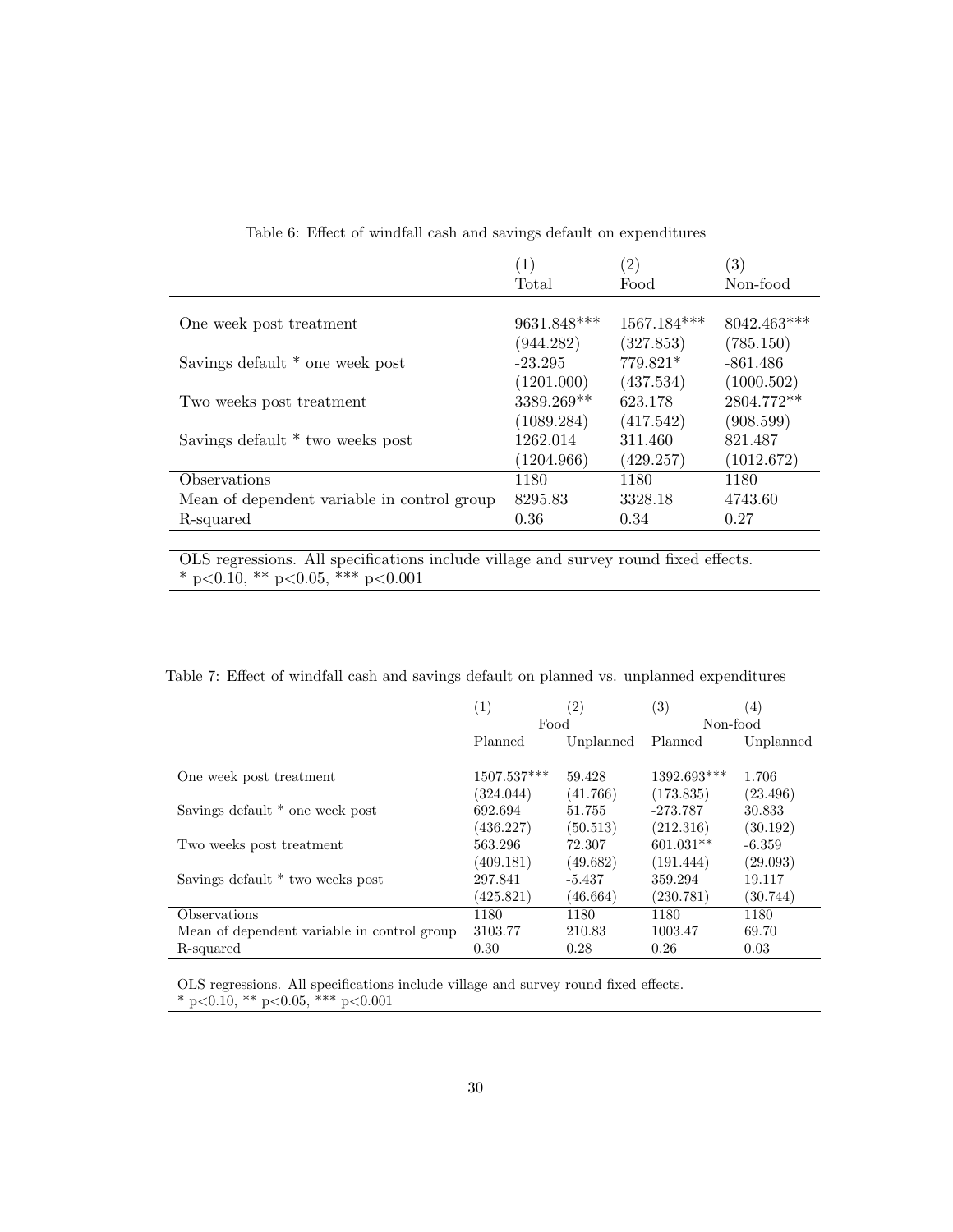#### Table 8: Effect of delayed transfer on expenditures

|                                             | (1)         | $\left( 2\right)$ | $\left( 3\right)$ |
|---------------------------------------------|-------------|-------------------|-------------------|
|                                             | Total       | Food              | Non-food          |
|                                             |             |                   |                   |
| One week post treatment                     | 9147.888*** | $2035.452***$     | 7239.783***       |
|                                             | (1383.601)  | (482.408)         | (1071.954)        |
| One week post treatment * 1 day delay       | 1311.418    | $-194.288$        | 1388.529          |
|                                             | (1504.699)  | (516.616)         | (1226.962)        |
| One week post treatment * 8 day delay       | $-280.692$  | $-59.399$         | $-416.182$        |
|                                             | (1794.111)  | (652.535)         | (1411.631)        |
| Observations                                | 708         | 708               | 708               |
| Mean of dependent variable in control group | 8295.83     | 3328.18           | 4743.60           |
| R-squared                                   | 0.39        | 0.31              | 0.30              |
| P-value: 1 day delay $= 8$ day delay        | 0.394       | 0.831             | 0.206             |

OLS regressions. All specifications include village and survey round fixed effects. Sample limited to one post-treatment observation per respondent. \* p<0.10, \*\* p<0.05, \*\*\* p<0.001

### Table 9: Effect of delayed transfer on planned vs. unplanned expenditures

|                                             | (1)         | $\left( 2\right)$ | $\left( 3\right)$ | $\left(4\right)$ |
|---------------------------------------------|-------------|-------------------|-------------------|------------------|
|                                             | Food        |                   | Non-food          |                  |
|                                             | Planned     | Unplanned         | Planned           | Unplanned        |
|                                             |             |                   |                   |                  |
| One week post treatment                     | 1871.088*** | $132.218**$       | $816.206***$      | $-7.403$         |
|                                             | (483.011)   | (61.473)          | (209.794)         | (37.318)         |
| One week post treatment * 1 day delay       | $-279.388$  | 47.497            | $608.656**$       | 63.081           |
|                                             | (514.911)   | (69.506)          | (262.252)         | (41.970)         |
| One week post treatment * 8 day delay       | 144.970     | $-119.660*$       | 371.874           | $-25.421$        |
|                                             | (648.850)   | (68.355)          | (272.820)         | (48.739)         |
| Observations                                | 708         | 708               | 708               | 708              |
| Mean of dependent variable in control group | 3103.77     | 210.83            | 1003.47           | 69.70            |
| R-squared                                   | 0.27        | 0.29              | 0.28              | 0.06             |
| P-value: one day delay $= 8$ day delay      | 0.495       | 0.022             | 0.426             | 0.120            |

OLS regressions. All specifications include village and survey round fixed effects. Sample limited to one post-treatment observation per respondent. \* p<0.10, \*\* p<0.05, \*\*\* p<0.001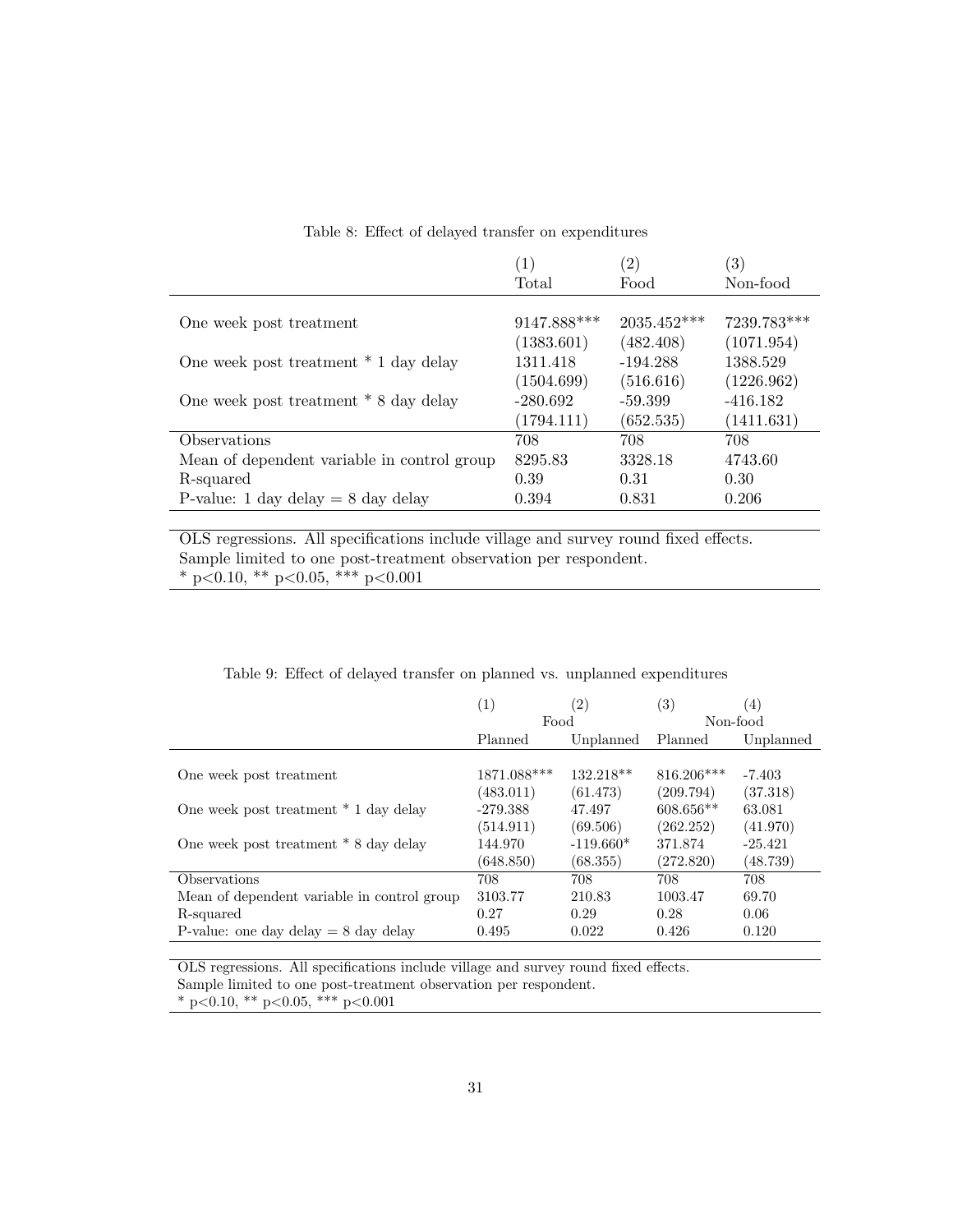|                                             | (1)         | (2)          | (3)          | (4)         | (5)           |
|---------------------------------------------|-------------|--------------|--------------|-------------|---------------|
|                                             |             |              |              |             |               |
| Panel A:                                    | Male        | Any previous | Close to     |             | Above median: |
|                                             | HH head     | bank use     | branch       | Assets      | Patience      |
|                                             |             |              |              |             |               |
| Large transfer                              | 1326.683*   | 1920.191     | 1339.261     | 1261.765    | 1998.270**    |
|                                             | (710.207)   | (1391.476)   | (822.190)    | (824.512)   | (744.135)     |
| Large transfer * savings default            | 5932.769*** | 5231.954***  | 4820.041***  | 6227.426*** | 5502.546***   |
|                                             | (943.061)   | (1513.385)   | (985.028)    | (1124.876)  | (1146.381)    |
| Observations                                | 389         | 193          | 296          | 296         | 239           |
| Mean of dependent variable in control group | 596.50      | 1148.26      | 661.94       | 665.66      | $-85.63$      |
| R-squared                                   | 0.34        | 0.42         | 0.40         | 0.40        | 0.23          |
|                                             |             |              |              |             |               |
| Panel B:                                    | Female      | No previous  | Far from     |             | Below median: |
|                                             | HH head     | bank use     | branch       | Assets      | Patience      |
|                                             |             |              |              |             |               |
| Large transfer                              | 1539.022**  | $1030.729**$ | $1194.202**$ | 1559.998**  | 996.498       |
|                                             | (533.267)   | (343.548)    | (523.750)    | (548.453)   | (723.475)     |
| Large transfer * savings default            | 4024.845*** | 5489.953***  | 6128.125***  | 4568.709*** | 5567.544***   |
|                                             | (1113.224)  | (810.204)    | (1077.023)   | (936.056)   | (941.237)     |
| Observations                                | 204         | 400          | 297          | 297         | 354           |
| Mean of dependent variable in control group | 0.00        | 0.00         | 85.79        | 0.00        | 704.79        |
| R-squared                                   |             |              | 0.18         | 0.20        | 0.36          |
|                                             | 0.20        | 0.21         |              |             |               |
|                                             |             |              |              |             |               |
| P-value: equal effect of large transfer     | 0.805       | 0.514        | 0.878        | 0.756       | 0.318         |

Table 10: Heterogeneous effects of savings default on net deposits, day of transfer (+0 days)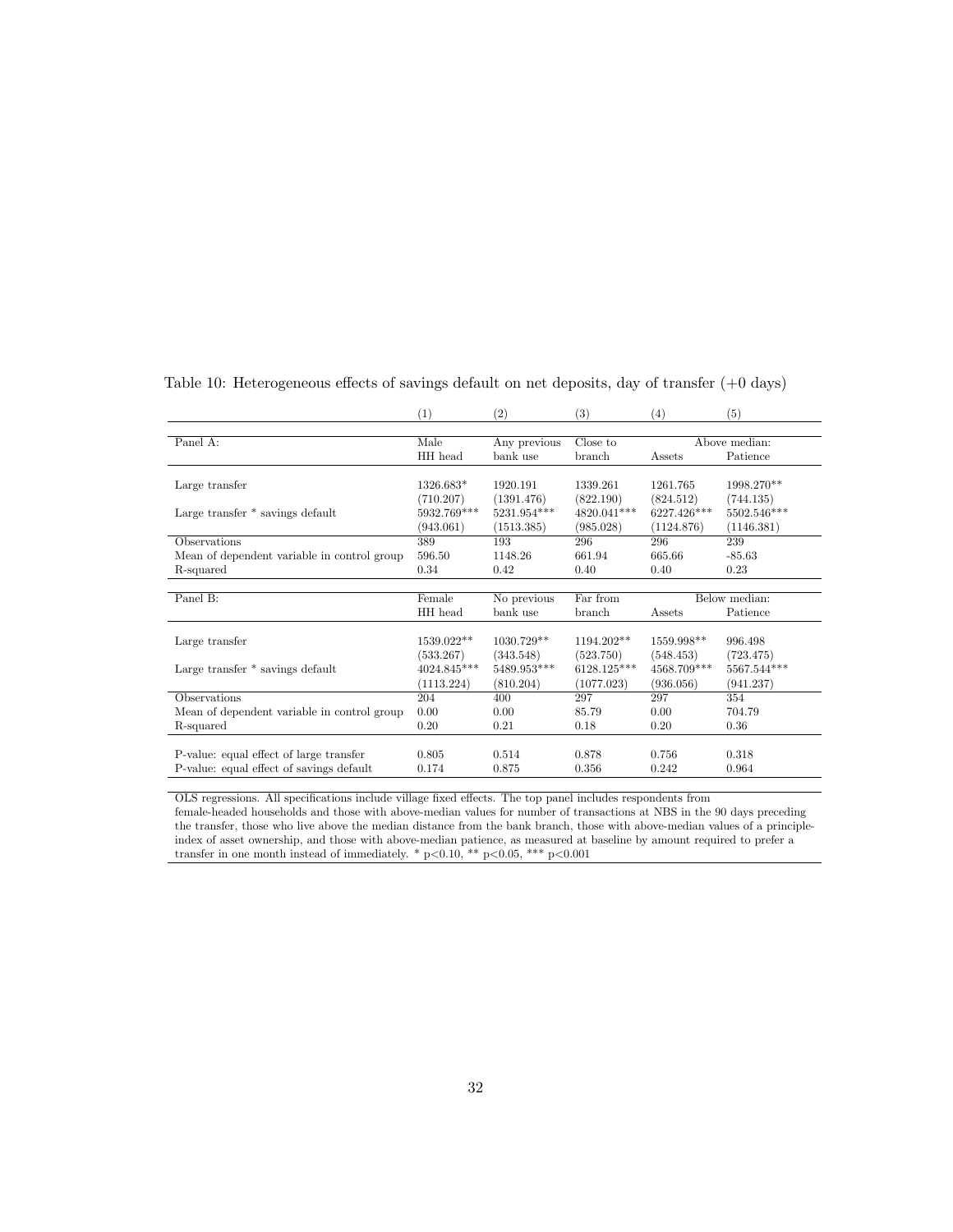|                                             | (1)         | $\left( 2\right)$ | (3)          | (4)         | (5)           |
|---------------------------------------------|-------------|-------------------|--------------|-------------|---------------|
|                                             |             |                   |              |             |               |
| Panel A:                                    | Male        | Any previous      | Close to     |             | Above median: |
|                                             | HH head     | bank use          | branch       | Assets      | Patience      |
|                                             |             |                   |              |             |               |
| Large transfer                              | 4326.022**  | 6134.381*         | 1961.323*    | 3608.466*   | 2801.390***   |
|                                             | (1668.076)  | (3374.801)        | (1085.997)   | (1884.236)  | (716.551)     |
| Large transfer * savings default            | $-439.144$  | $-756.302$        | 2994.381**   | 1263.403    | 1779.887**    |
|                                             | (1500.647)  | (2528.925)        | (1034.960)   | (1683.655)  | (903.384)     |
| Observations                                | 389         | 193               | 296          | 296         | 239           |
| Mean of dependent variable in control group | $-445.58$   | 476.35            | 827.00       | 344.55      | $-763.54$     |
| R-squared                                   | 0.68        | 0.69              | 0.87         | 0.66        | 0.16          |
|                                             |             |                   |              |             |               |
| Panel B:                                    | Female      | No previous       | Far from     |             | Below median: |
|                                             | HH head     | bank use          | branch       | Assets      | Patience      |
|                                             |             |                   |              |             |               |
| Large transfer                              | 466.684     | 1287.403***       | $3240.157**$ | 1642.952*** | 2825.416*     |
|                                             | (940.291)   | (334.119)         | (1282.109)   | (492.352)   | (1623.429)    |
| Large transfer * savings default            | 4702.765*** | 2155.773**        | 502.212      | 1478.194**  | 1522.179      |
|                                             | (1396.094)  | (717.112)         | (909.095)    | (700.754)   | (1349.040)    |
| Observations                                | 204         | 400               | 297          | 297         | 354           |
| Mean of dependent variable in control group | 1330.09     | 31.65             | $-521.40$    | $-44.40$    | 819.78        |
|                                             |             |                   |              |             |               |
| R-squared                                   | 0.21        | 0.08              | 0.58         | 0.13        | 0.65          |
| P-value: equal effect of large transfer     | 0.038       | 0.133             | 0.433        | 0.297       | 0.989         |
| P-value: equal effect of savings default    | 0.009       | 0.245             | 0.063        | 0.903       | 0.870         |

Table 11: Heterogeneous effects of savings default on net deposits, within two weeks of transfer (+14 days)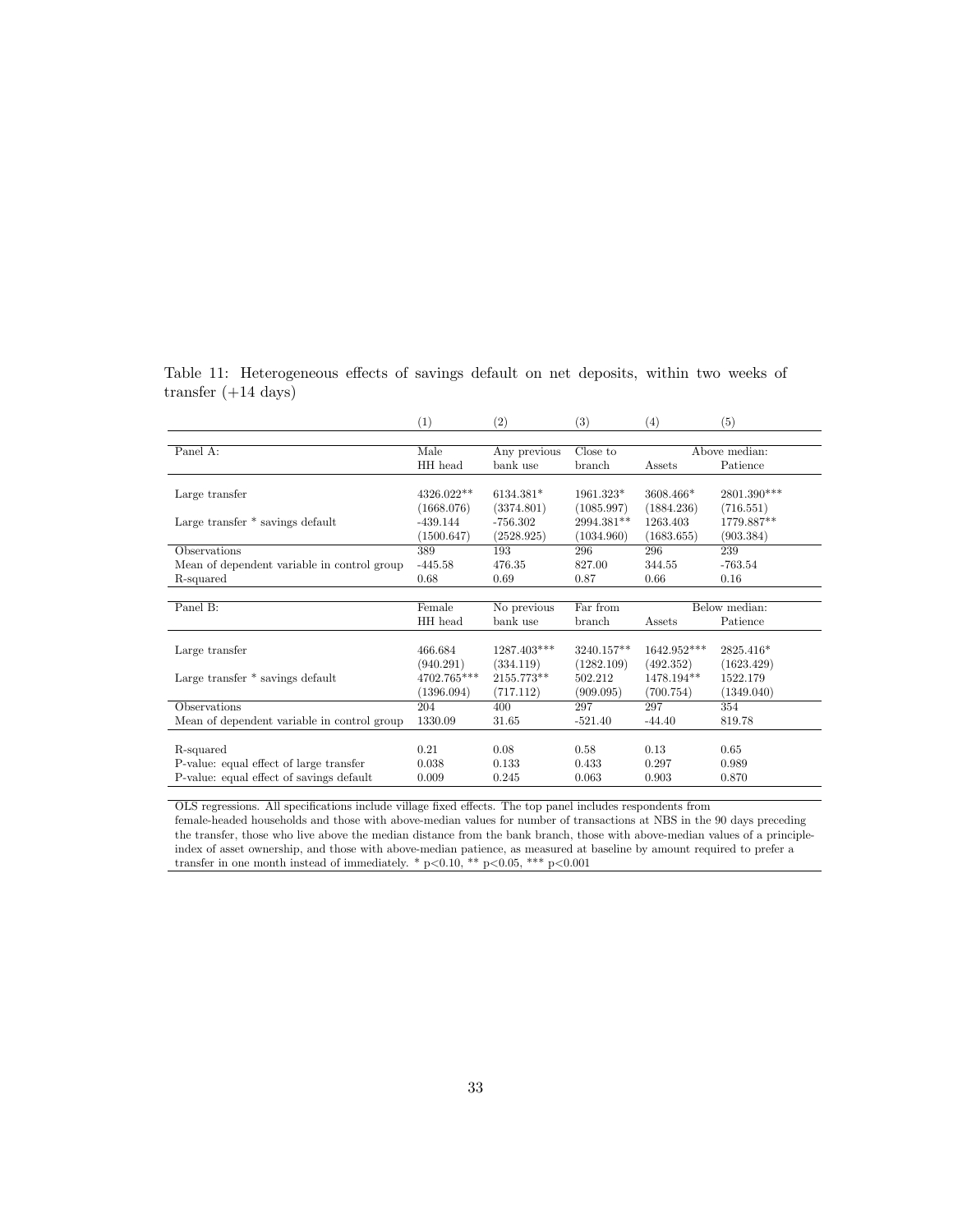|                                                         | (1)          | (2)          | (3)          | (4)          | (5)           |
|---------------------------------------------------------|--------------|--------------|--------------|--------------|---------------|
|                                                         |              |              |              |              |               |
| Panel A:                                                | Male         | Any previous | Close to     |              | Above median: |
|                                                         | HH head      | bank use     | branch       | Assets       | Patience      |
|                                                         |              |              |              |              |               |
| One week post treatment                                 | 8911.797***  | 10211.466*** | 10944.589*** | 9435.812***  | 9440.455***   |
|                                                         | (1208.252)   | (1904.808)   | (1274.082)   | (1408.185)   | (1447.866)    |
| Savings default * one week post                         | 710.688      | $-2706.606$  | $-603.418$   | $-766.451$   | 2208.070      |
|                                                         | (1503.338)   | (2054.788)   | (1640.704)   | (1852.419)   | (2070.354)    |
| Two weeks post treatment                                | 3466.551**   | 3543.095*    | 4375.764**   | 4357.755**   | 4339.137**    |
|                                                         | (1548.323)   | (1977.554)   | (1461.368)   | (1659.994)   | (1900.053)    |
| Savings default * two weeks post                        | 808.519      | 1887.379     | $-321.776$   | $-655.123$   | 361.638       |
|                                                         | (1581.683)   | (2217.013)   | (1623.178)   | (1842.504)   | (2205.988)    |
| Observations                                            | 772          | 384          | 589          | 590          | 475           |
| Mean of dependent variable in control group             | 9657.47      | 10633.13     | 7176.42      | 10619.20     | 6516.74       |
| R-squared                                               | 0.36         | 0.45         | 0.43         | 0.42         | 0.35          |
|                                                         |              |              |              |              |               |
| Panel B:                                                | Female       | No previous  | Far from     |              | Below median: |
|                                                         | HH head      | bank use     | branch       | Assets       | Patience      |
|                                                         |              |              |              |              |               |
| One week post treatment                                 | 11518.149*** | 9613.928***  | 8137.578***  | 10120.968*** | 10056.740***  |
|                                                         | (1644.899)   | (1067.659)   | (1396.638)   | (1269.622)   | (1238.094)    |
| Savings default * one week post                         | $-1678.153$  | 1402.991     | 250.688      | 566.365      | $-1561.826$   |
|                                                         | (1844.039)   | (1445.001)   | (1731.179)   | (1573.777)   | (1384.685)    |
| Two weeks post treatment                                | 3752.064**   | 3620.134**   | 2069.710     | 2695.547**   | 3154.629**    |
|                                                         | (1437.737)   | (1305.490)   | (1619.967)   | (1326.482)   | (1294.625)    |
| Savings default * two weeks post                        | 1691.563     | 1201.648     | 2348.302     | 3238.438**   | 1873.655      |
|                                                         | (1738.664)   | (1425.485)   | (1771.693)   | (1585.937)   | (1357.804)    |
| Observations                                            | 408          | 796          | 591          | 590          | 705           |
| Mean of dependent variable in control group             | 5831.90      | 7097.21      | 9514.29      | 5024.13      | 9494.50       |
| R-squared                                               | 0.32         | 0.32         | 0.30         | 0.26         | 0.40          |
|                                                         |              |              |              |              |               |
| P-value: equal effect of large transfer one week post   | 0.193        | 0.780        | 0.132        | 0.713        | 0.742         |
| P-value: equal effect of savings default one week post  | 0.306        | 0.095        | 0.716        | 0.577        | 0.123         |
| P-value: equal effect of large transfer two weeks post  | 0.891        | 0.973        | 0.283        | 0.427        | 0.600         |
| P-value: equal effect of savings default two weeks post | 0.702        | 0.790        | 0.259        | 0.104        | 0.552         |
|                                                         |              |              |              |              |               |

#### Table 12: Heterogeneous effects of savings default on total spending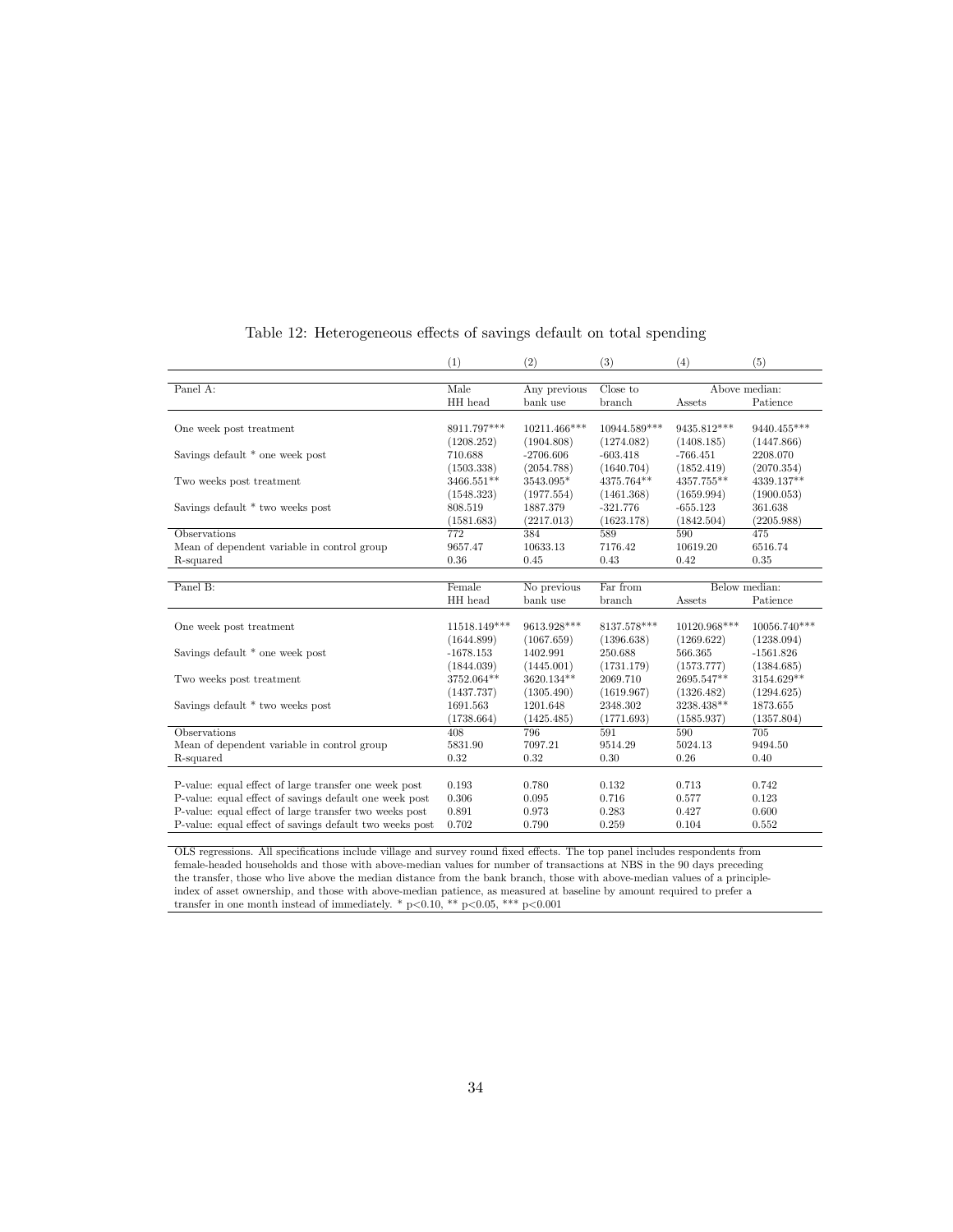|                                                         | (1)         | (2)          | (3)         | (4)         | (5)           |
|---------------------------------------------------------|-------------|--------------|-------------|-------------|---------------|
|                                                         |             |              |             |             |               |
| Panel A:                                                | Male        | Any previous | Close to    |             | Above median: |
|                                                         | HH head     | bank use     | branch      | Assets      | Patience      |
|                                                         |             |              |             |             |               |
| One week post treatment                                 | 1139.299**  | 1165.785*    | 1835.298*** | 1365.689**  | 1767.511**    |
|                                                         | (414.254)   | (697.498)    | (418.835)   | (491.576)   | (577.099)     |
| Savings default * one week post                         | 760.608     | $-48.353$    | 788.544     | 829.264     | 1012.107      |
|                                                         | (513.187)   | (675.825)    | (571.993)   | (664.460)   | (810.625)     |
| Two weeks post treatment                                | 842.485     | 854.027      | 950.734     | 661.269     | 1790.450**    |
|                                                         | (574.471)   | (950.606)    | (588.751)   | (701.581)   | (667.691)     |
| Savings default * two weeks post                        | 56.674      | $-429.552$   | 209.626     | 71.547      | $-81.816$     |
|                                                         | (596.295)   | (863.361)    | (597.590)   | (771.969)   | (704.391)     |
| Observations                                            | 772         | 384          | 589         | 590         | 475           |
| Mean of dependent variable in control group             | 3593.95     | 4164.94      | 3040.16     | 3902.86     | 2615.37       |
| R-squared                                               | 0.37        | 0.41         | 0.42        | 0.36        | 0.35          |
|                                                         |             |              |             |             |               |
| Panel B:                                                | Female      | No previous  | Far from    |             | Below median: |
|                                                         | HH head     | bank use     | branch      | Assets      | Patience      |
|                                                         |             |              |             |             |               |
| One week post treatment                                 | 2300.708*** | 1887.936***  | 1208.317**  | 1800.949*** | 1446.407***   |
|                                                         | (545.878)   | (362.403)    | (508.747)   | (428.535)   | (400.946)     |
| Savings default * one week post                         | 764.113     | 1105.921**   | 792.792     | 713.188     | 531.392       |
|                                                         | (785.739)   | (551.969)    | (677.672)   | (585.523)   | (484.922)     |
| Two weeks post treatment                                | $-40.731$   | 635.127      | 162.636     | 620.299     | $-123.972$    |
|                                                         | (558.707)   | (417.722)    | (590.345)   | (469.654)   | (549.475)     |
| Savings default * two weeks post                        | 753.218     | 630.579      | 457.746     | 569.782     | 611.597       |
|                                                         | (516.300)   | (436.741)    | (611.327)   | (464.346)   | (551.568)     |
| <b>Observations</b>                                     | 408         | 796          | 591         | 590         | 705           |
| Mean of dependent variable in control group             | 2847.26     | 2899.07      | 3641.68     | 2518.93     | 3808.44       |
| R-squared                                               | 0.27        | 0.31         | 0.27        | 0.25        | 0.35          |
|                                                         |             |              |             |             |               |
| P-value: equal effect of large transfer one week post   | 0.084       | 0.347        | 0.334       | 0.497       | 0.642         |
| P-value: equal effect of savings default one week post  | 0.997       | 0.177        | 0.996       | 0.894       | 0.604         |
| P-value: equal effect of large transfer two weeks post  | 0.262       | 0.829        | 0.337       | 0.961       | 0.024         |
| P-value: equal effect of savings default two weeks post | 0.369       | 0.262        | 0.768       | 0.574       | 0.430         |
|                                                         |             |              |             |             |               |

#### Table 13: Heterogeneous effects of savings default on spending, food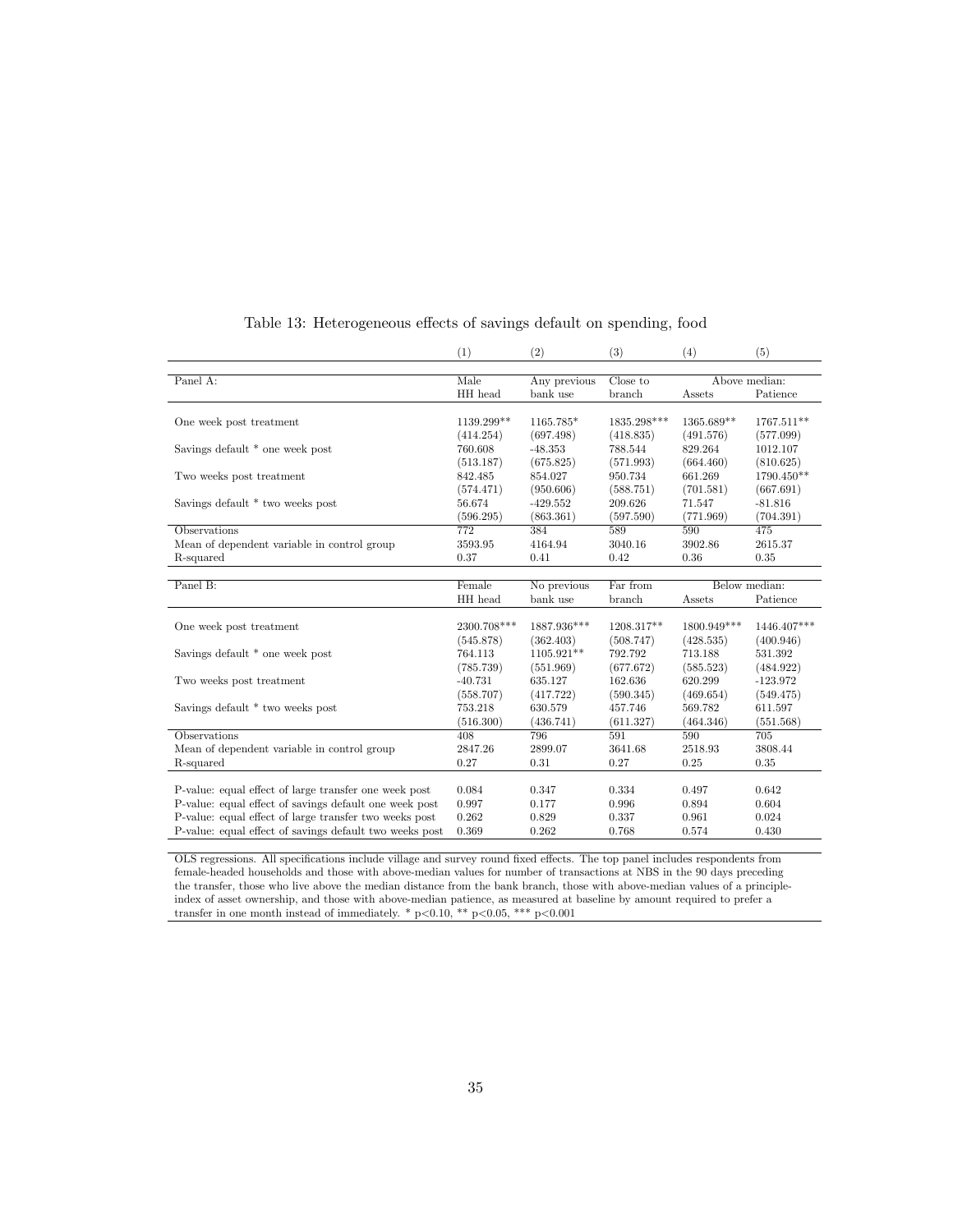|                                                         | (1)                      | (2)          | (3)         | (4)         | (5)           |
|---------------------------------------------------------|--------------------------|--------------|-------------|-------------|---------------|
|                                                         |                          |              |             |             |               |
| Panel A:                                                | Male                     | Any previous | Close to    |             | Above median: |
|                                                         | HH head                  | bank use     | branch      | Assets      | Patience      |
|                                                         | 7945.550***              | 8523.011***  | 8737.693*** | 7833.567*** | 7694.921***   |
| One week post treatment                                 |                          |              |             |             |               |
|                                                         | (1020.335)               | (1500.540)   | (1052.010)  | (1138.718)  | (1206.495)    |
| Savings default * one week post                         | $-331.598$               | $-2050.890$  | $-1108.162$ | $-1532.816$ | 821.374       |
|                                                         | (1267.322)<br>2792.739** | (1774.516)   | (1310.400)  | (1494.660)  | (1632.209)    |
| Two weeks post treatment                                |                          | 2560.476     | 3435.465**  | 3631.821**  | 2832.476*     |
|                                                         | (1295.781)               | (1704.337)   | (1266.054)  | (1413.861)  | (1633.240)    |
| Savings default * two weeks post                        | 466.365                  | 2104.233     | $-541.398$  | $-950.656$  | 44.264        |
|                                                         | (1348.709)               | (1914.383)   | (1417.257)  | (1592.011)  | (1860.423)    |
| Observations                                            | 772                      | 384          | 589         | 590         | 475           |
| Mean of dependent variable in control group             | 5716.51                  | 6143.50      | 4101.87     | 6334.71     | 3670.26       |
| R-squared                                               | 0.28                     | 0.35         | 0.34        | 0.33        | 0.24          |
|                                                         |                          |              |             |             |               |
| Panel B:                                                | Female                   | No previous  | Far from    |             | Below median: |
|                                                         | HH head                  | bank use     | branch      | Assets      | Patience      |
|                                                         |                          |              |             |             |               |
| One week post treatment                                 | 8552.439***              | 7943.269***  | 7237.488*** | 8711.066*** | 8455.138***   |
|                                                         | (1326.544)               | (913.122)    | (1177.105)  | (1075.796)  | (1011.543)    |
| Savings default * one week post                         | $-2022.315$              | $-83.510$    | $-906.476$  | $-453.551$  | $-1918.262$   |
|                                                         | (1547.397)               | (1209.508)   | (1469.441)  | (1355.223)  | (1226.274)    |
| Two weeks post treatment                                | 3238.224**               | 3064.046**   | 2000.481    | 2470.909**  | 3030.977**    |
|                                                         | (1200.788)               | (1065.411)   | (1323.362)  | (1043.932)  | (1064.981)    |
| Savings default * two weeks post                        | 1114.962                 | 497.278      | 1638.155    | 2506.427**  | 1309.833      |
|                                                         | (1387.501)               | (1173.623)   | (1439.868)  | (1262.840)  | (1130.967)    |
| <b>Observations</b>                                     | 408                      | 796          | 591         | 590         | 705           |
| Mean of dependent variable in control group             | 2983.10                  | 4025.71      | 5442.12     | 2503.06     | 5466.77       |
| R-squared                                               | 0.21                     | 0.24         | 0.23        | 0.21        | 0.32          |
|                                                         |                          |              |             |             |               |
| P-value: equal effect of large transfer one week post   | 0.711                    | 0.736        | 0.335       | 0.569       | 0.623         |
| P-value: equal effect of savings default one week post  | 0.389                    | 0.349        | 0.917       | 0.587       | 0.172         |
| P-value: equal effect of large transfer two weeks post  | 0.797                    | 0.798        | 0.427       | 0.502       | 0.917         |
| P-value: equal effect of savings default two weeks post | 0.733                    | 0.464        | 0.274       | 0.084       | 0.554         |
|                                                         |                          |              |             |             |               |

#### Table 14: Heterogeneous effects of savings default on spending, non-food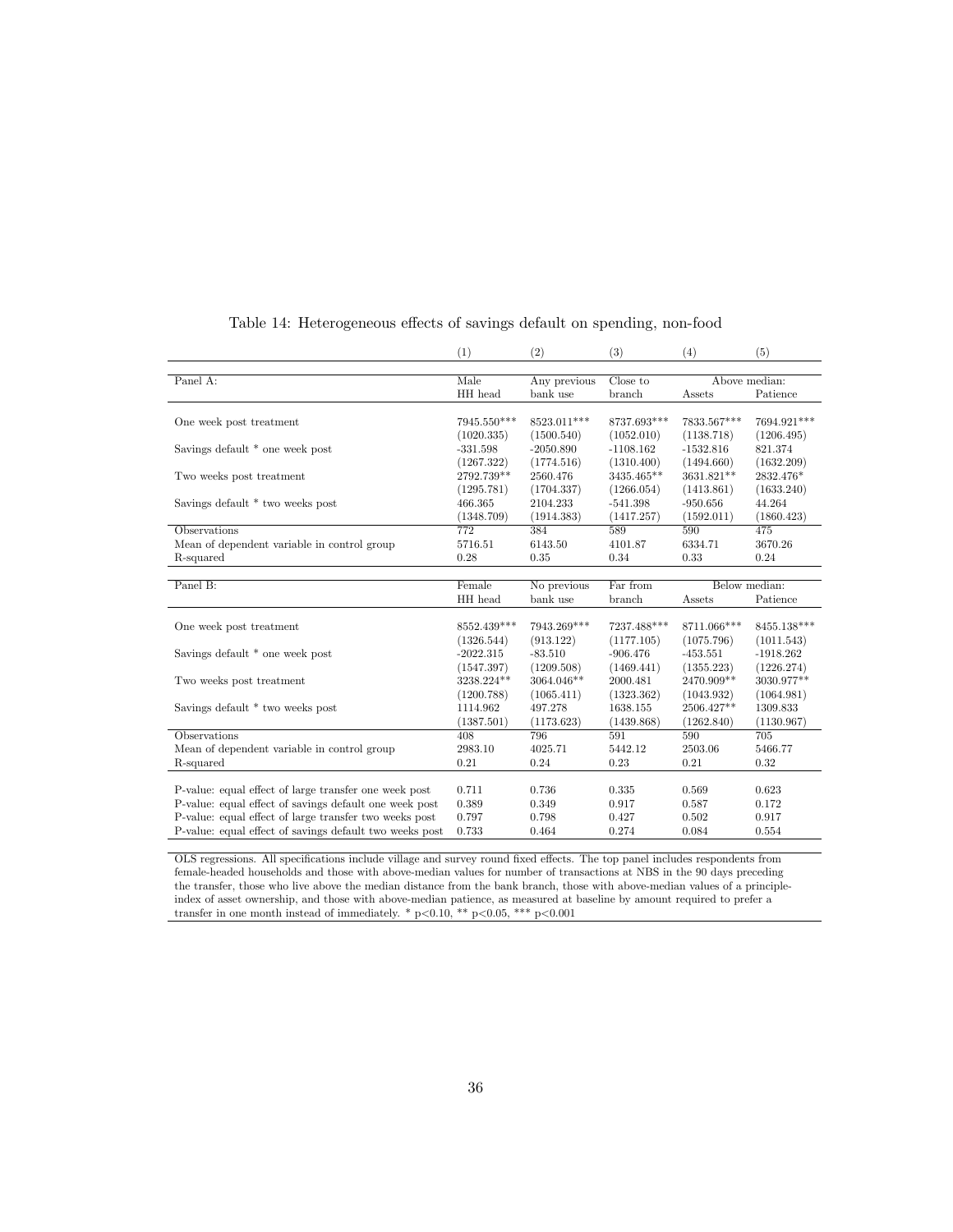|                                             | (1)         | (2)          | (3)            | (4)          | (5)           |
|---------------------------------------------|-------------|--------------|----------------|--------------|---------------|
|                                             |             |              |                |              |               |
| Panel A:                                    | Male        | Any previous | Close to       |              | Above median: |
|                                             | HH head     | bank use     | branch         | Assets       | Patience      |
|                                             |             |              |                |              |               |
| One week post treatment                     | 9274.426*** | 5657.416**   | $11180.633***$ | 8402.374***  | 9530.272***   |
|                                             | (1878.617)  | (2432.525)   | (1789.749)     | (2101.925)   | (2460.565)    |
| One week post treatment * 1 day delay       | 434.615     | 4378.432*    | 898.554        | 1515.564     | $-391.162$    |
|                                             | (1837.061)  | (2631.840)   | (2277.756)     | (2344.273)   | (2616.278)    |
| One week post treatment * 8 day delay       | $-26.909$   | 3997.998     | $-2799.330$    | 605.336      | 1611.956      |
|                                             | (2511.656)  | (3512.039)   | (2292.077)     | (2813.602)   | (3272.051)    |
| Observations                                | 462         | 232          | 356            | 364          | 285           |
| Mean of dependent variable in control group | 9657.47     | 10633.13     | 7176.42        | 10619.20     | 6516.74       |
| R-squared                                   | 0.42        | 0.48         | 0.43           | 0.43         | 0.38          |
|                                             |             |              |                |              |               |
| Panel B:                                    | Female      | No previous  | Far from       |              | Below median: |
|                                             | HH head     | bank use     | branch         | Assets       | Patience      |
|                                             |             |              |                |              |               |
| One week post treatment                     | 9631.650*** | 10707.039*** | 6066.088**     | 10111.896*** | 9533.815***   |
|                                             | (2106.681)  | (1660.094)   | (2017.675)     | (1697.146)   | (1718.943)    |
| One week post treatment * 1 day delay       | 3160.583    | 612.187      | 2277.166       | 1061.232     | 2198.111      |
|                                             | (2664.076)  | (1930.545)   | (2071.823)     | (2067.854)   | (1826.500)    |
| One week post treatment * 8 day delay       | 316.867     | $-2046.125$  | 2891.827       | $-796.661$   | $-1446.329$   |
|                                             | (2250.866)  | (2094.958)   | (2668.644)     | (2055.901)   | (2158.713)    |
| Observations                                | 246         | 476          | 352            | 344          | 423           |
| Mean of dependent variable in control group | 5831.90     | 7097.21      | 9514.29        | 5024.13      | 9494.50       |
| R-squared                                   | 0.31        | 0.37         | 0.38           | 0.33         | 0.44          |
|                                             |             |              |                |              |               |
| P-value: equal effects of transfer          | 0.896       | 0.076        | 0.052          | 0.516        | 0.999         |
| P-value: equal effects of 1 day delay       | 0.385       | 0.233        | 0.647          | 0.881        | 0.404         |
| P-value: equal effects of 8 day delay       | 0.917       | 0.126        | 0.098          | 0.680        | 0.422         |
|                                             |             |              |                |              |               |

### Table 15: Heterogeneous effects of payment delay on total spending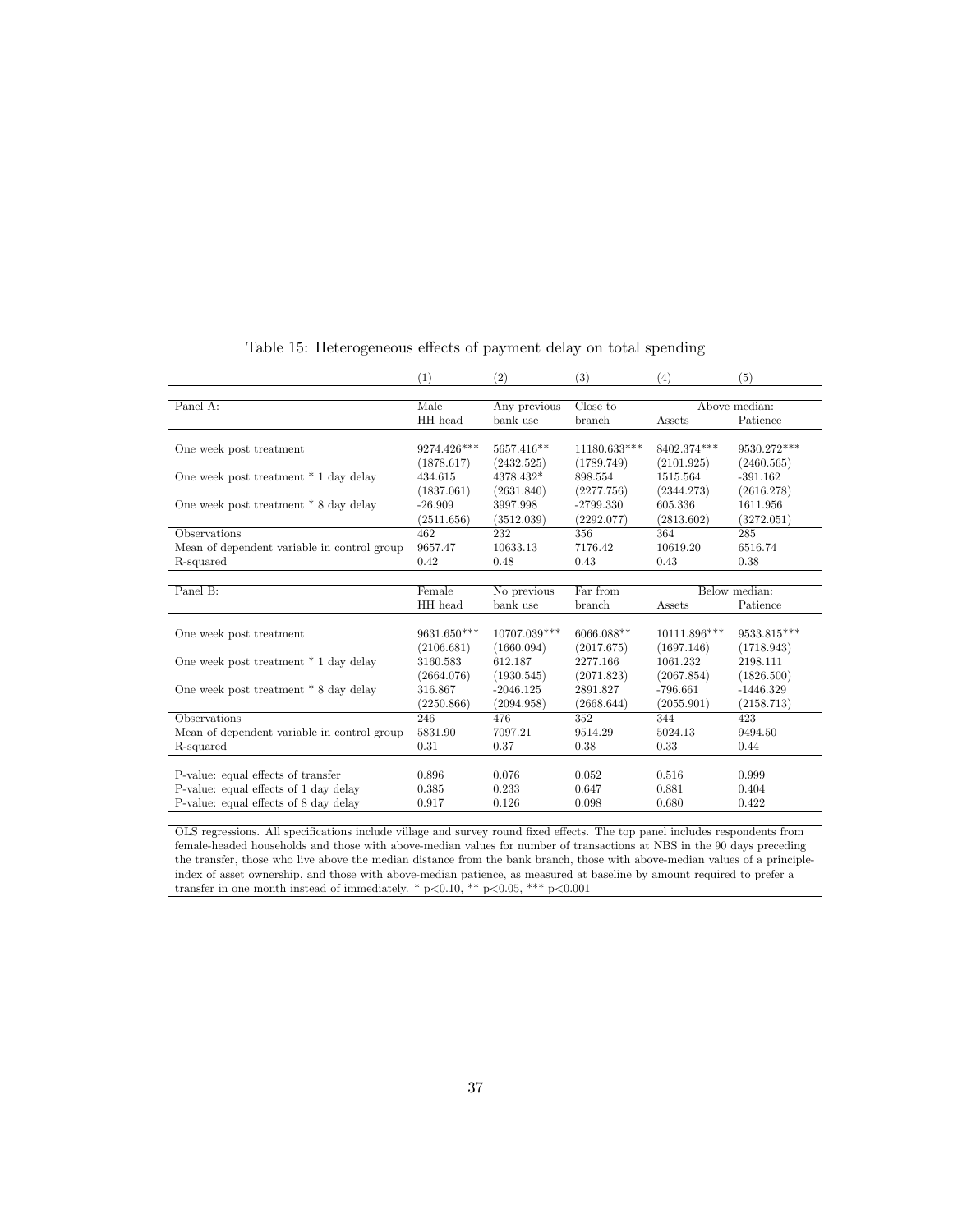|                                             | (1)           | (2)          | (3)         | (4)        | (5)           |
|---------------------------------------------|---------------|--------------|-------------|------------|---------------|
|                                             |               |              |             |            |               |
| Panel A:                                    | Male          | Any previous | Close to    |            | Above median: |
|                                             | HH head       | bank use     | branch      | Assets     | Patience      |
|                                             |               |              |             |            |               |
| One week post treatment                     | $2008.921***$ | 863.174      | 2541.905*** | 1716.921** | 2482.330**    |
|                                             | (591.443)     | (975.215)    | (594.003)   | (686.660)  | (874.114)     |
| One week post treatment * 1 day delay       | $-331.109$    | $-34.703$    | $-403.369$  | 249.000    | $-36.031$     |
|                                             | (593.776)     | (795.631)    | (665.745)   | (757.338)  | (1016.962)    |
| One week post treatment * 8 day delay       | $-598.463$    | 836.622      | $-310.804$  | 184.602    | $-716.169$    |
|                                             | (818.131)     | (1303.844)   | (877.512)   | (977.673)  | (1133.314)    |
| Observations                                | 462           | 232          | 356         | 364        | 285           |
| Mean of dependent variable in control group | 3593.95       | 4164.94      | 3040.16     | 3902.86    | 2615.37       |
| R-squared                                   | 0.38          | 0.40         | 0.36        | 0.34       | 0.31          |
|                                             |               |              |             |            |               |
| Panel B:                                    | Female        | No previous  | Far from    |            | Below median: |
|                                             | HH head       | bank use     | branch      | Assets     | Patience      |
|                                             |               |              |             |            |               |
| One week post treatment                     | 2108.673**    | 2560.311***  | 1441.766*   | 2271.104** | 1714.464**    |
|                                             | (883.649)     | (574.057)    | (776.431)   | (686.851)  | (571.054)     |
| One week post treatment * 1 day delay       | $-198.050$    | 38.164       | $-77.945$   | $-621.452$ | $-207.028$    |
|                                             | (943.724)     | (699.211)    | (828.013)   | (706.778)  | (545.396)     |
| One week post treatment * 8 day delay       | 1229.329      | $-403.782$   | 173.840     | $-54.918$  | 344.583       |
|                                             | (1035.369)    | (752.594)    | (984.552)   | (843.834)  | (783.155)     |
| Observations                                | 246           | 476          | 352         | 344        | 423           |
| Mean of dependent variable in control group | 2847.26       | 2899.07      | 3641.68     | 2518.93    | 3808.44       |
| R-squared                                   | 0.25          | 0.29         | 0.29        | 0.26       | 0.35          |
|                                             |               |              |             |            |               |
| P-value: equal effects of transfer          | 0.923         | 0.121        | 0.250       | 0.558      | 0.449         |
| P-value: equal effects of 1 day delay       | 0.902         | 0.943        | 0.754       | 0.389      | 0.879         |
| P-value: equal effects of 8 day delay       | 0.153         | 0.394        | 0.707       | 0.849      | 0.428         |
|                                             |               |              |             |            |               |

Table 16: Heterogeneous effects of payment delay on spending, food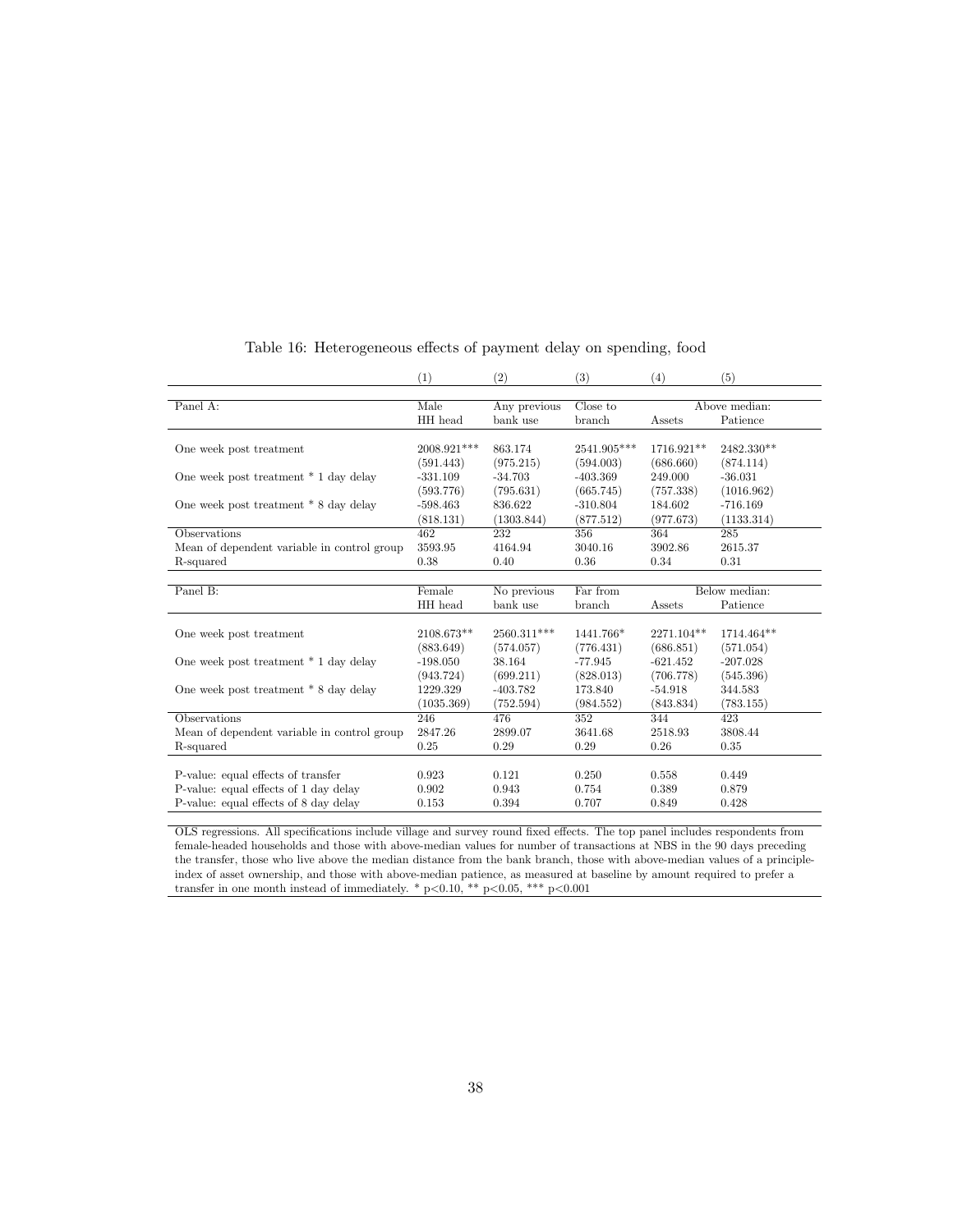|                                             | (1)         | (2)          | (3)         | (4)         | (5)           |
|---------------------------------------------|-------------|--------------|-------------|-------------|---------------|
|                                             |             |              |             |             |               |
| Panel A:                                    | Male        | Any previous | Close to    |             | Above median: |
|                                             | HH head     | bank use     | branch      | Assets      | Patience      |
|                                             |             |              |             |             |               |
| One week post treatment                     | 7489.338*** | 4871.278**   | 8258.375*** | 6747.035*** | 7016.485***   |
|                                             | (1397.313)  | (1886.442)   | (1476.306)  | (1559.637)  | (1675.007)    |
| One week post treatment * 1 day delay       | 928.806     | 4076.055*    | 1310.141    | 1299.176    | $-14.014$     |
|                                             | (1481.659)  | (2161.293)   | (1846.393)  | (1829.128)  | (1991.452)    |
| One week post treatment * 8 day delay       | 288.543     | 3068.722     | $-1991.901$ | 297.610     | 2441.345      |
|                                             | (1908.186)  | (2513.919)   | (1865.871)  | (2083.602)  | (2474.249)    |
| Observations                                | 462         | 232          | 356         | 364         | 285           |
| Mean of dependent variable in control group | 5716.51     | 6143.50      | 4101.87     | 6334.71     | 3670.26       |
| R-squared                                   | 0.33        | 0.41         | 0.37        | 0.38        | 0.30          |
|                                             |             |              |             |             |               |
| Panel B:                                    | Female      | No previous  | Far from    |             | Below median: |
|                                             | HH head     | bank use     | branch      | Assets      | Patience      |
|                                             |             |              |             |             |               |
| One week post treatment                     | 7017.913*** | 8390.520***  | 5173.976*** | 8220.825*** | 7945.065***   |
|                                             | (1827.040)  | (1295.802)   | (1489.656)  | (1428.850)  | (1428.021)    |
| One week post treatment * 1 day delay       | 2785.166    | 381.140      | 2208.785    | 1434.106    | 1961.507      |
|                                             | (2214.920)  | (1534.848)   | (1699.194)  | (1719.552)  | (1562.976)    |
| One week post treatment * 8 day delay       | $-1002.946$ | $-1892.844$  | 1895.260    | $-820.990$  | $-2194.485$   |
|                                             | (1979.548)  | (1740.067)   | (2043.320)  | (1824.021)  | (1758.939)    |
| <b>Observations</b>                         | 246         | 476          | 352         | 344         | 423           |
| Mean of dependent variable in control group | 2983.10     | 4025.71      | 5442.12     | 2503.06     | 5466.77       |
| R-squared                                   | 0.21        | 0.28         | 0.28        | 0.25        | 0.35          |
|                                             |             |              |             |             |               |
| P-value: equal effects of transfer          | 0.833       | 0.112        | 0.133       | 0.475       | 0.665         |
| P-value: equal effects of 1 day delay       | 0.472       | 0.150        | 0.714       | 0.956       | 0.422         |
| P-value: equal effects of 8 day delay       | 0.629       | 0.094        | 0.151       | 0.679       | 0.116         |
|                                             |             |              |             |             |               |

Table 17: Heterogeneous effects of payment delay on spending, non-food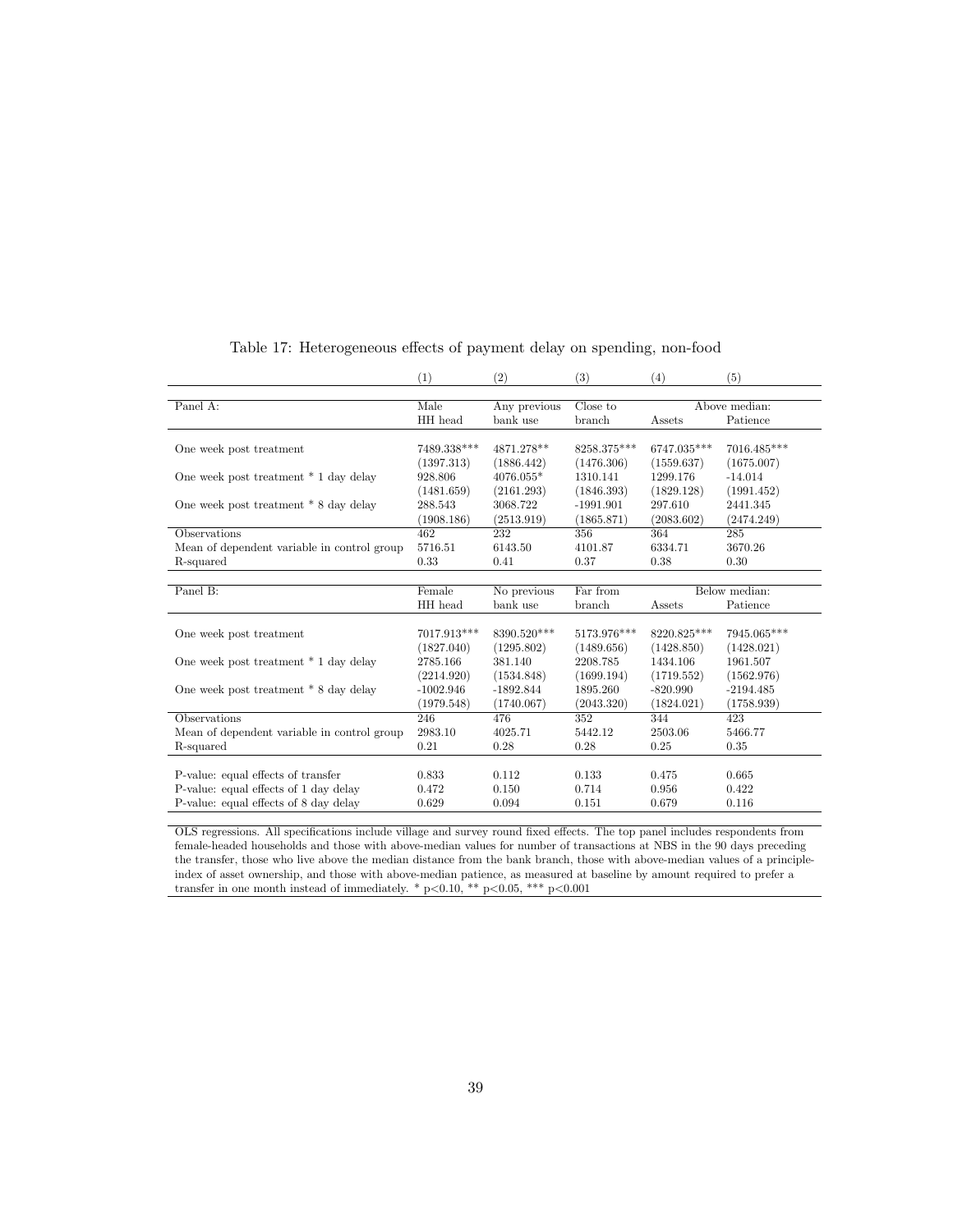Online Appendix (not for publication)